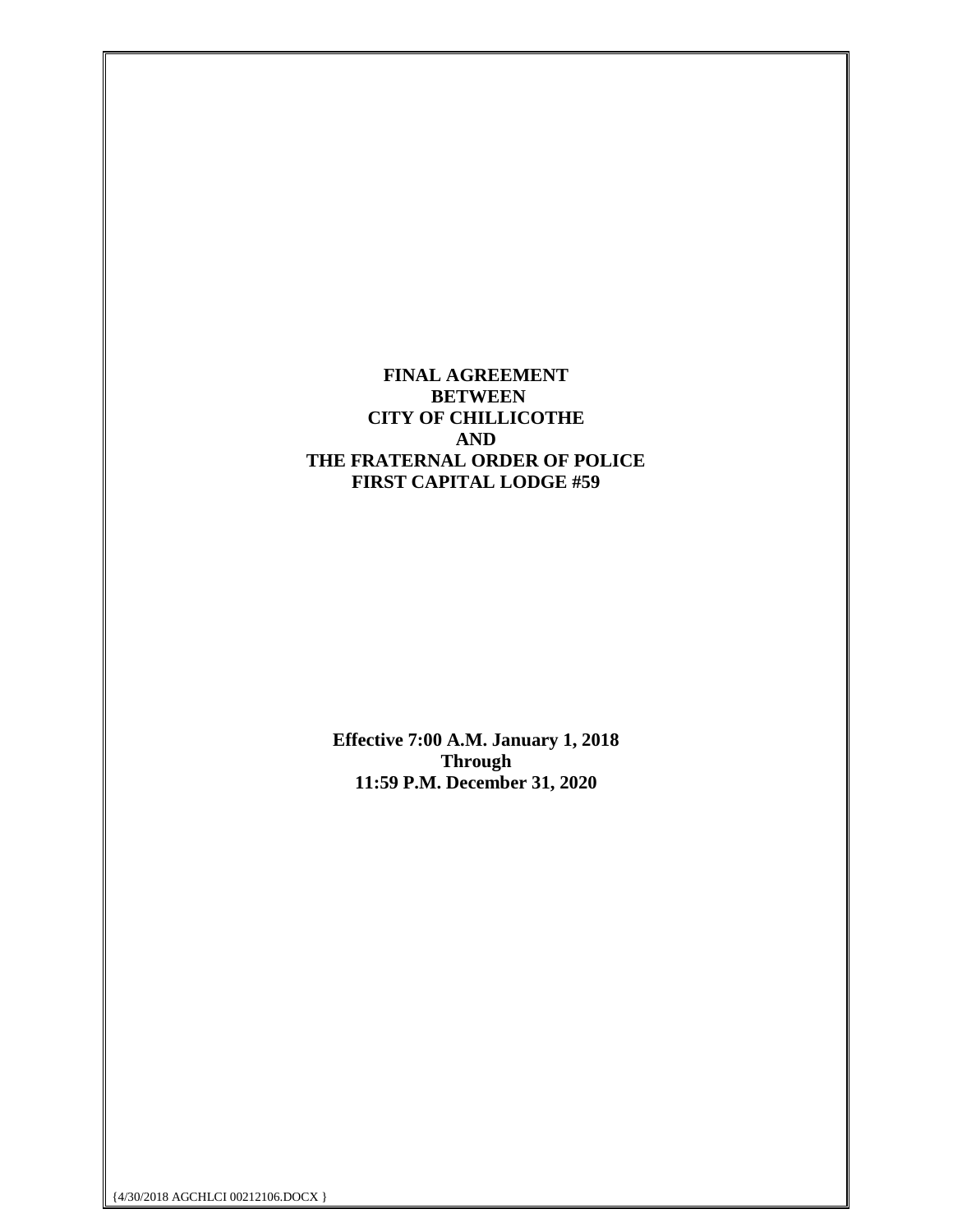# **TABLE OF CONTENTS**

|            |                                                                       | Page |
|------------|-----------------------------------------------------------------------|------|
| Article 1  |                                                                       |      |
| Article 2  |                                                                       |      |
| Article 3  |                                                                       |      |
| Article 4  |                                                                       |      |
| Article 5  |                                                                       |      |
| Article 6  |                                                                       |      |
| Article 7  |                                                                       |      |
| Article 8  |                                                                       |      |
| Article 9  |                                                                       |      |
| Article 10 |                                                                       |      |
| Article 11 | Work Rules, Policies, and Directives and Internal Review Procedures 9 |      |
| Article 12 |                                                                       |      |
| Article 13 |                                                                       |      |
| Article 14 |                                                                       |      |
| Article 15 |                                                                       |      |
| Article 16 |                                                                       |      |
| Article 17 |                                                                       |      |
| Article 18 |                                                                       |      |
| Article 19 |                                                                       |      |
| Article 20 |                                                                       |      |
| Article 21 |                                                                       |      |
| Article 22 |                                                                       |      |
| Article 23 |                                                                       |      |
| Article 24 |                                                                       |      |
| Article 25 |                                                                       |      |
| Article 26 |                                                                       |      |
| Article 27 |                                                                       |      |
| Article 28 |                                                                       |      |
| Article 29 |                                                                       |      |
| Article 30 |                                                                       |      |
| Article 31 |                                                                       |      |
| Article 32 |                                                                       |      |
| Article 33 |                                                                       |      |
| Article 34 |                                                                       |      |
| Article 35 |                                                                       |      |
|            |                                                                       |      |
|            |                                                                       |      |
|            |                                                                       |      |
|            |                                                                       |      |
|            |                                                                       |      |
|            |                                                                       |      |
|            |                                                                       |      |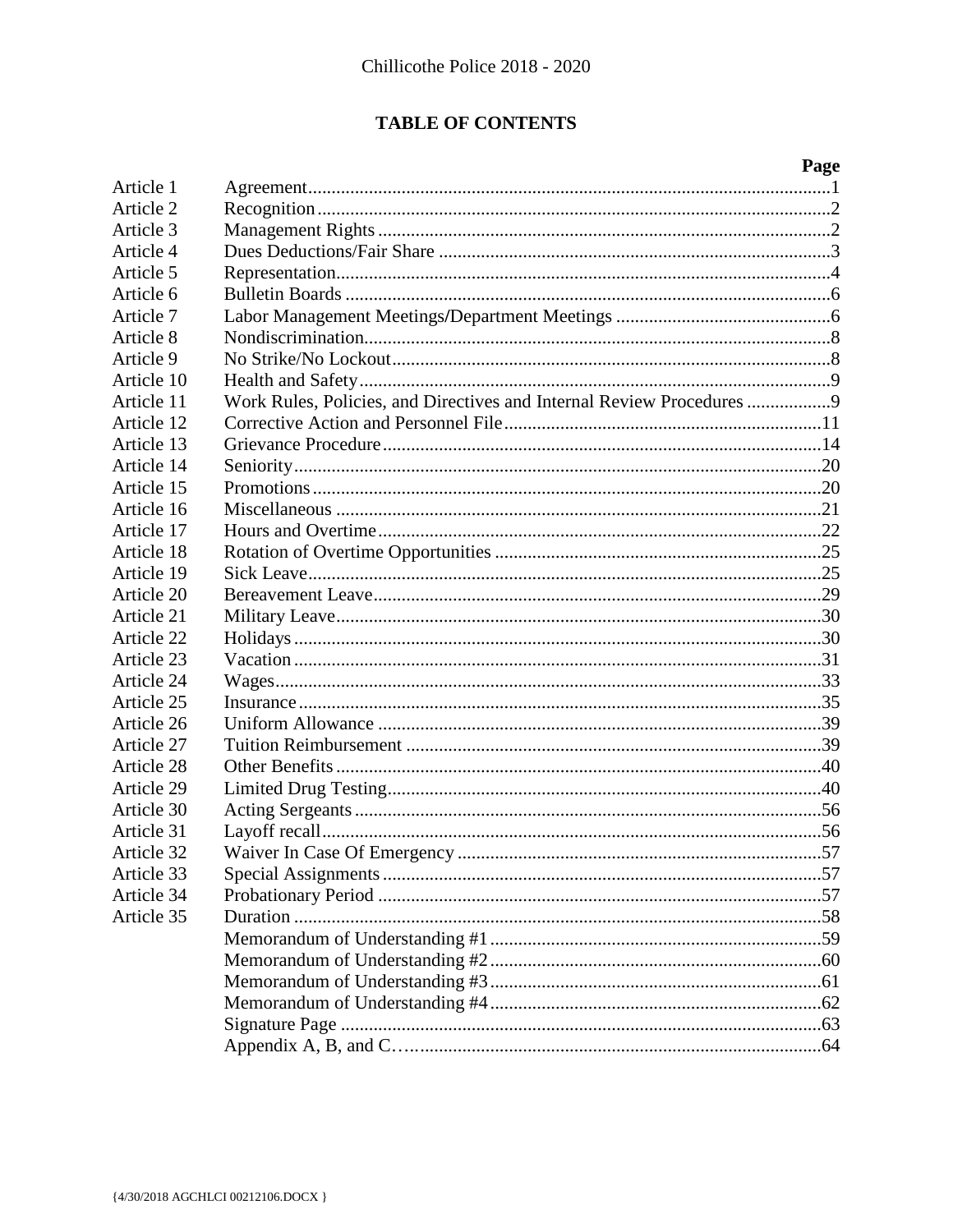# **ARTICLE 1 AGREEMENT**

<span id="page-2-0"></span>Section 1.1 This Agreement is between the City of Chillicothe, Ohio, hereinafter referred to as the "City" and Fraternal Order of Police, First Capital Lodge Number 59, hereinafter referred to as the "Association," "Lodge," "Union", "FOP", "OLC," "Ohio Labor Council," "Labor Council," or "FOP/OLC" and has as its purpose the following:

To comply with the requirements of Chapter 4117 of the Ohio Revised Code; and to set forth in its entirety, the full and complete understandings and agreements between the parties governing the wages, hours, terms, and other conditions of employment for those employees included in the bargaining units as defined herein.

It is the intent of the parties to use their best efforts to serve the citizens of the city of Chillicothe and the public in general; and to achieve better understanding, communication, and cooperation between the City, the Union, and its members in the bargaining unit, to assure the proper and uninterrupted provision of police service to the citizens; and to promote orderly and harmonious employee relations, and an attitude of mutual respect and fair dealing among the City, the Union, and the bargaining unit.

Section 1.2 The parties acknowledge that during the negotiations which resulted in the Agreement, each had the unlimited right and opportunity to make demands and proposals with respect to any matter or subject not removed by law or regulation from the area of collective bargaining, and that the understandings and agreements arrived at by the parties after the exercise of those rights and opportunities are set forth in the Agreement. The provisions of this Agreement constitute the entire Agreement between the parties. The parties may be required to bargain mid-term as required under R.C. 4117. Any changes/amendments to the collective bargaining agreement shall be reduced to writing.

Section 1.3 Should any part of this Agreement or any provision contained herein be declared invalid by operation of law or by any court or tribunal of competent jurisdiction, such invalidation of such part or provision shall not invalidate the remaining portions of the Agreement and they shall remain in full force and effect. The parties agree that if a portion or provision of this Agreement becomes invalid, then the parties shall meet within thirty (30) days to attempt to correct or change the invalid portion so that it is in accordance with the law or tribunal of competent jurisdiction.

Section 1.4 The terms of this Agreement shall be binding on the parties and may not be amended or altered by City ordinance or resolutions. The express provisions of this Agreement may be changed only by mutual agreement between the parties, reduced to writing, dated and signed by the Mayor on behalf of the City, and signed by the negotiating committee on behalf of the Union.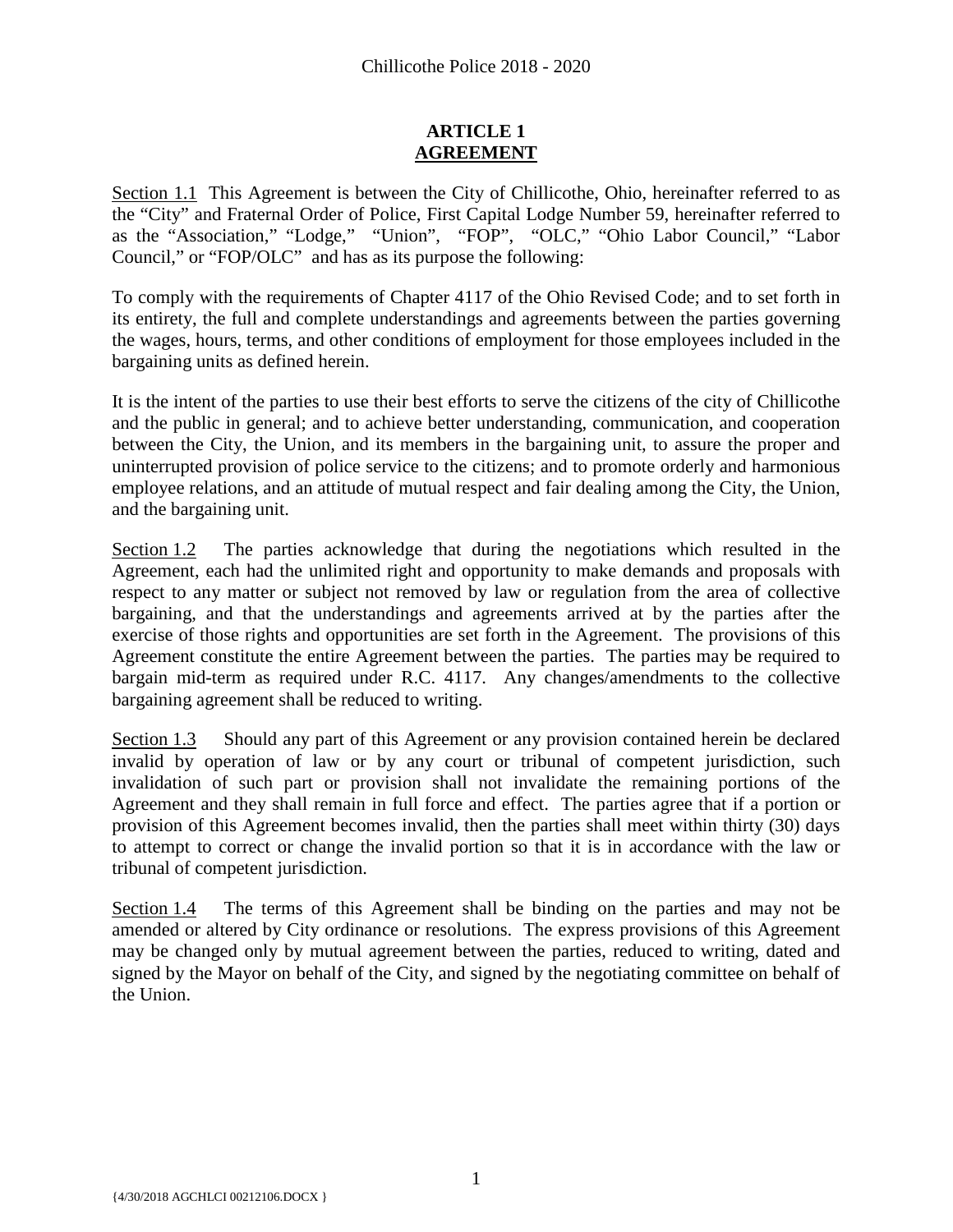# **ARTICLE 2 RECOGNITION**

<span id="page-3-0"></span>Section 2.1 The City recognizes the First Capital Lodge #59 as the sole representative and exclusive bargaining agent to represent all full-time Police Officers, Police Sergeants, dispatchers, and all clerks who work solely at the Police Department's Records Division. It is also understood that it shall exclude all full-time Police Officers above the rank of Sergeant, all probationary employees, all temporary employees, all part-time employees, all seasonal employees, and all emergency employees.

Section 2.2 In the event of a new classification created within the City of Chillicothe Police Department, the City agrees to notify the Union within seven (7) days of the creation of the new classification. Within seven (7) days after the notice, both parties agree to sit down for the purpose of determining whether or not the newly created classification is to be included in the bargaining unit. Should the parties fail to agree on the inclusion or exclusion of the newly created classification into the bargaining unit, the City and the Union agree to apply to the State Employment Relations Board for a decision. The decision by the State Employment Relations Board shall be binding and final.

Section 2.3 The City shall not attempt to abridge this Agreement by changing the rank structure or classification designation of any bargaining unit employee during the length of this Agreement, with the purpose to eliminate such employee from the bargaining unit.

# **ARTICLE 3 MANAGEMENT RIGHTS**

<span id="page-3-1"></span>Except to the extent otherwise limited or modified by the Agreement, the management and direction of the affairs of the City as outlined in R.C. 4117.08 are retained by the City. This includes, but is not limited to the following:

- A. Perform all duties required by the City by the Statute or ordinance, or department regulations.
- B. Determine the safety operations of the Police Department in accordance with reasonable municipal standards of Police Department Operations.
- C. Set standards of service to be offered to the public.
- D. Exercise control and discretion over the Police Organization.
- E. Determine the methods by which work is to be performed, the number of employees required, and the amount of City resources to be committed.

The employer is not required to bargain on subjects reserved to the management and direction of the governmental unit except as affect wages, hours, terms and conditions of employment, and the continuation, modification, or deletion of an existing provision of a collective bargaining agreement. A public employee or exclusive representative may raise a legitimate complaint or file a grievance based on the collective bargaining agreement.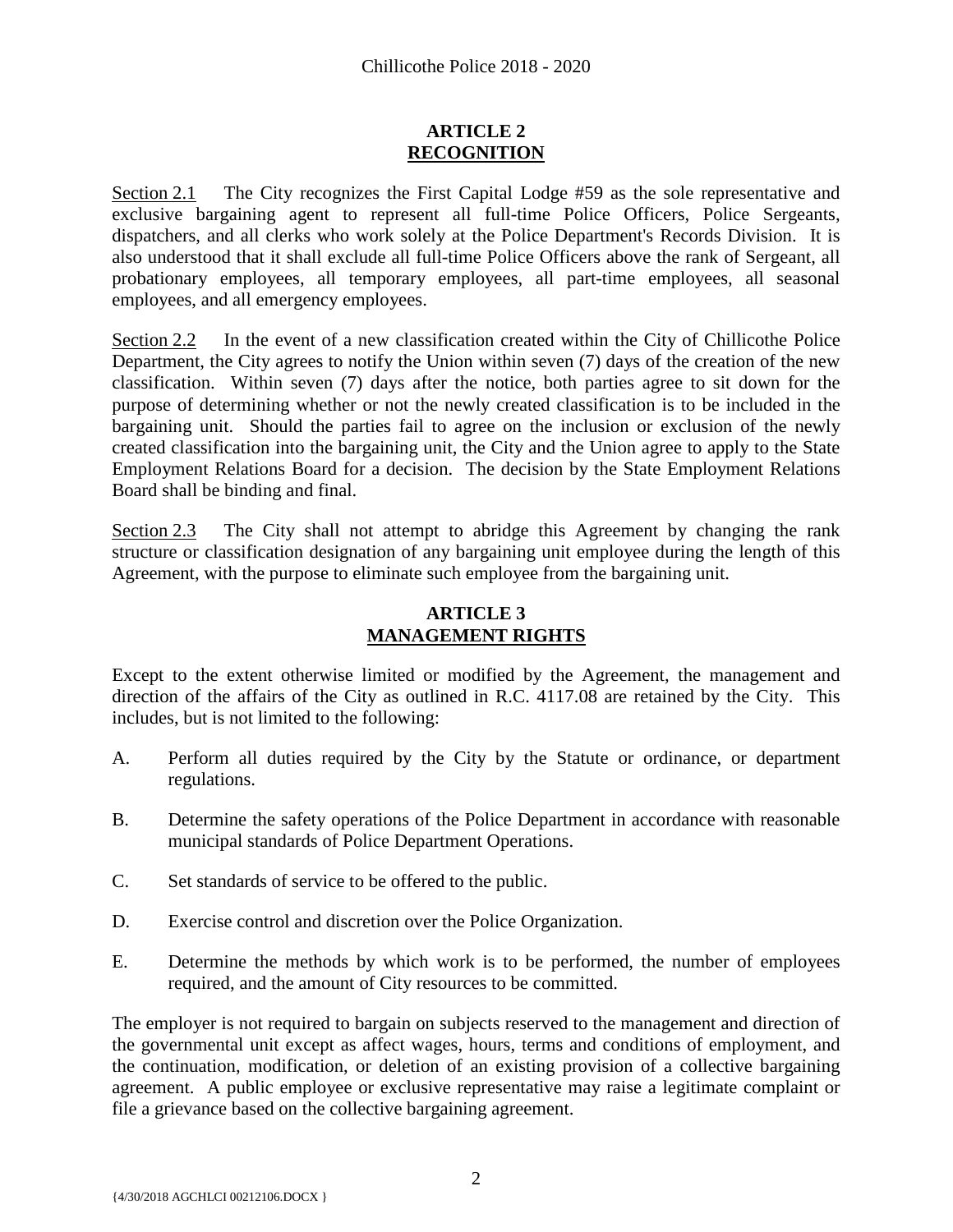# **ARTICLE 4 DUES DEDUCTIONS/FAIR SHARE**

<span id="page-4-0"></span>Section 4.1 The Ohio Labor Council will notify the City in writing of the dues it charges and its current membership, and will update this information as needed to be accurate.

The City agrees to deduct membership dues at the rate certified by the Ohio Labor Council. One (1) month's advance notice must be given to the City prior to making any changes in the rate. The employee shall give written authorization for voluntary payroll deduction of the dues and the City shall withhold those dues and forward them to the First Capital Lodge #59, once per month. Upon written authorization, the dues shall continue for a minimum of twelve (12) months unless the employee ceases to be a member of the bargaining unit. The twelve (12) months shall renew without any further notification by the employee.

Section 4.2 The City agrees to deduct regular Union membership dues and any fees or assessments implemented by the Union from the pay of any employee eligible for membership in the Union, and upon the individual employee voluntarily signing and submitting a written authorization for dues deduction. The employee accepting membership will sign the Payroll Deduction Authorization Form along with a duplicate to be submitted to the Payroll Officer. Upon receipt of the proper authorization form, the Auditor will deduct Union dues from the employee's payroll check for the pay period following the pay period in which the authorization was received and in which dues are normally deducted by the City. Although an employee may exercise his right to membership, no employee shall have the right to challenge through the grievance procedure any action, including discipline and removal, occurring while an employee is serving his probation period. The Payroll Deduction Authorization Form, Appendix A, shall be provided by the City through the Payroll Officer.

Section 4.3 The City assumes no obligation, financial or otherwise, arising out of the provisions of this article. The Union agrees to indemnify and hold the City harmless from any claims, actions or proceedings by any employee arising from deductions made by the City hereunder. It shall be the responsibility of the employee to obtain appropriate refunds from the Union. Once the funds are remitted to the Union, their disposition thereafter shall be the sole and exclusive obligation and responsibility of the Union.

Section 4.4 The City shall be relieved from making such "check-off" deductions upon termination of employment, transfer to a job other than one covered by the bargaining unit, layoff from work, unpaid approved leave of absence, or revocation of the check-off authorization.

Section 4.5 The City shall not be obligated to make dues, fees or assessment deductions of any kind from any employees who, during any dues month involved, shall have failed to receive sufficient wages to equal the deductions.

Section 4.6 It is agreed that neither the employees nor the Union shall have a claim against the City for errors in the processing of deductions. If a claim of error is made to the City, in writing within thirty (30) days after the date such error is claimed to have occurred, and it is found an error was made, the error will be corrected at the next pay period that Union dues are normally deducted, by deducting the proper amount from the pay of the pay of the employee to correct said error.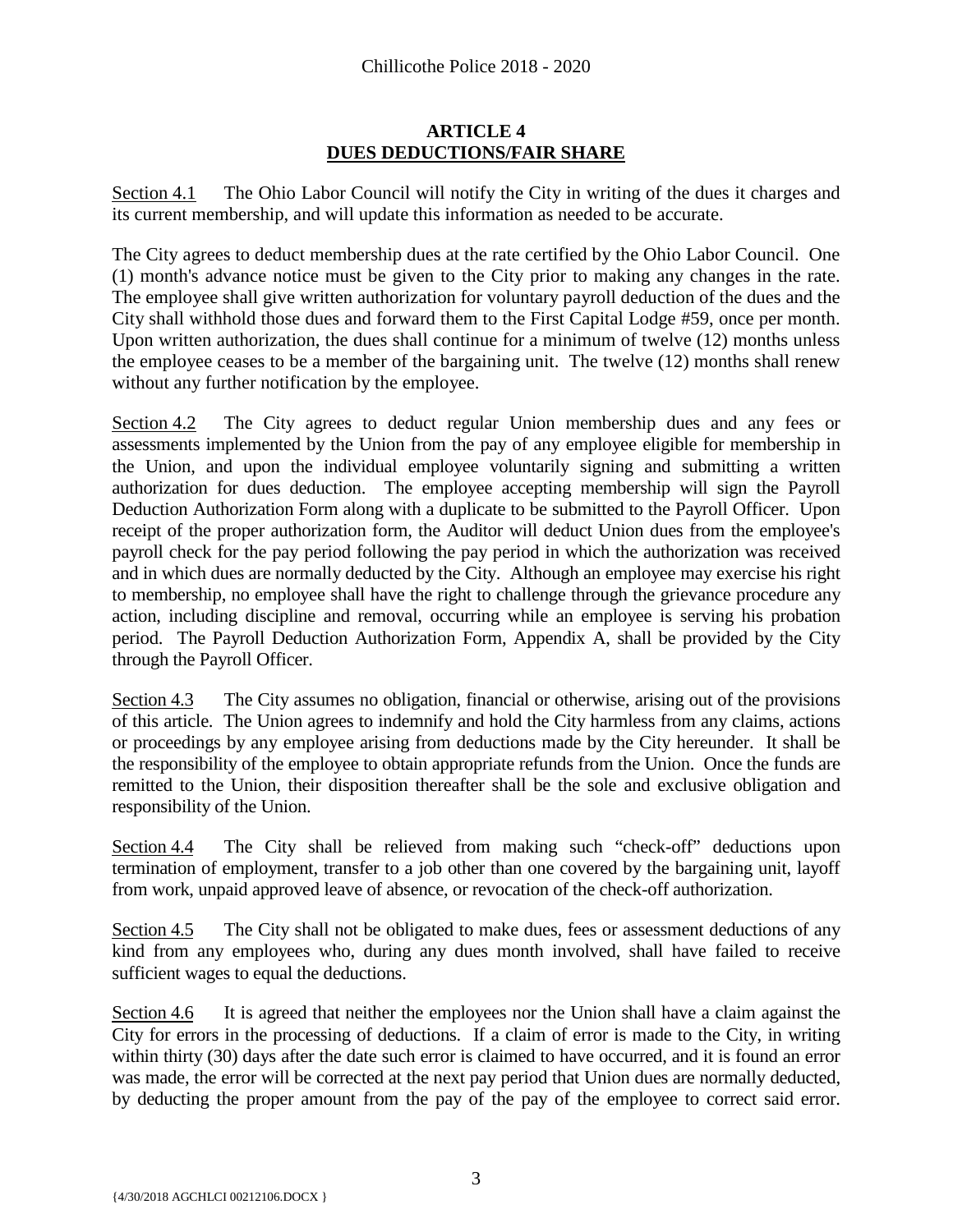Payroll collection of dues, fees, and assessments shall be authorized for the exclusive bargaining agent only, and no other organization attempting to represent the employees within the bargaining unit as herein determined.

Section 4.7 Each eligible employee's written authorization for dues deduction shall be honored by the City for the duration of this Agreement, subject to Section 4.4, unless an eligible employee certifies, in writing, that the dues check-off authorization has been revoked, at which point the dues deduction will cease effective the pay period following the pay period in which the written dues deduction revocation was received by the City and a copy of the written revocation shall be forwarded to the Union. All dues, fees and assessments shall cancel upon the termination date of this Agreement, unless the parties mutually agree otherwise.

Section 4.8 For those employees not wishing to be a member of the Union, a fair share fee shall be automatically withheld by the City and forwarded to the Union when the dues are remitted. The fair share fee shall be withheld after the employee has been employed for sixty (60) calendar days, based on his/her date of hire and shall continue until such time the employee either becomes a member of the Union, or ceases to be a member of the bargaining unit. The withholding of the fair share fee shall not require any notice by the employee for the fair share to be withheld. Fair share fees shall not be more than the Union dues.

Section 4.9 The Labor Council is responsible for annually certifying to the City, the amount of the fair share fee. The fair share fee shall not be used to finance political and/or ideological activity. The fair share fee is strictly to finance the proportionate share of the cost of collective bargaining unit members. The City shall implement the fair share fee deductions subject to the provisions of this article. The Labor Council shall prescribe a rebate and challenge procedure, which complies with Section 4117.09(c) O.R.C., federal law, and any judicial decisions interpreting such laws. The Labor Council agrees to abide by all rules and decisions of the State Employment Relations Board or the courts in regard to the fair share fee deductions.

Section 4.10 The FOP/OLC hereby agrees that they will indemnify and hold the City harmless from any claims, actions, or proceedings by an employee or the Labor Council arising from deductions made by the City pursuant to this article, except the non-payment of funds deducted from the employee's pay.

#### **ARTICLE 5 REPRESENTATION**

<span id="page-5-0"></span>Section 5.1 With prior approval of the Chief of Police or designee, representatives of the FOP/OLC shall be admitted to the City facilities for the purpose of processing grievances and to attend meetings.

Section 5.2 The City shall recognize seven (7) bargaining unit members representing the bargaining unit designated by the FOP/OLC to act as FOP/OLC Associates (also may be referred to as stewards) for the purpose of processing grievances and handling contract issues that occur on a day-to-day basis. The Associates shall be granted reasonable release time to attend to Union and Agreement matters within their capacity, while in the City of Chillicothe only. During the release time, the Associate may be called back and will report to duty to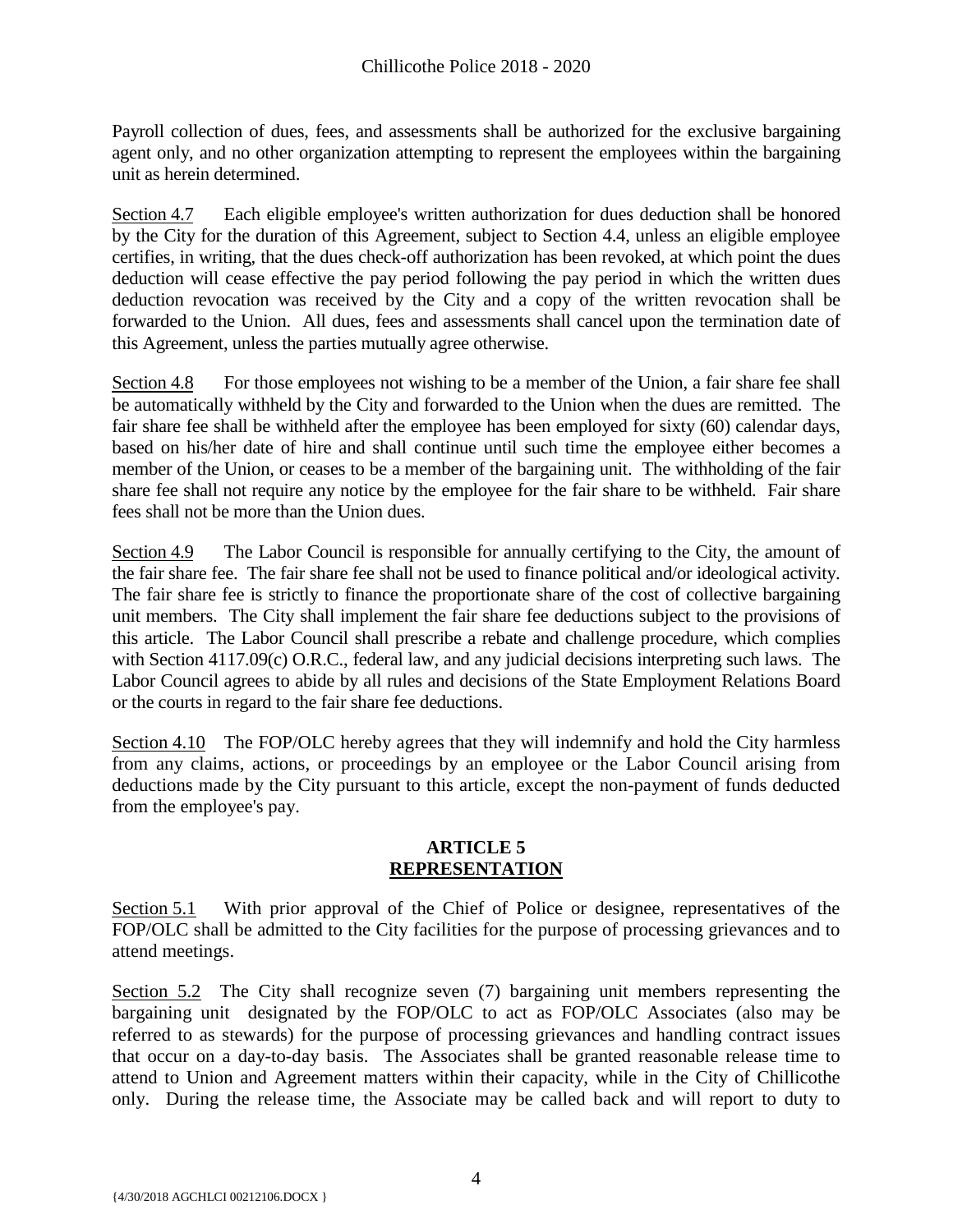perform police work. Such release time shall be with the same benefits as if the Associate were working and on duty. The release time shall not be unreasonably denied, nor shall the Associates devote unnecessary City paid time to these functions. No functions of the Associate on release time will be considered overtime hours. Associates taking release time must first obtain the approval of their immediate supervisor, and may be granted based on operational demands.

Section 5.3 The FOP/OLC shall provide the City with a roster of Associates which is to be kept current at all times and shall include the following:

- A. Name
- B. Address
- C. Home telephone number
- D. Immediate supervisor
- E. FOP/OLC position held

The City shall recognize no bargaining unit member as a FOP/OLC Associate until the FOP/OLC has presented the City with written certification of that person's selection.

Section 5.4 Prior to entering any work area other than his/her own work area, and prior to engaging in any representational activities provided for in this section, the Associate shall request permission from the appropriate supervisor of such work area, and shall identify the general nature of the representational activity he/she is to perform. Time for representational activities provided for in this section may be granted based on operational demands.

Section 5.5 The FOP/OLC agrees that no representative or Associate of the FOP/OLC, either employees or non-employees of the City, shall interfere with, interrupt, or disrupt the normal work duties of the employees.

Section 5.6 The FOP/OLC shall be permitted, without cost, to utilize the City's intradepartmental mail system for the purpose of communicating with members of the bargaining unit. Confidential mail shall be marked as "Confidential" and shall be treated as such. The FOP/OLC agrees that the use of intra-departmental mail shall be limited to the normal conduct of business. All mail that is placed in the intra-departmental mail system shall be the property of whom it is addressed and shall not be subject to review by others.

Section 5.7 With prior approval from the Chief of Police or designee, the FOP/OLC shall be permitted to place ballot boxes in the work place for the purpose of collecting employee's ballots on FOP/OLC issues subject to ballot. Ballot boxes and their contents are the property of the FOP/OLC and shall not be subject to review by the City or other non-bargaining unit members.

Section 5.8 Local meetings of the Chapters or Committees of the Association as they pertain to the administration of the collective bargaining unit will be permitted on City property, when and where work is not interrupted by such meetings, and when such meetings are not held during the regularly scheduled hours of the participants on the day in question.

Section 5.9 Duly elected Association delegates or alternates to the annual or biennial convention, seminars of the Association, State Executive Board Meetings, or meetings with any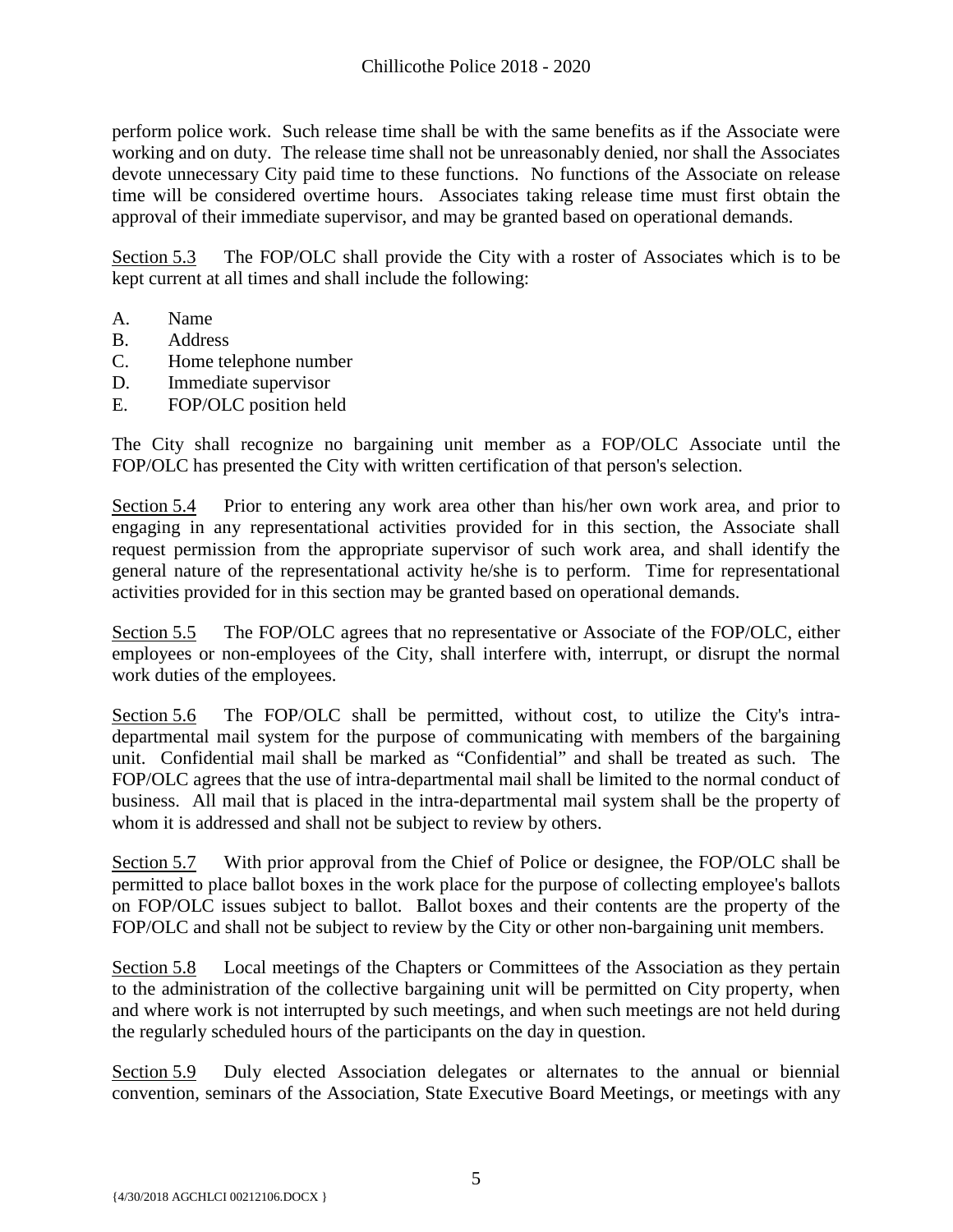State Executive Board Member, who are in the bargaining unit shall be granted time off with pay for the purpose of participating in such conventions, seminars, or meetings. The Association shall give the City at least two (2) weeks' written notice of the members who will be attending such functions. In addition, any bargaining unit member elected to the State Executive Board of the Association shall receive time off without loss of pay or other benefits to attend scheduled meetings of the Association's Executive Board. Total leave of absence with pay for such Association activity or Association preparation activity by all members shall not exceed more than thirty (30) days per calendar year as covered in this Section. No more than three (3) employees shall be granted a leave of absence with pay for Association business at one time.

Section 5.10 The City agrees to allow not more than five (5) bargaining unit representatives, and not more than two (2) professional staff of the Association to serve on the Association Bargaining Committee for time spent in actual negotiations with the City to negotiate or renegotiate this Agreement. Where such meetings occur during such bargaining unit representatives' regularly scheduled straight-time hours on the days in question they shall be attended without loss of pay or benefits. The Association will notify the City of the names and normal shift schedules of representatives selected for this purpose at least one (1) calendar week prior to the first scheduled negotiation date.

#### **ARTICLE 6 BULLETIN BOARDS**

<span id="page-7-0"></span>Section 6.1 The City shall allow a locked bulletin board in each facility for the exclusive use of the FOP and FOP/OLC. The keys to such bulletin board shall be provided to the top FOP Association official in the bargaining unit, who shall be responsible for the posting and/or approving the posting of notices which employees may read when reporting to, or leaving to their work stations, or during their free time. The maximum size of the bulletin board shall be three  $(3)$  feet by six  $(6)$  feet.

Section 6.2 The FOP and FOP/OLC agrees that no notices will be placed on the bulletin board that contains:

- A. Personal attacks on any City employee;
- B. Scandalous, scurrilous, or derogatory attacks upon the administration;
- C. Attacks on any other employee organization;
- D. Attacks on and/or favorable politically-oriented comments regarding a candidate for public or Association office; and
- E. Matters offensive to adults of reasonable sensibility.

# **ARTICLE 7 LABOR MANAGEMENT MEETINGS/DEPARTMENT MEETINGS**

<span id="page-7-1"></span>Section 7.1 The Safety Director and/or Chief of the Police Department will meet as often as necessary but not less frequently than every two (2) months, upon demand of the Association or the City at mutually agreeable times and places with representatives of the professional staff of the Association and not more than six (6) bargaining unit representatives. The purpose of such meetings shall be to: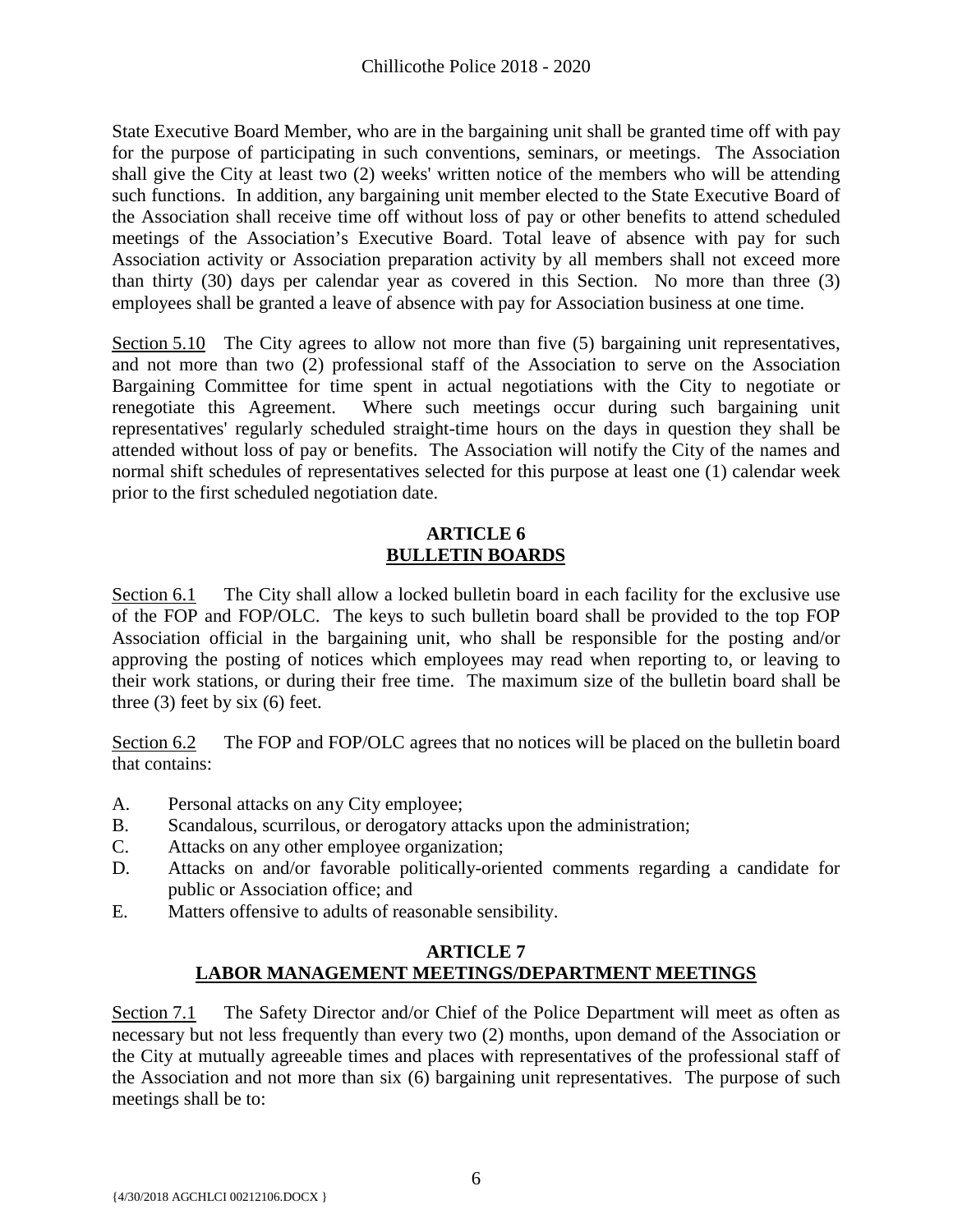- A. Discuss the administration of the Agreement;
- B. Discuss grievances that have not been processed beyond the pre-arbitration steps of the grievance procedure when such discussions are mutually agreed to by the parties;
- C. Notify the Association of changes knowingly contemplated by the City which only affect members of the Association; jointly discuss the need for upgrading the current employees in terms of providing and/or identifying training and educational opportunities to meet future needs and programs of the City and thereby reduce the likelihood of changing skill requirements not being met by current personnel;
- D. Disseminate general information of interest to the parties;
- E. Give the Association representatives the opportunity to share the views of their members and/or make suggestions on subjects of interest to their members, including alleged inequities in the treatment of employees in the bargaining unit;
- F. Health and safety matters; and
- G. Training issues.

Section 7.2 As a courtesy and to facilitate the adjustment of work schedules, the Association representatives will personally notify the Chief in writing of the dates and times of such meetings, immediately upon the parties reaching mutual agreement as to the date and time of any such meeting. An agenda of subjects to be discussed will be given in writing to the Chief ten (10) days prior to the meeting.

Section 7.3 Written responses promised to the Association from the Service Director or the Chief during such meeting to items raised by the Association representatives will be submitted to the Association's (top) representative who attended such meeting within fourteen (14) calendar days after such meeting unless the parties mutually agree to a time extension.

Section 7.4 Should these meetings start before or extend the bargaining unit representatives' regularly scheduled straight-time hours on the day in question, the City shall not be obligated to pay overtime for such additional hours. However, where the Association representatives are in attendance at meetings called for by this Section 7.1, they shall be granted equivalent, flex compensatory time off from their regularly scheduled job, on an hour-for-hour basis and during the same workweek, for any hours spent at such meetings which are outside their regularly scheduled shift. If such compensatory time off cannot be taken during the same workweek due to the straight-time scheduled hours of the employees having already been met or exceeded, such compensatory time off will be granted and taken on the representatives' next workweek. Failure to grant such compensatory time off in either of those two (2) workweeks will automatically result in pay to such employees at the straight time rate.

Section 7.5 Section 7.1 refers only to the formal every two (2) months meeting between the City's and the Association's representatives. Nothing in Section 7.1 is intended to prohibit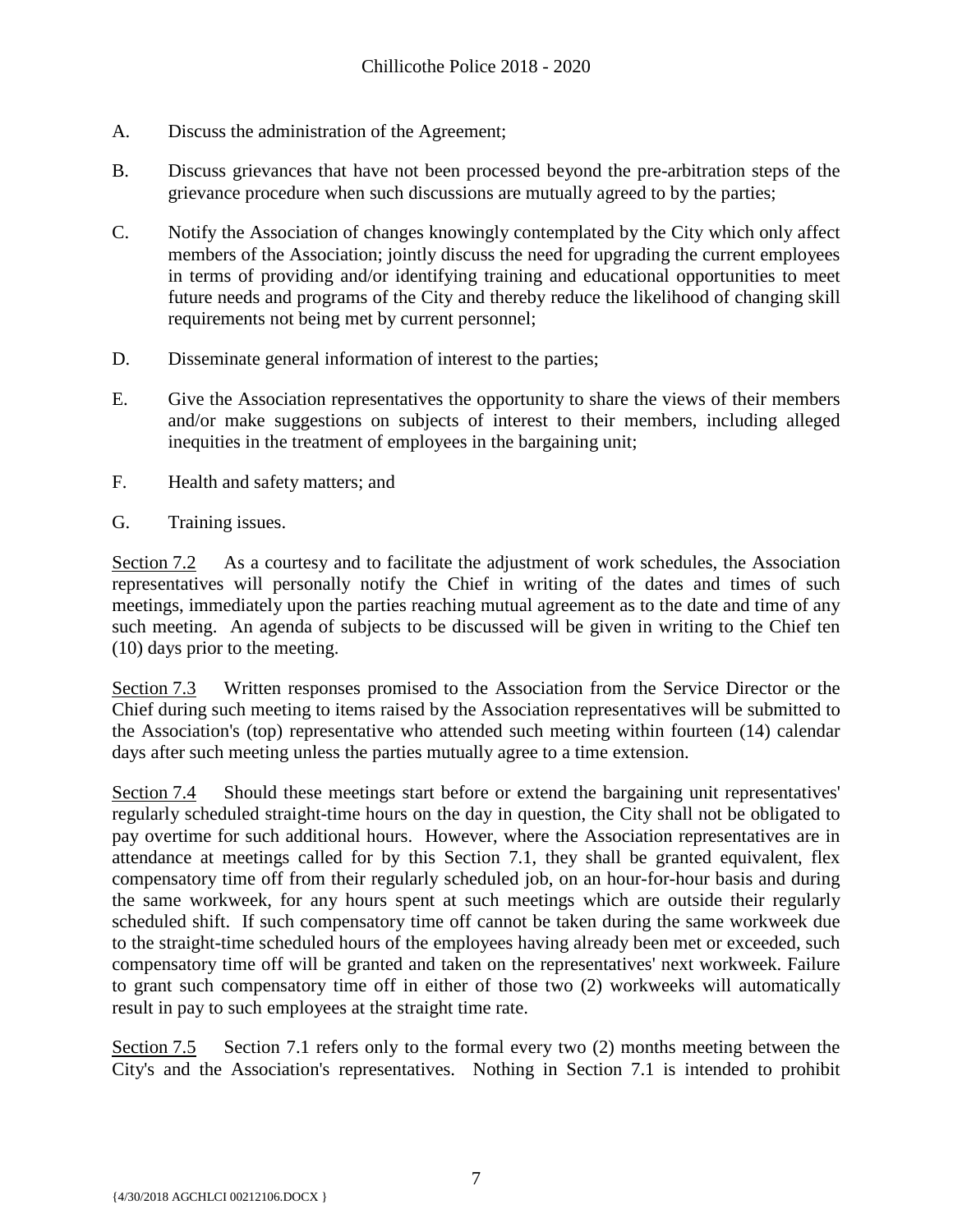additional, informal meetings between the City and Association representative where there is mutual agreement of the necessity of such meetings.

Section 7.6 The Chief reserves the right to call at least two (2) department meetings per calendar year pertaining to those issues listed in Section 7.1, A thru G of this Agreement, as well as to job performance of the department. The meeting shall not exceed a two (2) hour period for each meeting, unless by mutual agreement of both parties at the meeting the time limit is extended. The meeting will be held at no cost to the City for those members attending except for on-duty shift personnel. Attendance shall be mandatory except as excused for good cause by the Chief of Police in advance. Members will be given five (5) days notice unless mutually agreed by both parties.

#### **ARTICLE 8 NONDISCRIMINATION**

<span id="page-9-0"></span>Section 8.1 Neither the City nor the OLC will discriminate against any employee based on age, ancestry, sex, marital status, race, color, religion, national origin, military/veteran's status, disability, genetic information, or political affiliation. The parties agree not to discriminate against any employee on the basis of his membership or non-membership in the OLC, nor to discriminate, interfere, restrain, or coerce any employee or other representatives of the OLC. The OLC, within the terms of its Constitution and By-Laws and the City agree not to interfere with the desire of any employee to become and remain a member of the OLC, and the OLC members agree not to let membership or non-membership in the OLC affect their on-the-job relationship with other employees.

Section 8.2 All references to employees in this Agreement designate both sexes, and wherever the male gender is used, it shall be construed to include male and female employees.

# **ARTICLE 9 NO STRIKE/NO LOCKOUT**

<span id="page-9-1"></span>Section 9.1 Crossing Picket Lines: Employees may be required to go through picket lines where an emergency requires them to do so to protect the public health, safety, and welfare, but only after proper arrangements have been made by the City acting upon the City's request so as to properly protect them from any possible bodily harm.

Section 9.2 No Strikes:

- A. The OLC and its members agree that they will not engage in, initiate, authorize, sanction, ratify, sympathize, support, or participate in any concerted activity in or about the Employer's premises. The OLC, its affiliates and members, shall promptly take all possible actions to prevent and to end any such concerted activity. All labor disputes between the parties shall be handled through the grievance procedure. OLC members engaging in a strike as defined herein may be disciplined up to, and including, discharge.
- B. The OLC and its members shall perform their duties in good faith.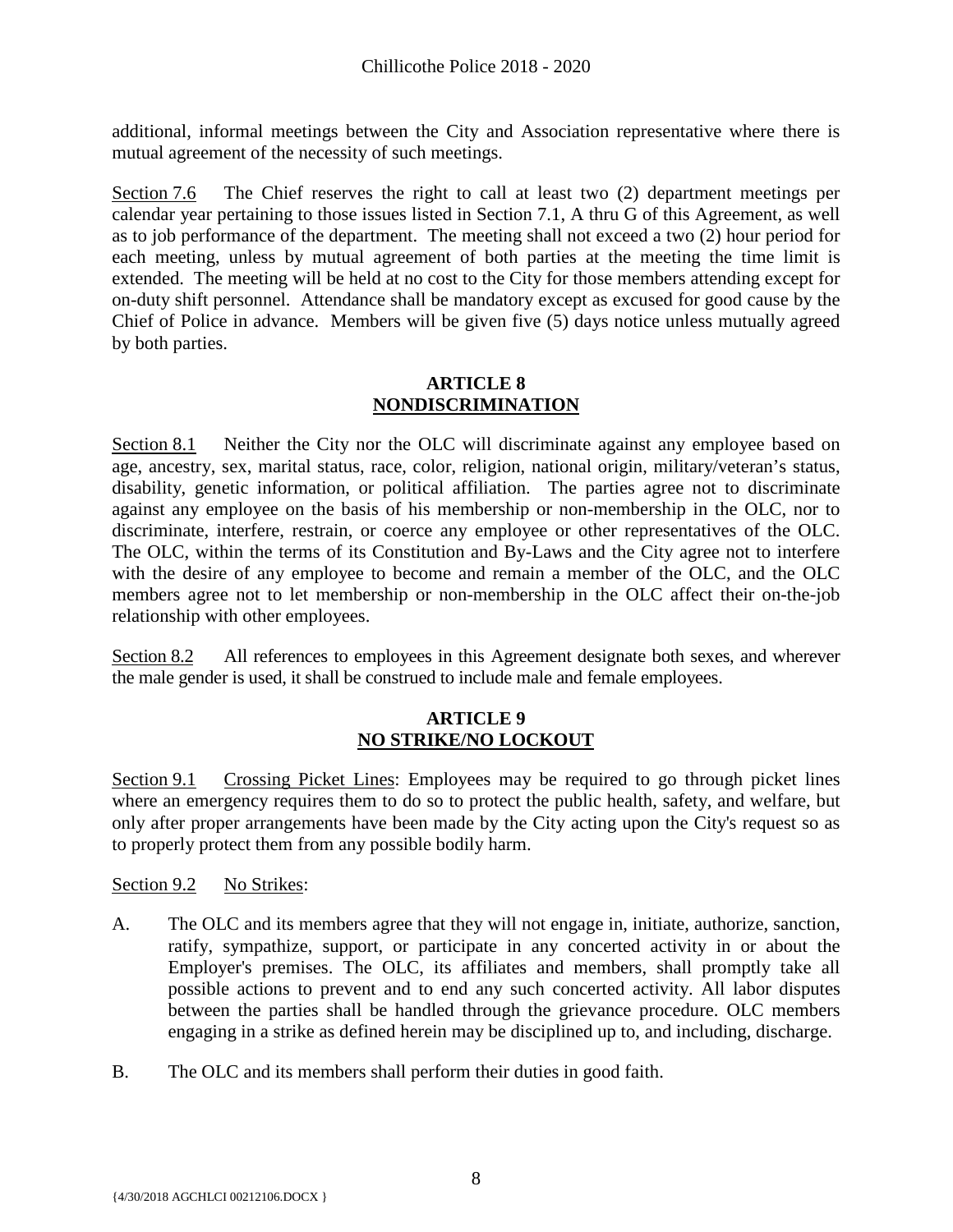Section 9.3 During the life of this Agreement, the Employer shall not cause, permit or engage in any lockout of the bargaining unit employees unless those employees have violated Section 9.2 of this article.

# **ARTICLE 10 HEALTH AND SAFETY**

<span id="page-10-0"></span>Section 10.1 A joint Quality and Safety First Committee shall be established for the purpose of investigating any unsafe working condition or unsafe equipment not to exceed three (3) representatives from the City and three (3) from the Association. In the event of capital expense to correct said condition, said recommendations in writing shall be submitted to the City Council, all other recommendations in writing shall be submitted to the Mayor. The Association and the City shall each name their representatives not to exceed three (3) within thirty (30) days of this Agreement and the Association or City shall call the meetings not to exceed three (3) hours duration each by written notice to the City.

Section 10.2 The Association and employees agree to comply with reasonable safety rules and regulations established by the City. The City agrees, to the extent practical, to provide safe working conditions, tools, equipment, and working methods for its employees in conformance with the standards of applicable law.

Section 10.3 Employee representatives to the Quality and Safety First Committee shall be allowed a reasonable amount of City-paid time off their jobs to inventory and investigate health and safety conditions, and to attend any Committee meetings scheduled.

Section 10.4 The City agrees to furnish, and maintain in top working condition, all tools, facilities, vehicles, supplies and equipment, required to safely carry out the duties of each position. Employees are responsible for reporting any unsafe conditions or practices, and for properly using and caring for all tools and equipment furnished by the City. All property issued by the City shall remain the property of the City.

Section 10.5 Any equipment, tools and/or vehicles that any employee in good faith believes to be unsafe, shall immediately be reported, in writing, to that employee's supervisor. Upon receiving such a report, the supervisor will immediately investigate the complaint and, if found to be unsafe, shall have the particular equipment, tool, or vehicle to be taken out of service until repairs are made to eliminate the safety hazard. This supervisor will forward to the Chief of Police a report on the act taken by him before going off duty.

It is the responsibility of all supervisors to objectively investigate all such complaints and to render proper action promptly to maintain safe working conditions.

# **ARTICLE 11 WORK RULES, POLICIES AND DIRECTIVES AND INTERNAL REVIEW PROCEDURES**

<span id="page-10-1"></span>Section 11.1 The Association recognizes that the City, in order to carry out its statutory mandates and goals, has the right to promulgate reasonable work rules, policies, procedures, and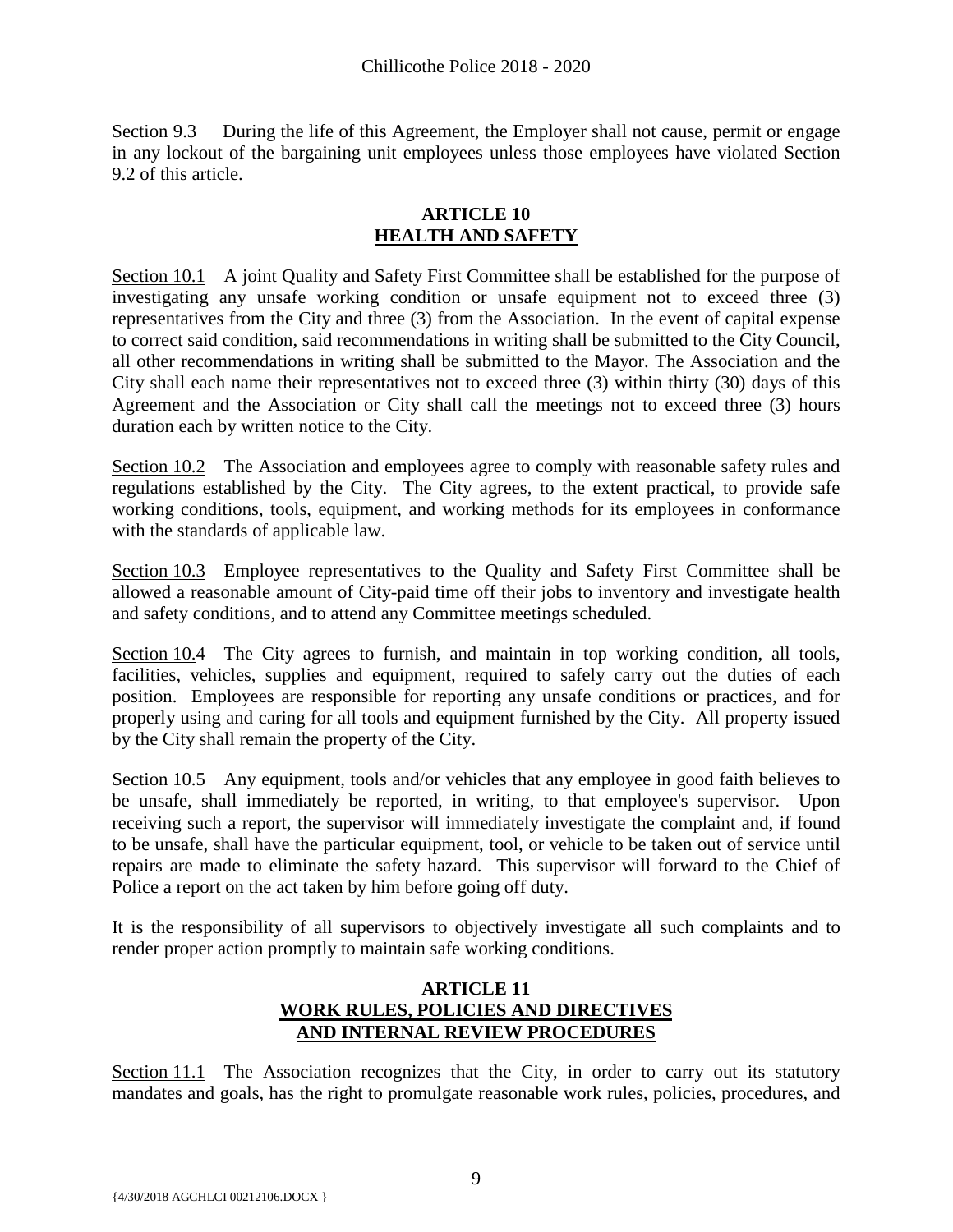directives consistent with statutory authority, to regulate the personal conduct of employees and the conduct of the City's services and programs.

Section 11.2 The parties recognize that it is the philosophy of the City that employee, where possible, will be put on notice, in writing and in advance of any alleged violations, of the conduct expected of them by the City and by their fellow workers. Therefore, the City will promulgate certain written rules in an attempt to establish standards of personal conduct that must be maintained in order to protect every employee's rights to be treated with dignity and respect and maintain the dignity and respect of their position while effectively carrying out the City's programs.

Section 11.3 The City agrees that, to the extent any rules have been or will become reduced to writing, every member shall have access to them for the duration of this Agreement. Copies of written rules will be furnished and amendments to existing rules will be discussed with top Association officials at least fifteen (15) work days prior to the effective date of such amendments, except in emergencies. Should any work rules conflict with law or with the specific provisions of this Agreement, such rules shall be invalid to the extent of this conflict.

Present work rules or policy manual shall be updated every two (2) years from their last effective date. However, failure to update shall not affect their validity and enforcement.

Section 11.4 It is the City's intention that the rules, policies, and directives are to be interpreted and applied uniformly to all employees. The City shall not selectively enforce work rules.

Section 11.5 The City shall furnish to the Association a copy of or copies of its existing written rules and regulations.

Section 11.6 In addition to rules, it is understood that the City has statutory authority to promulgate policies, procedures, and directives to regulate the conduct of the City's business. Such matters, whenever possible, policies will be reduced to writing and will be made available to all members by the City.

Section 11.7 All new employees for the duration of the Agreement shall be supplied with a personal copy of all rules, policies, procedures, and directives that have been reduced to a digital hard copy immediately upon reporting for work. Any City ordinances requested by the Association shall be obtainable upon request from the Clerk of Council.

The City will provide proper and adequate orientation training to employees on an ongoing and periodic basis subject to final approval by the Chief.

Section 11.8 An Internal Investigation of Complaints (I.I.C.) Committee will be developed to handle all complaints against any Police Department Member referred to the committee by the Chief of Police. All written complaints will be numbered and entered into a complaint book. Any act of possible misconduct that requires immediate action will be assigned to the IIC or Supervision for investigation. Minor acts of misconduct will be discussed by management for assignment to IIC or Supervisors. The Chief shall determine, in his sole discretion, the seriousness of the misconduct alleged, and if in the Chief's sole discretion, he deems it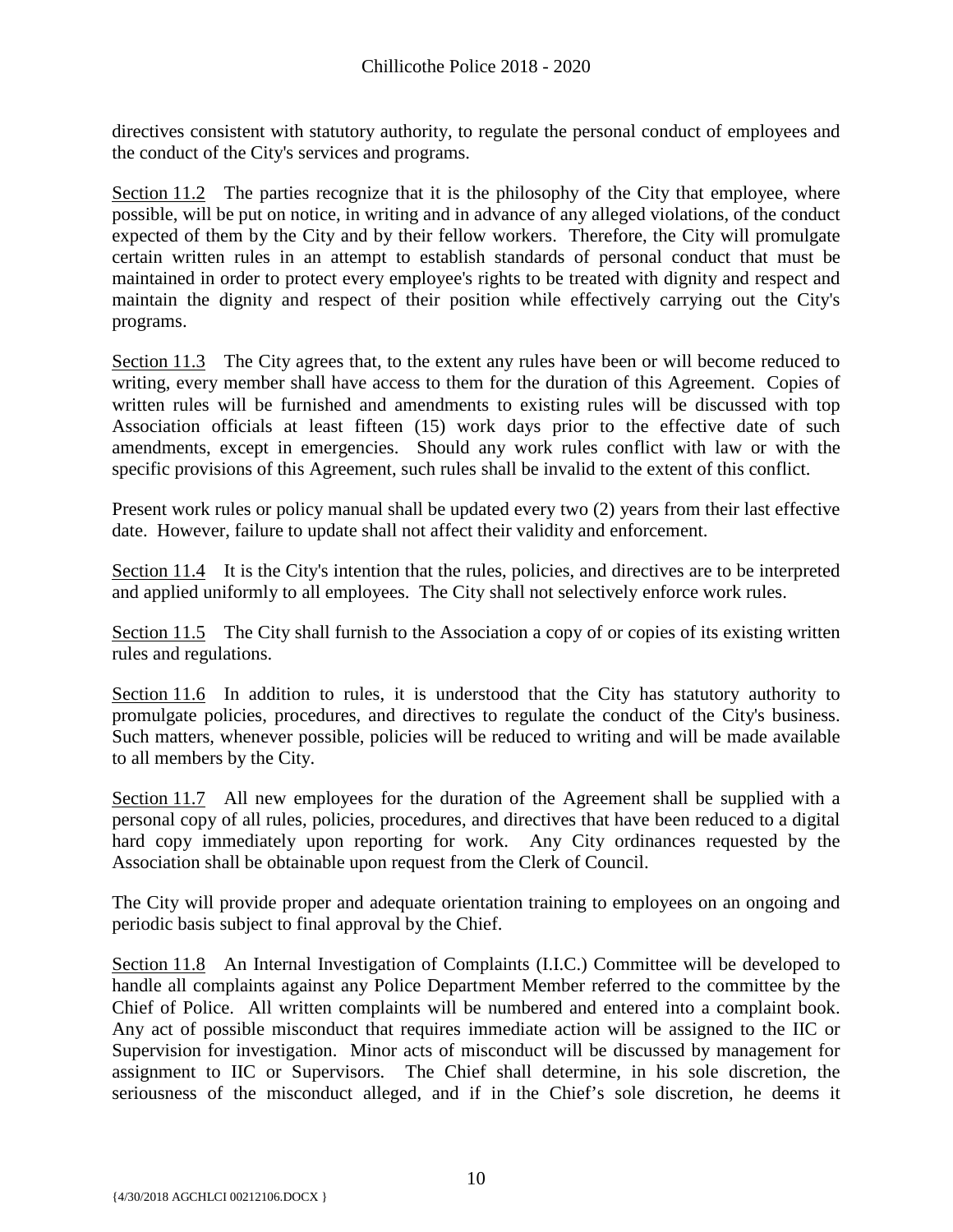necessary, then the Chief may engage an outside law enforcement agency to investigate such claims of police misconduct.

#### **ARTICLE 12 CORRECTIVE ACTION AND PERSONNEL FILE**

<span id="page-12-0"></span>Section 12.1 It is recognized by the parties that the City may prescribe regulations for the custody, use, and preservation of the records, papers, books, documents, and property pertaining to the City. Every member shall be allowed to review his or her personal file at any reasonable time upon request, in the presence of the Chief of Police or designee. If any member is involved in a grievance regarding matters in his personnel file which may be material, the Association representative will also be granted access to the member's personnel file at reasonable times where such access is authorized, in advance, by the employee member, in the presence of the Chief of Police or designee.

Section 12.2 If a member, upon examining his personnel file, has reason to believe that there are inaccuracies in those documents to which he or she has access, the member may write a memorandum to the Chief or his appropriate representative explaining the alleged inaccuracy. The memorandum shall be attached to the document and made a permanent part of the file.

Section 12.3 A written performance evaluation shall be made of each employee at least once in every calendar year. The employee shall receive a copy of the evaluation of its final form when he or she signs it.

Recognizing that "Employee Performance Evaluation" should be factual, informative, and constructive in nature, the City and the Association agree that the following guidelines will be followed:

- A. Upon completion of the evaluation form the person rating will arrange for a conference with the person rated to:
	- 1. Specifically explain, discuss, and comment upon each section of the evaluation form.
	- 2. Answer questions pertinent to the evaluation.
	- 3. Elicit comments and questions from the person being rated.
	- 4. Give instructive comments as to how to improve in specific areas.

Each section of the evaluation having been rated less than satisfactory shall be documented. Every effort will be exerted by the rater to be professional, unbiased, and informative in his or her rating. The employee being rated shall view the evaluation as a factual informative key to the efficiency of his performance with the Police Department of Chillicothe. It is fully expected that the rating will serve to cause improvement in the future.

Section 12.4 The employee's signature on any performance evaluation shall be viewed by the parties only as a representation that he or she reviewed the evaluation; it shall not be viewed as a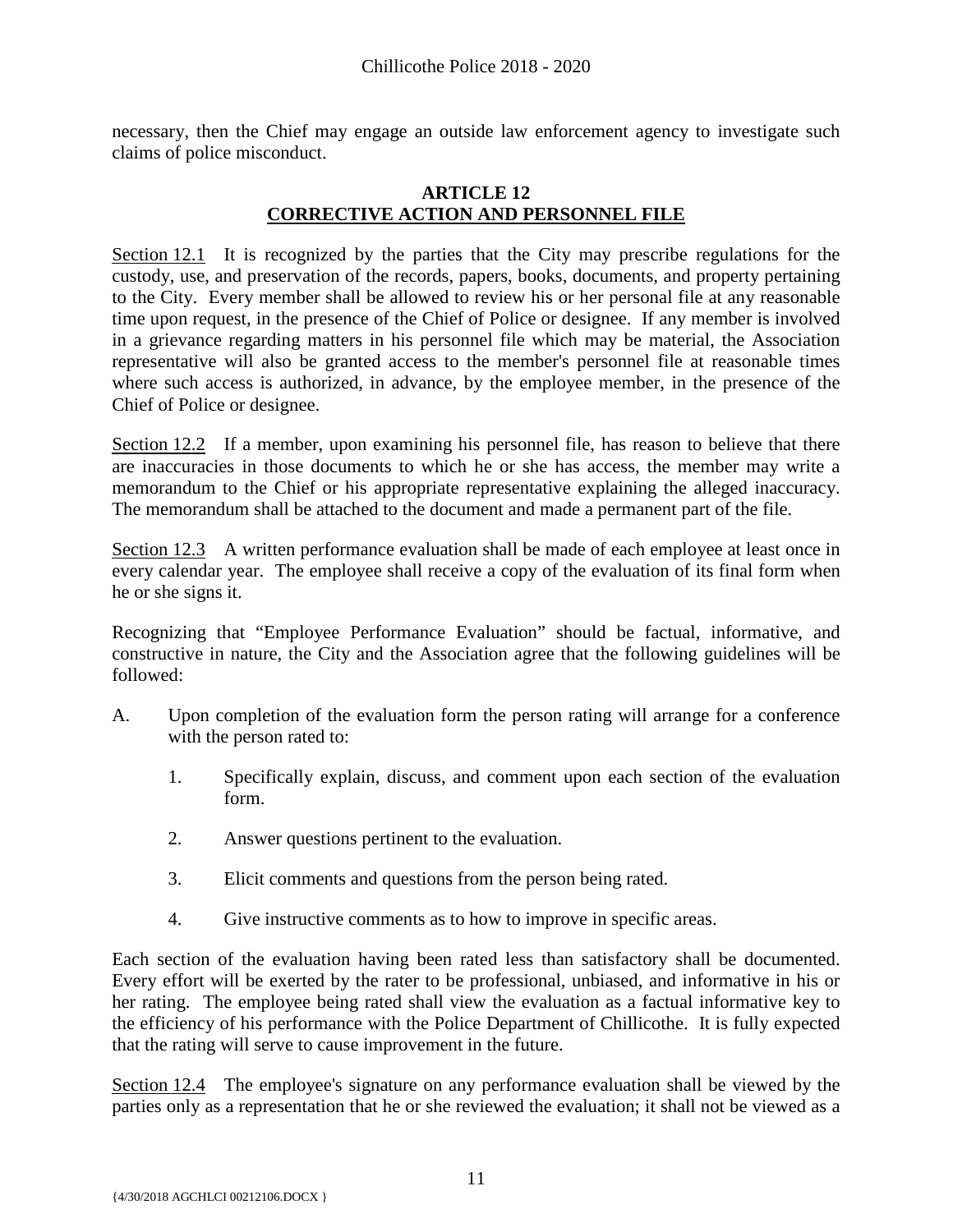representation that he or she concurred in any or all of the data contained thereon. The employee shall always be the last person to sign his evaluation and he shall receive a copy of the evaluation in its final form when he signs it.

Section 12.5 Performance evaluations for policemen shall be made annually by three (3) separate individuals of higher rank than the employee including his or her immediate supervisor, who are sufficiently familiar with the employee's performance to accurately perform such evaluation. In the case of Sergeant and above, their performance evaluations shall be made by the next ranking senior officer on the shift.

Section 12.6 All actions of record except oral reprimands but including written reprimands, suspensions, demotion, or dismissal will be maintained in each bargaining member's personnel file throughout his period of employment. In any case in which a written reprimand, suspension, demotion, or dismissal is disaffirmed through the Grievance Procedure, the personnel record shall clearly indicate such disaffirmance and the record shall be removed. A member may make a copy of records and/or documents in his or her personnel file.

Section 12.7 The Employer will not discipline a non-probationary employee without just cause.

Section 12.8 Administering discipline is a management right. Management's decision to administer a certain level of discipline for a given offense is not to be relied on by employees as a binding practice applied to every similar circumstance. Management reserves the right to publish typical examples of prohibited conduct.

Section 12.9 Any form of discipline for any matter will be considered for determining a greater level of discipline for any subsequent offenses.

Section 12.10 There is no oral discipline. Employees shall not rely on any oral warnings as a first step in the discipline process.

Section 12.11 The Employer will administer a system of discipline based on its assessment and similarity of the circumstances. Higher levels of discipline other than warnings and reprimands may be issued instead of a warning.

- A. A warning is a written statement to an employee that a certain behavior or job performance is unacceptable or unsatisfactory and if continued would subject him to further discipline.
- B. A reprimand is a written statement to an employee outlining his unacceptable or unsatisfactory behavior or job performance and noting that as a matter of discipline his activity is being documented for future evaluations of him.
- C. A suspension is a written statement to an employee outlining his unacceptable or unsatisfactory behavior or job performance and ordering him to suspend his work performance for a specified number of workdays without pay. The Employer and Union may also mutually agree to utilize "working suspensions" on a case-by-case basis. The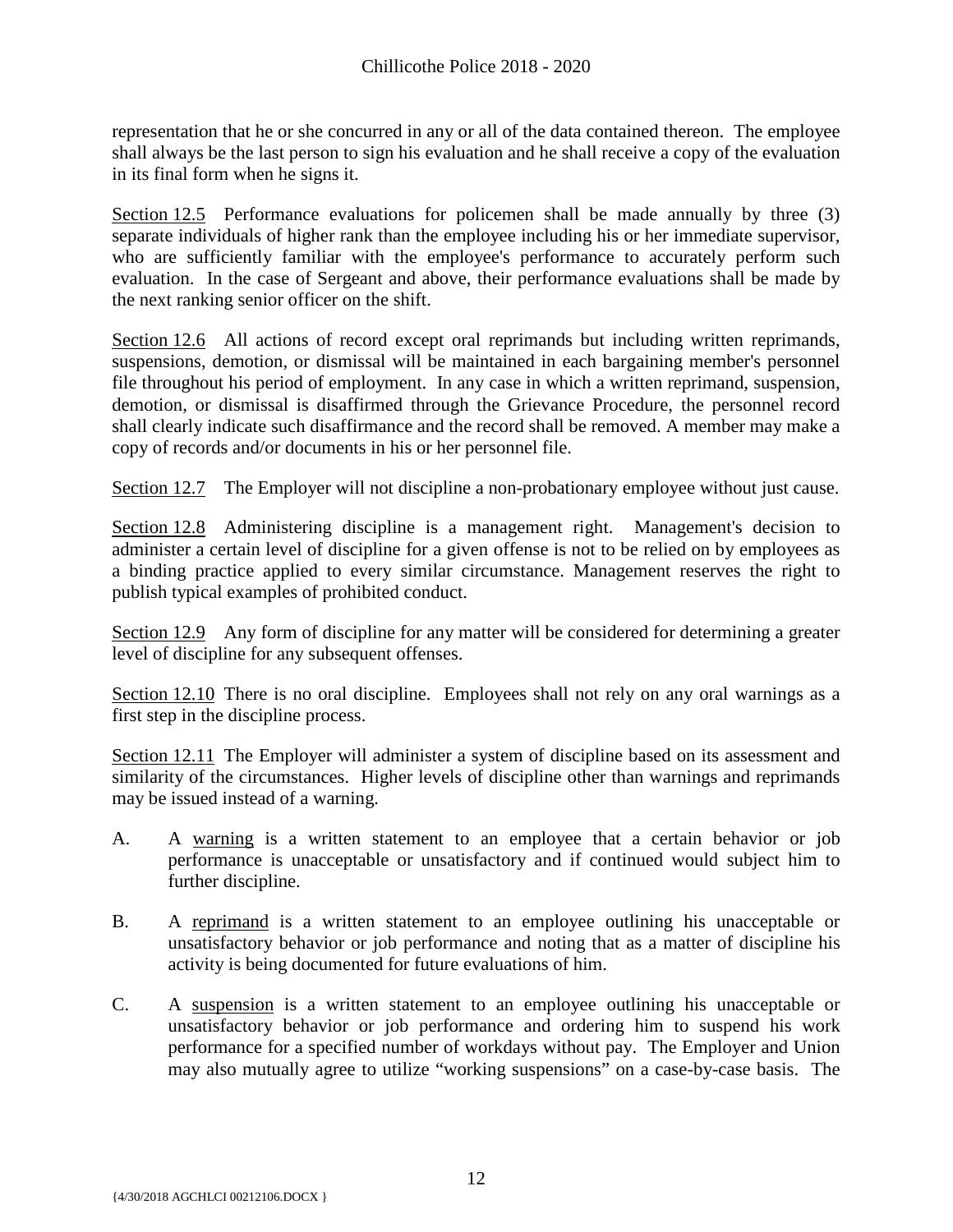employee shall be paid his normal rate while on "working suspension." The employer will punish similar offenses with similar discipline.

- D. A demotion is a personnel action where an employee is reduced in position or rank, and compensation.
- E. A termination is a written notification to an employee outlining his unacceptable or unsatisfactory behavior or job performance and terminating the existing employment relationship. A terminated employee is expected to fulfill all of his employment obligations up to the exact time the termination is effective.
- F. The Employer has the right to give more than one warning or reprimand in lieu of suspension or a higher level of discipline.

Section 12.12 Before the Employer issues a suspension or termination, the employee is to be given a personal opportunity to informally present his statement about the facts and circumstances of the proposed discipline. The employer is to notify the employee or the Union representative of the time, date, and place where the hearing is to occur. The employee will have waived his opportunity for a hearing if he fails to attend the scheduled hearing. The bargaining unit member has a right to Union representation at this conference (which must be obtained within a reasonable period of time). He also has the right to bring a tape recorder.

Section 12.13 An employee will receive copies of all materials placed in his personnel record. Any material in the employee's personnel record, which has not been signed, by him or a copy sent to him will not be used against him except as follows. The signing of any materials to be placed into an employee's personnel records will not indicate an agreement by the employee as to the contents of the material but does acknowledge he has seen it. The Chief shall put a note on all materials that the employee has refused to sign.

Section 12.14 Reprimands, suspensions, and terminations are grievable. Only suspension and terminations are arbitrable.

Section 12.15 The results of a polygraph shall not be the sole and determinative factor in bringing forth discipline. The City will disregard evidence of prior disciplinary action, whether contained in an employee's personnel record or from any other source or file, in accordance with the following schedule:

| <b>WARNING</b>     | 6 months         |
|--------------------|------------------|
| <b>REPRIMAND</b>   | 12 months        |
| <b>SUSPENSION</b>  | 24 months        |
| <b>DEMOTION</b>    | 24 months        |
| <b>TERMINATION</b> | <b>PERMANENT</b> |
|                    |                  |

The date of previous action will be used as the benchmark for disregarding evidence of prior disciplinary action. The employer will not use, attempt to use, or otherwise rely upon such material after the times specified above, nor will the employer use, attempt to use or otherwise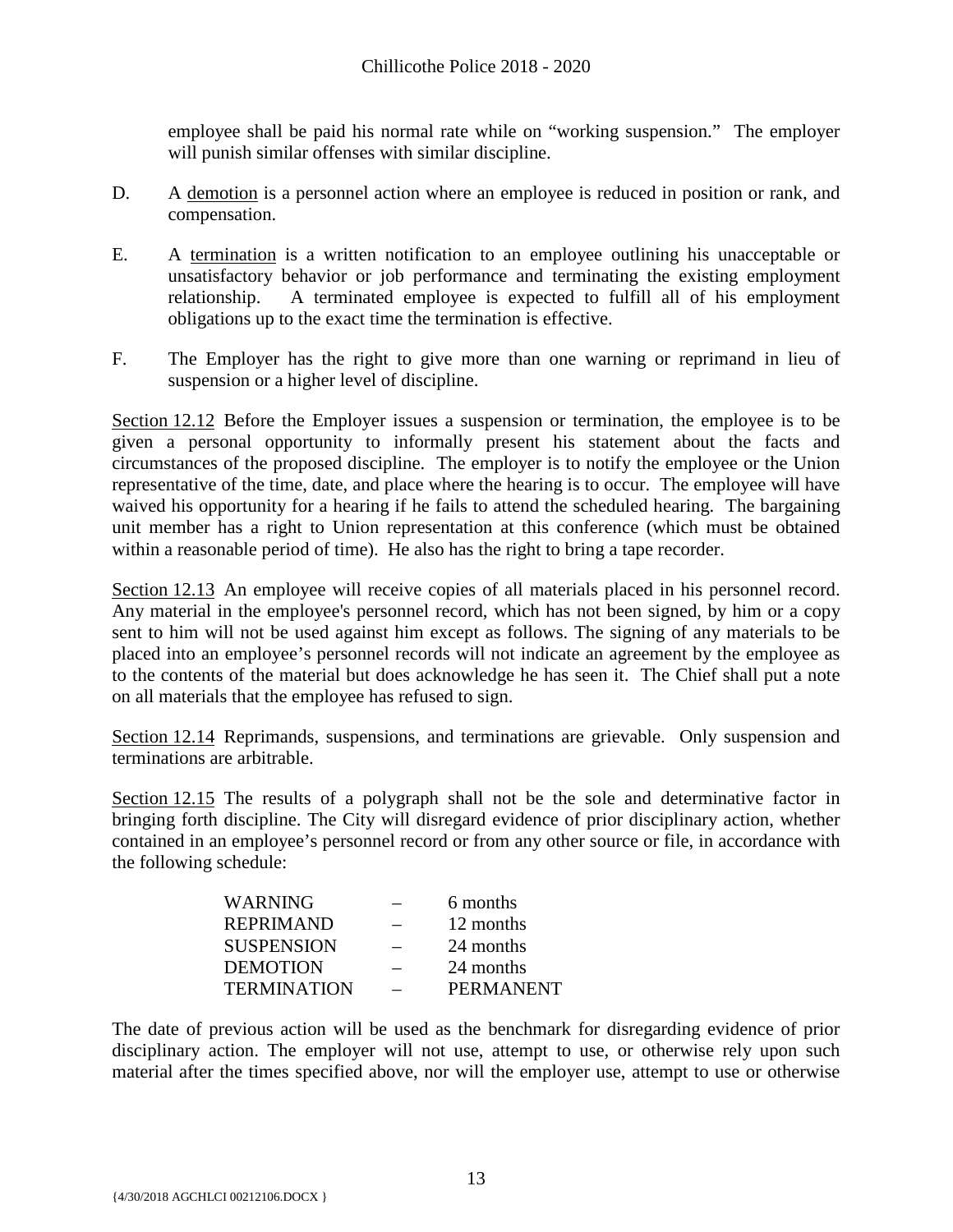rely upon any other records that might exist where such records relate to matters beyond the times specified above.

Section 12.16 To the extent allowed by State and/or Federal Law, and by State and/or Federal Court Decisions, personnel records shall be considered as public records. Whenever a request for disclosure of a personnel record is made by a member of the public, notice of such a request will be given to the Union President. The Union President is then responsible for communicating such information to the relevant employee. The Employer will determine what information is subject to disclosure under the applicable state and federal laws, regulations, and/or court decisions. The employee may request to view a copy of the materials provided in answer to a public records request pertaining to their personnel records.

Section 12.17 Upon becoming aware of a situation that may require discipline action, the City will initiate an investigation, if necessary, or issue discipline, within thirty (30) days. If an investigation is deemed necessary, discipline will be issued within thirty (30) days upon the completion of the investigation. The member shall be notified immediately in writing that he/she is under investigation, as long as it does not compromise the investigation.

# **ARTICLE 13 GRIEVANCE PROCEDURE**

<span id="page-15-0"></span>Section 13.1 A grievance as used in this Agreement is defined as a complaint involving the interpretation, application, or enforcement of the terms of this Agreement or a claim that the City has taken disciplinary action or discharged a nonprobationary employee without just cause.

Section 13.2 A grievance, under the procedure, may be brought by an employee who is in the bargaining unit. Where a group of employees desire to file a grievance involving a situation affecting each employee in the same manner, one member selected by such group will process the grievance as the defined representative of the group.

Section 13.3 Nothing in Article 12 or Article 13 is intended to deny bargaining unit employees any rights available at law to have redress of their legal rights, including the right to appeal to the Chillicothe Civil Service Commission where that body has jurisdiction under Section (124.34) of the Ohio Revised Code. However, once an employee elects as his remedy the Civil Service Commission (and that body takes jurisdiction) or legal action, he is hereafter denied the remedy of the Grievance Procedure and Arbitration provided herein. Once a grievance is filed, the officer has elected arbitration over the Civil Service Commission.

The employee may elect by Agreement with the City to advance the grievance procedure at the first step where there is reduction, suspension, or removal under Section (124.34) of the Ohio Revised Code. Such procedure will be a notice by the Mayor to appear before the Mayor within a four (4) day period of the reduction or suspension or removal and the Mayor shall hear the matter and make a decision within an eight (8) day period of the suspension, reduction, or removal. The employee may still preserve his appeal rights under Section (124.34) Ohio Revised Code if he uses this procedure.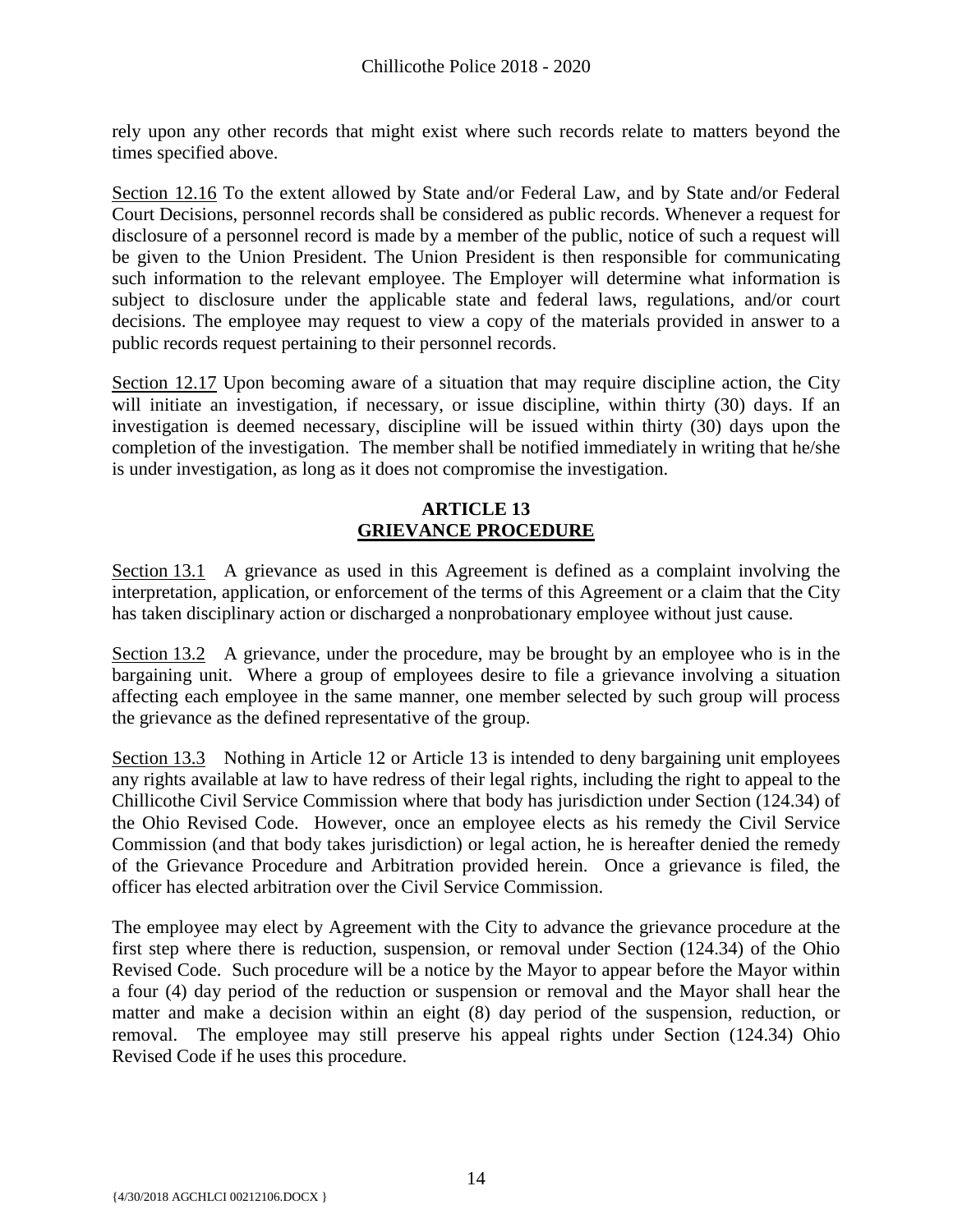Section 13.4 The Association will designate not more than two (2) stewards per watch or unit. The Association shall appoint a Grievance Committee, which shall include their stewards. The grievance committee shall assist in completing the grievance prior to submission. Should bargaining unit employment increase during the life of this Agreement or any extensions hereof, upon notification to the City by the Association, negotiations will commence immediately to discuss the need for additional stewards. Stewards shall be paid at the straight-time rate, only, when called in from off-duty to act as a Steward as provided in this Agreement. Payment shall be made to any off-duty steward only under circumstances of suspension, reduction, or removal.

The Association shall notify the Department Head in writing of the names of the stewards and their respective shifts within thirty (30) days after the stewards are appointed. Any changes thereafter will be forwarded to the Department Head by the Association as soon as the changes are made.

Section 13.5 A member of the Association may choose to have his appropriate unit steward represent him beginning with Step One of this Grievance Procedure. If a member brings any grievances to the Employer's attention beginning with Step One without having notified an appropriate steward, the City representatives to whom such grievance is brought shall not discuss the matter until either he or the member has personally (verbally or in writing) notified an appropriate steward and given such steward an opportunity to be present in such discussion. This notification requirement shall not apply, however, to informal, verbal attempts to resolve a grievance prior to Step One.

Section 13.6 Employees will always first attempt to resolve a grievance informally with their immediate supervisor at the time the incidents that led to the grievance occur or are first known by the employees.

Section 13.7 An employee may be given a reasonable time to consult with his appropriate steward during working hours relative to a grievance matter after first notifying his or her immediate supervisor of such desire. The employee need not reveal to his or her supervisor the nature of the potential grievance matter. The employee's supervisor will arrange a meeting to take place as soon as possible for the employee with his appropriate steward. Employees and stewards will be permitted a reasonable amount of time to investigate and process grievances during their regularly scheduled hours of employment. The investigation and processing time will not be abused by the member, the appropriate steward or the Employer. In a group grievance, discussed in Section 13.2 of this article, only one (1) of the grievants plus the steward shall be in pay status during the investigation and processing steps provided by this Article.

The Association agrees to limit the time spent by the stewards in handling to that reasonably required to handle the grievance. The steward shall be permitted to investigate and handle grievances during working hours. They shall be compensated at their normal rate of pay for all time spent during shift working hours in handling grievances. The handling of grievance procedures shall not unreasonably interfere with their work schedule.

Section 13.8 Grievant and Grievance representatives shall not receive overtime pay to engage in grievance activities provided for herein; however, grievance meetings at Step Two shall be held during the grievant's shift hours. The Lodge shall notify the Chief, in writing, of the names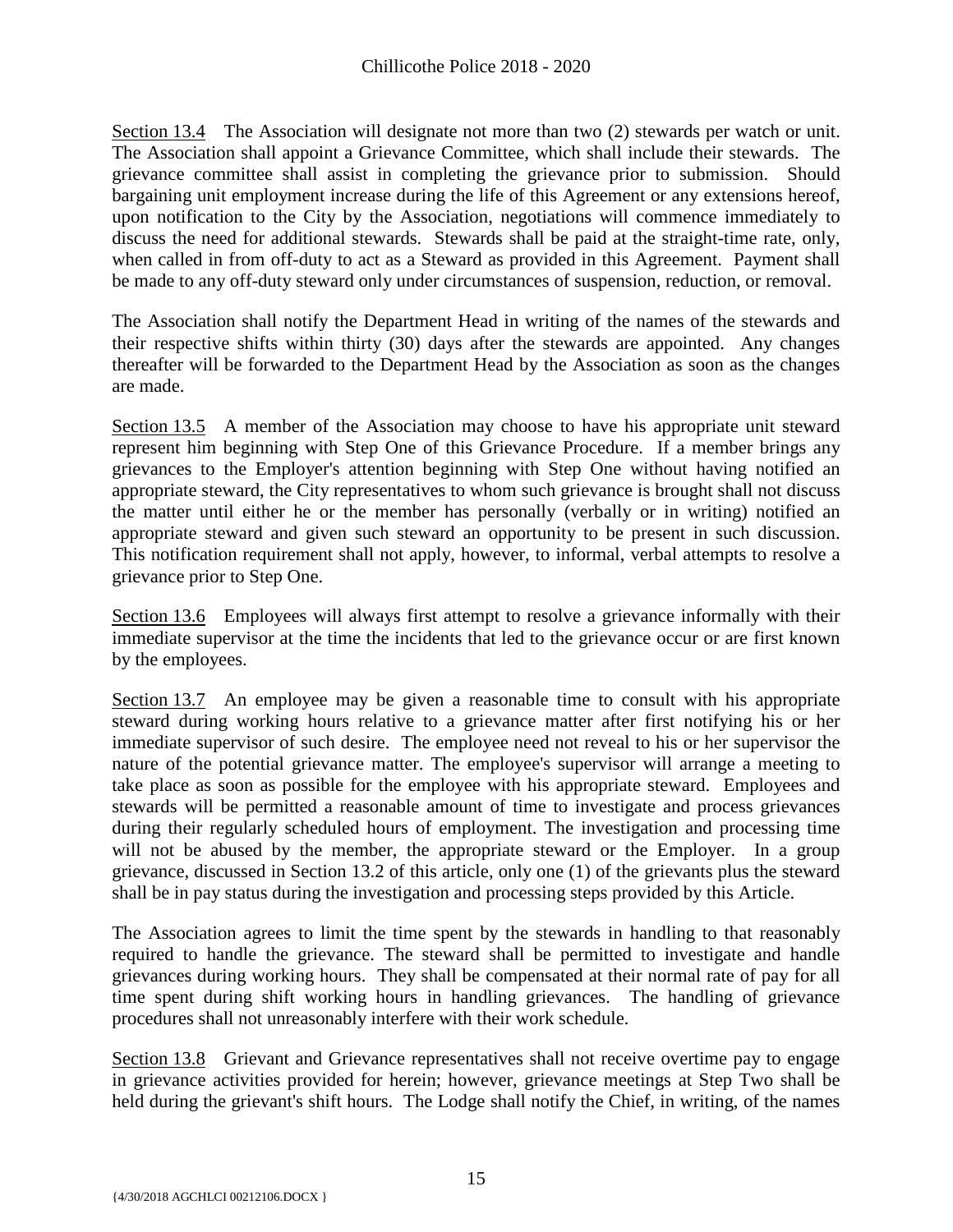of Grievance Representatives and the Grievance Chairman within thirty (30) days of their appointment.

Section 13.9 The following are the implementation steps and procedures for handling members' grievances:

A. Preliminary Step

A member having an individual grievance shall first attempt to resolve it informally with the Chief of Police or designee. Such attempt at informal resolution shall be made by the member (grievant) within ten (10) of the member's working days following the events or circumstances giving rise to the grievance having occurred or that was first known by the member (grievant). Grievances brought to the attention of the Chief of Police or designee (except for automatic time extensions as hereinafter described in Section 13.10) beyond the ten (10) working day time limit shall not be considered. At this Step, there is no requirement that the grievance be submitted, or responded to, in writing; however, a Grievance Representative may accompany the member (grievant) should the latter request his attendance. If the member is not satisfied with the oral response from the Chief of Police or designee at this step, he may pursue the formal steps that follow.

- B. Step One **–** Chief of Police
	- 1. Should the member-grievant not be satisfied with the answer in the Preliminary Step, within ten (10) of his working days thereafter he may appeal the grievance to this Step One by delivering or having delivered a copy of the Grievance Form, containing the written responses at the prior steps and any other pertinent documents, to the Chief of Police. The Chief shall date-stamp the form, accurately showing the date he received the form.
	- 2. Within ten (10) working days of his receipt, the Grievance Chairman shall bring with him to the meeting the member-grievant and the appropriate Grievance Representative.
	- 3. In the meeting called for at this Step, the Chief shall hear an explanation of the grievance and the material facts relating thereto.
	- 4. Within seven (7) of his working days of the meeting in this Step, the Chief shall submit to the Grievance Chairman his written response to the grievance. The Grievance Chairman shall meet with the grievant-member and the Grievance Committee to determine if the grievance should go on to Step Two. If the Grievance Chairman does not refer the grievance to the Second Step of the Procedure within seven (7) of his working days after receipt of the decision rendered in this Step, the grievance shall be considered satisfactorily resolved.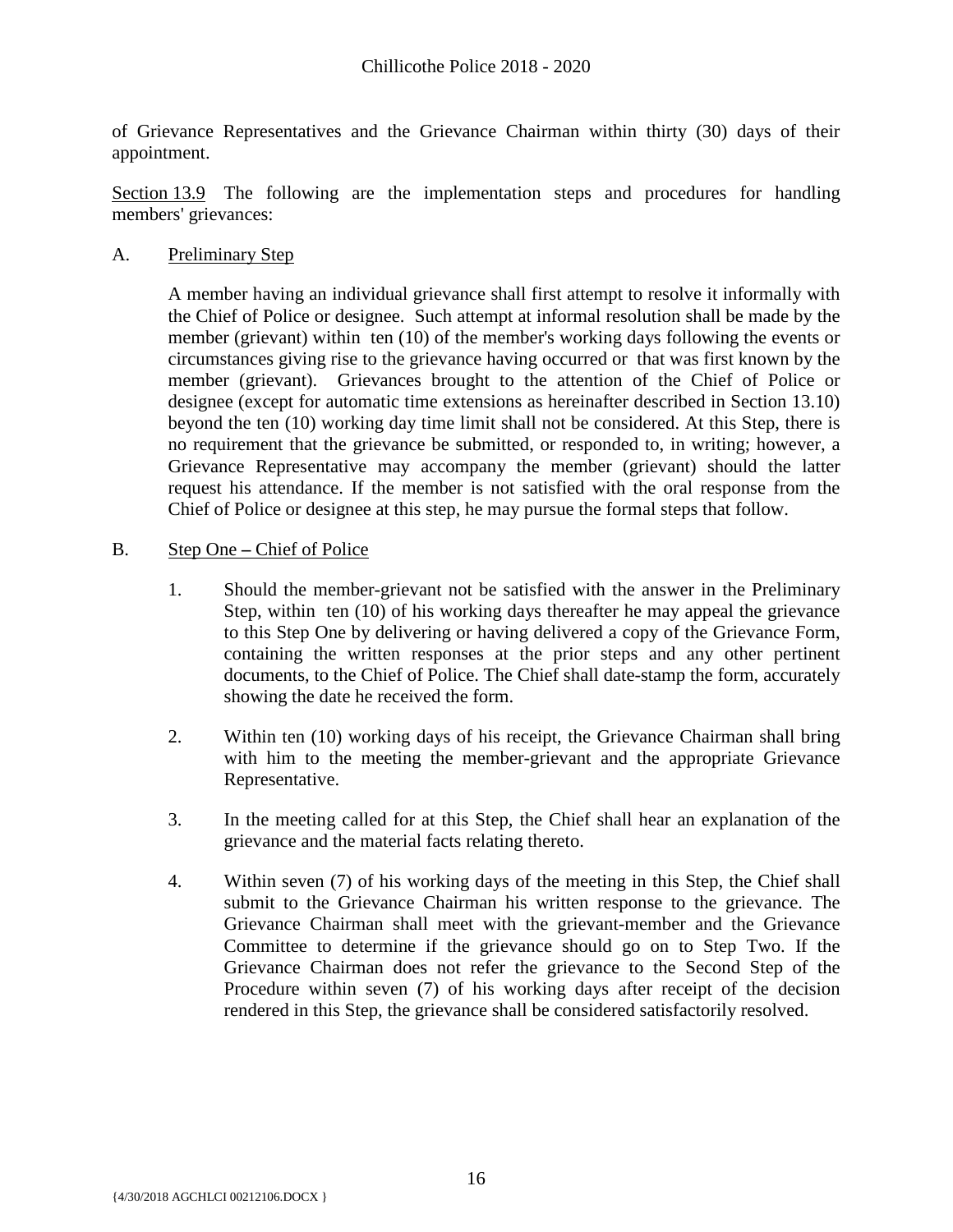# C. Step Two – Mayor or Representative of City

- 1. Should the grievant-member and the Grievance Chairman not be satisfied with the answer in Step One, within seven (7) working days thereafter they may appeal the grievance to this Step Two by delivering or having delivered a copy of the Grievance Form, containing the written responses at the prior Steps and any other pertinent documents, to the office of the Mayor. The Mayor shall date-stamp the form, accurately showing the date his office received the form, and shall schedule a meeting to be held within seven (7) employee working days or discuss the grievance.
- 2. Prior to the Step Two meeting, the Mayor or his designated representative shall investigate the circumstances and allegations surrounding the grievance. Such investigations may include the taking of written statements, reviewing all available written reports, assignment sheets, time records, answers at the prior steps, corrective action reports, written instructions, policies, rules and regulations, and all other pertinent information concerning the grievance.
- 3. The Grievance Chairman shall bring with him to the meeting the membergrievant and the appropriate Grievance Representative. In addition, the Grievance Chairman may choose a non-employee, duly accredited representative of the OLC to attend this meeting.
- 4. Upon completion of this Step Two meeting, the Mayor or designated representative shall determine whether the contemplated answer is consistent with this Agreement.
- 5. The Mayor or designated representative shall render his decision in writing and affix his written response to the form, date and sign his response, and return one copy of it to the Grievance Chairman within fifteen (15) working days after the meeting.

# D. Arbitration

- 1. Should a grievant, after receiving the written answer to his or her grievance at Step Two of the Grievance Procedure still feel that the grievance has not been resolved to his or her satisfaction, he or she may, upon approval of the Association, request that it be heard before an arbitrator. The grievant must make written application to the Mayor for arbitration within ten (10) working days of his or her receipt of the written answer from the Mayor or designated representative as Step Two. A copy of such application shall be sent by the grievant to the top Association official in the bargaining unit and to the Executive Secretary of the Association. It is understood, however, that the Association shall make the determination as to whether any grievance is appealed to arbitration.
- 2. As soon as is practicable, after the Mayor's receipt of the grievant's application for arbitration but not to exceed fifteen (15) working days, the Mayor or designee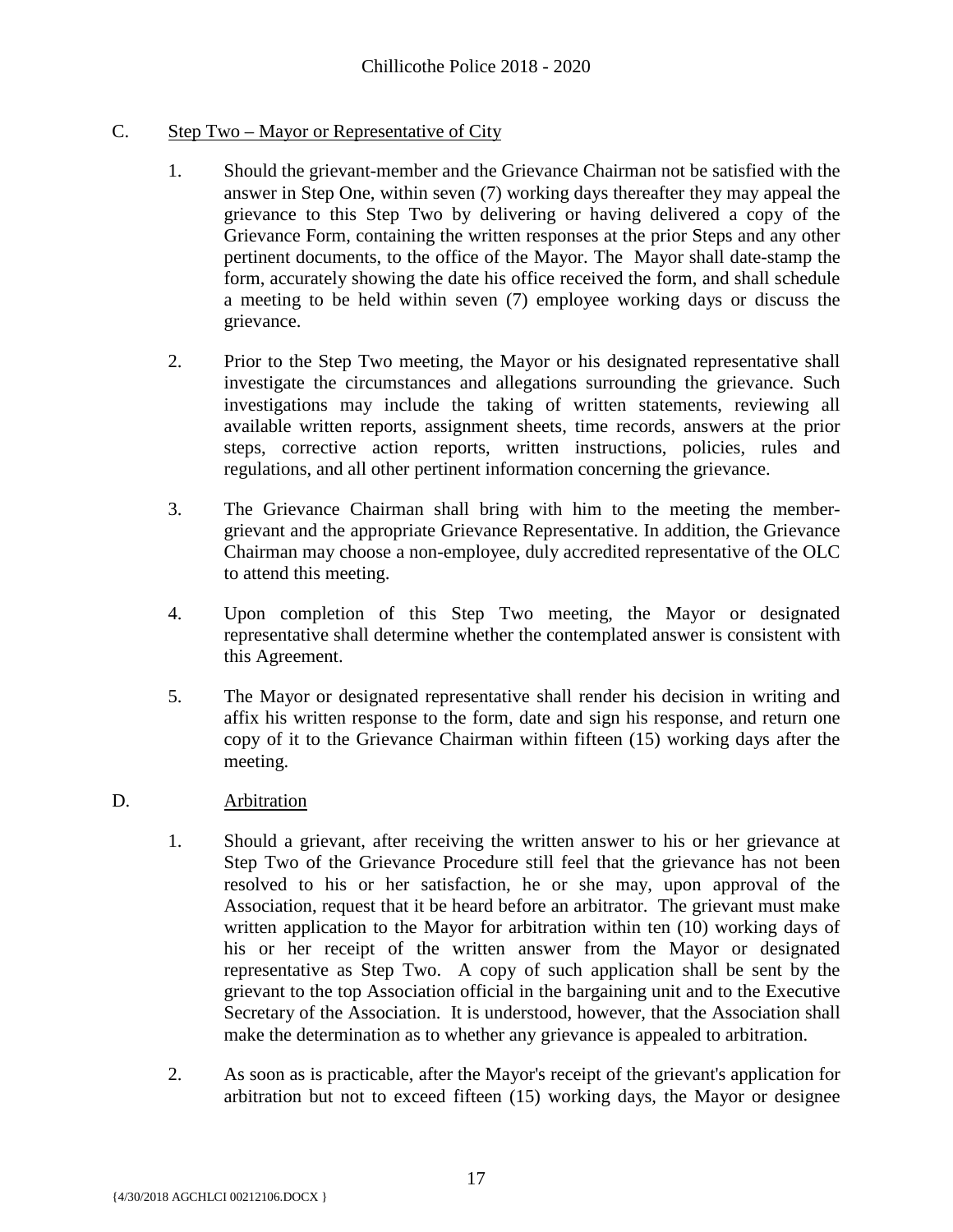shall respond in writing to the grievant, with a copy to the local Association top official and to the Executive Director of the Association as to whether the City is willing to go to arbitration.

Any refusal to arbitrate must be premised upon a determination by the Mayor or designee that the subject grievance involves a clear attack upon an application section of the Ohio Revised Code and City Ordinances not in conflict with this Agreement and as such is not arbitrable, and/or that the issue is clearly not arbitrable under the terms of this Agreement. Where such a determination is made and the grievant and the Association wish to proceed to arbitration, the first question to be placed before the arbitrator will be whether or not the alleged grievance is related to matters specifically covered by the Agreement or abovementioned Ordinances or statute. If the grievance is arbitrable, it will be heard on its merits before the same arbitrator in the same hearing. Otherwise, the grievance will be considered concluded at that point in favor of the City with full arbitration costs shared by the Association and the City. The City agrees to appear and present its case to the arbitrator, notwithstanding its contention that the grievance is not arbitrable. Failure to appear will result in the grievance being granted to the grievant.

- 3. Within fifteen (15) working days following the grievant's receipt of the Mayor's written decision on his or her application for arbitration, a designated representative of the City and a designated representative of the Association will consult and attempt to select an impartial arbitrator by mutual agreement. In the event these representatives cannot reach agreement on an arbitrator, by joint letter the parties will request the Federal Mediation and Conciliation Service to submit a panel of nine (9) arbitrators (National Academy of Arbitrators, Ohio only) from which the City and the Association representatives shall select one by alternately striking names and selecting the remaining names after eight (8) names have been struck.
- 4. The arbitrator shall conduct a fair and impartial hearing on the grievance, hearing and record testimony from both parties applying the rule of the Federal Mediation and Conciliation Service.

The arbitrator's sole function shall be to interpret this Agreement and to determine whether the Employer or the Association is failing to abide by its provisions. The arbitrator shall not have any authority to change, amend, modify, or otherwise alter this Agreement or any part thereof in any respect.

It is expressly understood that the ruling and decision of the arbitrator, within his function as described herein, shall be final and binding upon the parties. The award, if in favor of the grievant, will be immediately implemented by the City.

5. The costs of the services of the Federal Mediation and Conciliation Service in providing a panel or panels, the cost of any evidence produced at the direction of the arbitrator, the fee of the arbitrator and rent, if any, for the hearing room shall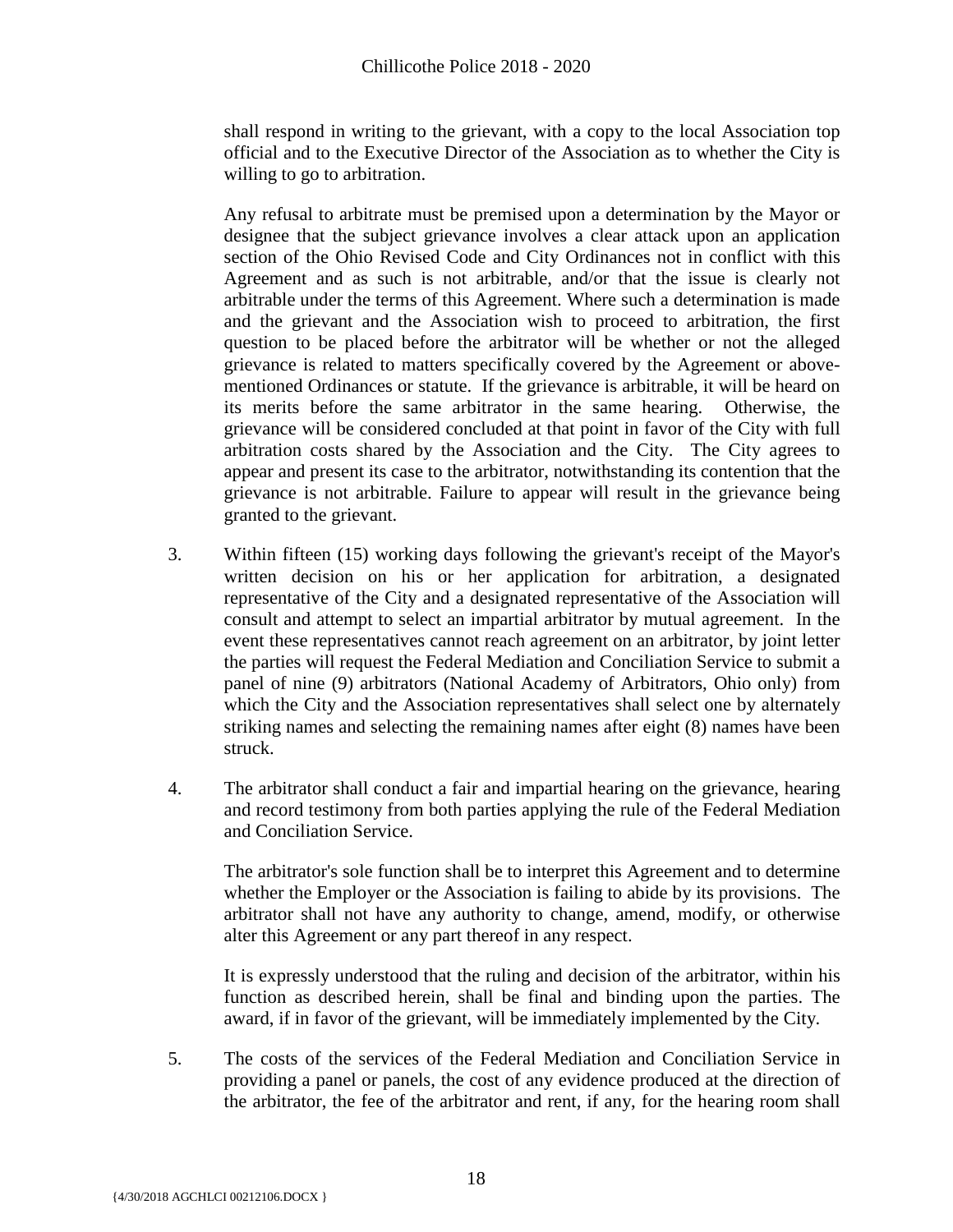be borne by the losing party. Where the arbitrator's award is not consistent with the prayer sought by either party, the above costs shall be borne equally by the parties. The expenses of any non-employee witness shall be borne, if any, by the party calling him. The fees of the court reporter shall be paid by the party asking for one; such fees shall be split equally if both parties desire a reporter or request a copy of any transcript. Any bargaining unit employee in attendance for such hearing shall not lose pay or any benefits to the extent such hearing hours are during his normally scheduled working hours on the day of the hearing.

6. The arbitrator shall render in writing his findings and award as quickly as possible after the hearing, and shall forward such findings, awards, and all supporting data to the office of the Mayor of the City and to the Columbus headquarters of the Association.

Section 13.10 It is the City's and the Association's intention that all time limits in the Grievance Procedure shall be met. To the end of encouraging thoughtful responses to each step, however, the grievant and the City's designated representative may mutually agree, at any step, to short time extensions for the City's answer, but any such agreement must be in writing and signed by the parties. Untimely responses prior to Step Two may be viewed by the grievant as a negative response and shall be moved to the next step by the grievant.

Section 13.11 In each step of the Grievance Procedure outlined in Section 13.9 certain specific representatives are given approval to attend the meetings therein prescribed. It is expected that, in the usual grievance, these meetings will be the only representatives in attendance at such meetings. However, it is understood by the parties that, in the interest of resolving grievances at the earliest possible step of the Grievance procedure it may be beneficial that other representatives not specifically designated, are in attendance. Therefore, it is intended that either party may bring in additional representatives to any meeting in the Grievance Procedure, but only upon advance mutual agreement among the parties specifically designated to attend that such additional representative or representatives has input which may be beneficial in attempting to bring resolution to the grievance.

Section 13.12 The City and the Association shall develop jointly a grievance form.

Section 13.13 For the purpose of counting days for filing and responding to grievances, all days will be considered working days and shall not include unscheduled Saturdays, Sundays or Holidays, scheduled days off and approved leaves.

Section 13.14 An employee with a grievance, who chooses a steward to attend meetings or discussions, may do so at each step of the grievance procedure during regularly assigned working hours without loss of pay or time to that employee, provided:

- A. an "emergency" situation does not exist requiring their presence at their work station; and
- B. arrangements have been made, and approved by their supervisors, to have their assigned work area properly "covered" during their absence. It is expected that the privilege will not be abused and that approval will not by unreasonably withheld.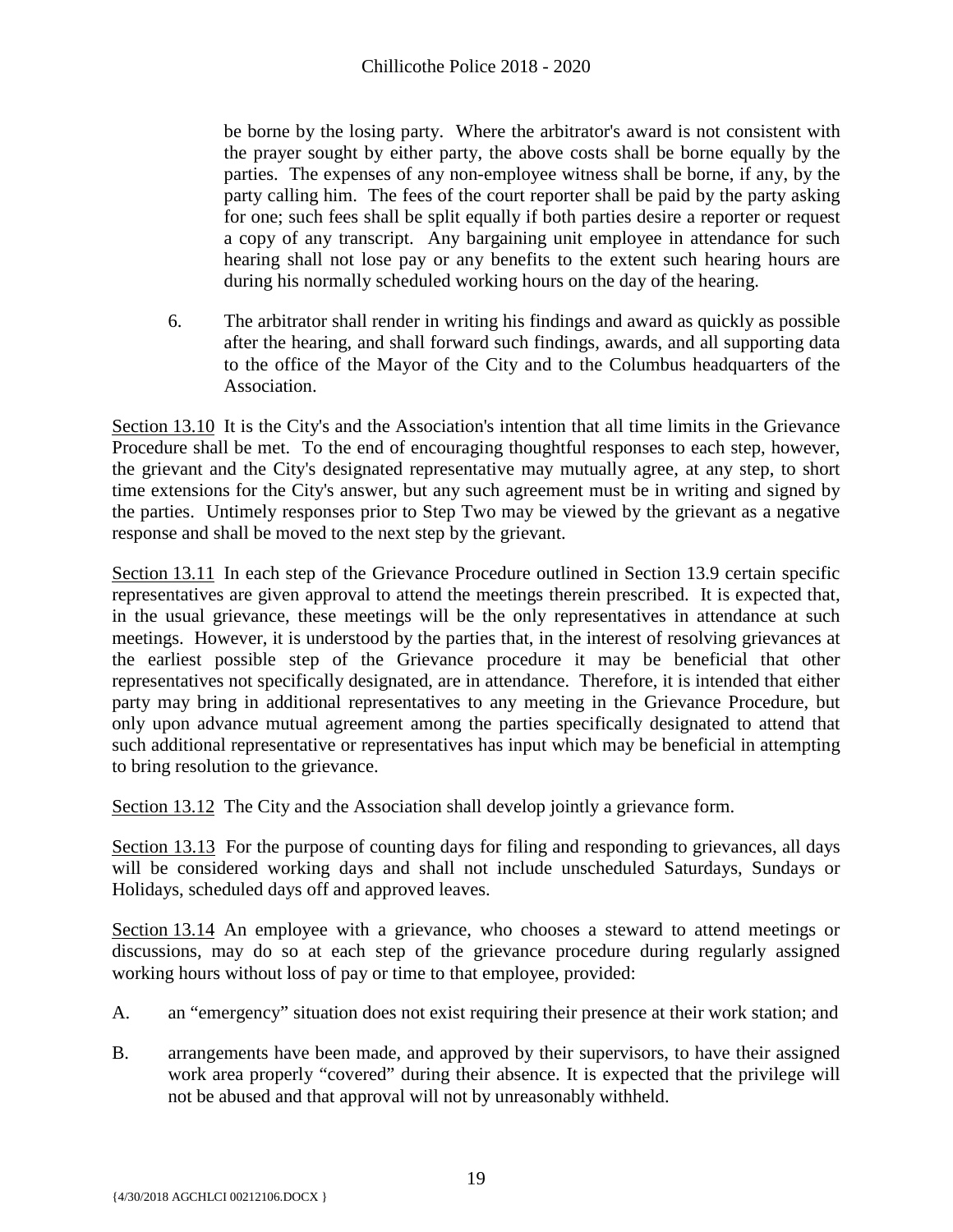# **ARTICLE 14 SENIORITY**

<span id="page-21-0"></span>Section 14.1 For purposes of this Agreement: Seniority shall be defined as an employee's uninterrupted service as a full-time sworn Police Officer, Sergeant, Dispatcher or Clerk of the Chillicothe Police Department.

Section 14.2 Uninterrupted service and seniority shall be broken when an employee:

- A. quits, resigns, or retires from the Chillicothe Police Department; or
- B. is discharged for just cause.

If an employee quits, resigns, or retires from the Chillicothe Police Department and the employee is later rehired, the employee's seniority begins with the employee's new hire date and all previous seniority is lost.

Section 14.3 Seniority shall not be a factor in assignments to special units and detectives, which shall be made at the discretion of the Chief of Police.

Section 14.4 The total years of service with the Chillicothe Police Department will be used to determine pay range and vacation accrual if an employee is rehired.

#### **ARTICLE 15 PROMOTIONS**

<span id="page-21-1"></span>Section 15.1 Promotions shall occur for the rank of Sergeant from a competitive examination open to members of the Chillicothe Police Department with the minimum of four (4) years with the Chillicothe Police Department, in the rank immediately below the rank affected. Such promotions shall be based upon the written examination, seniority points, and performance evaluation. When all components are computed, an eligibility list shall be made known to all members. Promotions shall then be made from that eligibility list by promoting the top scoring individual on the eligibility list until all individuals on the list are promoted or the eligibility list expires.

Section 15.2 Promotions shall occur for the rank of Captain from a competitive examination open to members of the Chillicothe Police Department with a minimum of one (1) year as a sergeant with the Chillicothe Police Department. Such promotions shall be based upon the written examination, seniority points, and performance evaluation. When all components are computed, an eligibility list shall be posted. Promotions shall then be made from the eligibility list by promoting the top scoring individual on the eligibility list until all individuals on the list are promoted or the eligibility list expires.

Section 15.3 The eligibility lists for the ranks of Sergeant and Captain shall expire upon the filling or closing of the vacant position. Such expired list shall be used to fill a position of the same rank. But in no event shall an expired list be used more than one (1) year past its expiration date.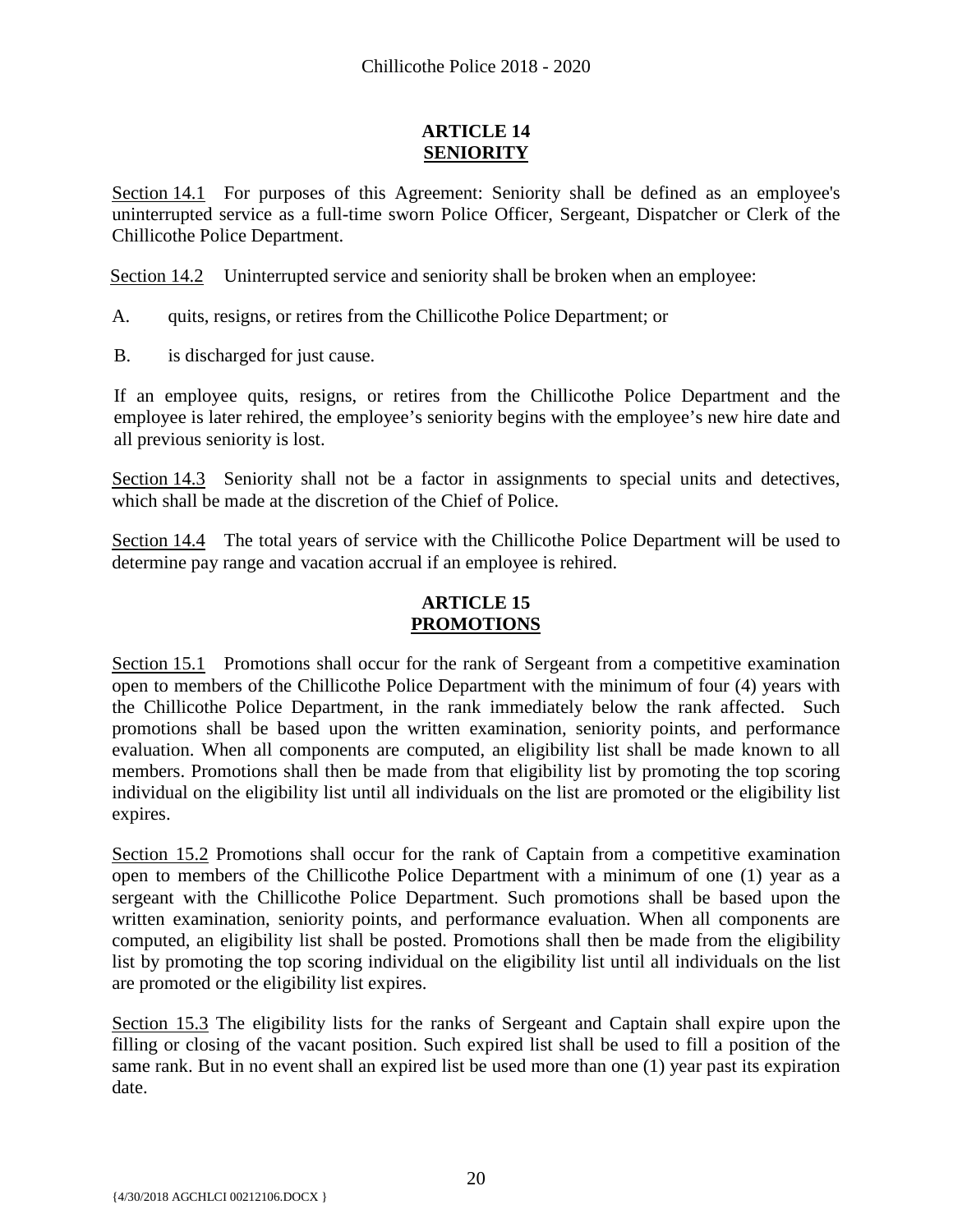#### **ARTICLE 16 MISCELLANEOUS**

<span id="page-22-0"></span>Section 16.1 With the Chief of Police or designee's approval, employees shall be allowed, by mutual agreement, to reasonably trade days off within the same pay period.

Section 16.2 The City agrees to reproduce a sufficient number of copies of this Agreement for all City and Police Management officials and all bargaining unit employees. The Association shall approve the accuracy of such Agreement draft prior to its publication.

Section 16.3 Preference for shifts will be by seniority within classification by unit, for sworn personnel and dispatchers. Preference for days off will be by seniority within classification by unit, for sworn personnel. Dispatchers days off will be set by the shift supervisor. Each option may be exercised up to three (3) times per year with no less than one hundred twenty (120) days between each transfer. Provided, however, that this provision shall not restrict the Chief from assigning a shift to an employee for just cause. Just cause includes but is not limited to the failure of the employee to perform the duties or assignments of the shift or any other failure of the employee to efficiently and/or promptly perform his job duties. Sergeant's days off will be Friday/ Saturday for the Senior Sergeant and Sunday/ Monday for the Junior Sergeant unless agreed upon by both Sergeants and approved by the Chief of Police. In the event of layoffs that cause only four (4) patrol Sergeants on the department, their days off will be set by the Chief of Police.

Section 16.4 All Police Department employees are hereby deemed as essential employees to ensure adequate response times in the event of an emergency or disaster.

Employees of the Police Department who are hired after the effective date of this section, are hereby required as a condition of their employment to reside within the boundaries of Ross County, Ohio, or in any adjacent county to Ross County, Ohio.

All employees now employed by the City and who are now living outside an adjacent county shall be excluded from the application of this section until such time as he or she should move or establish a new residence.

Section 16.5 New employees of the department hired on or after January 1, 1991, will be obligated to reimburse the City for the cost of tuition, housing and board for all training and the cost of uniforms by the City if the member voluntarily leaves City employment within two years of the member's hiring date and if the member takes employment in the law enforcement or private security field within ninety (90) days of termination. Such new employees will be required to sign an agreement at the time of employment stating the above as a condition to being hired and prior to the initial date of hire.

Section 16.6 All members of the Bargaining Unit shall be provided with access to a copy of all rules, policies, procedures and directives that have been reduced to writing immediately upon reporting for work. Any City ordinances required by the Association shall be obtainable upon request from the Clerk of Council. The City will provide proper and adequate orientation training to employees on an ongoing and periodic basis subject to final approval by the Chief of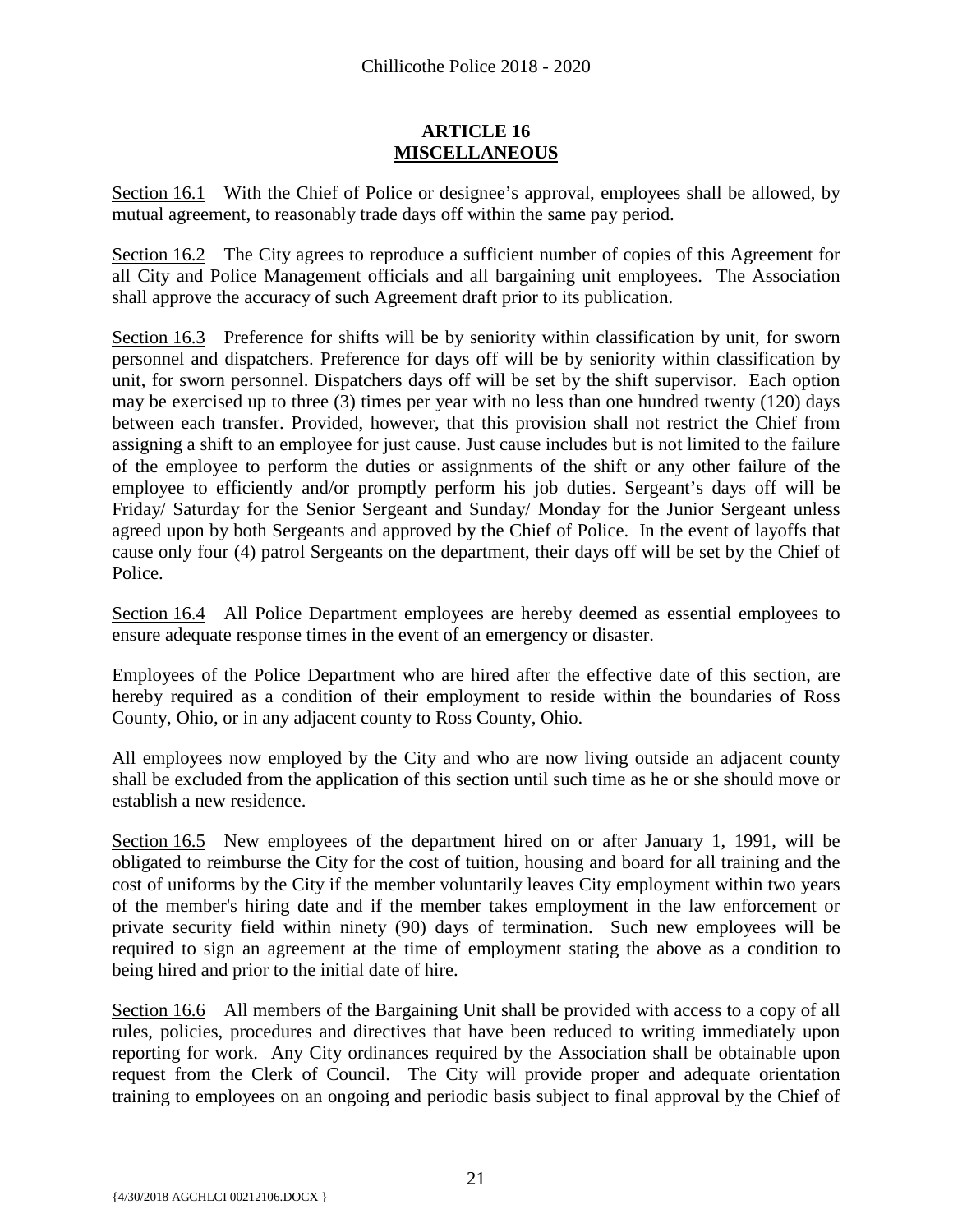Police. All training attended within 75 miles of the City will be considered as an 8-hour day without payment of travel time. Anything in excess of 75 miles, travel time will be paid for one round trip per week unless a court appearance makes another round trip necessary.

Section 16.7 Officers on "Day Off" would be treated as those on vacation and holidays when it comes to working "Special Events."

Section 16.8 Paychecks for the Division of Police will be available for pickup at the Police Station (LEC) no later than Thursday at 11:00 P.M. of payday week.

Section 16.9 Upon retirement from City Employment, the City will make available for purchase that employee's duty weapons, magazines, and badges at a cost of \$1.00.

Section 16.10 The purpose of this section is to compensate an officer for scheduled hours missed due to the obligation of having to report for Jury Duty. It is understood that the employee is to work his/her normal schedule whenever possible and do what is necessary to work that schedule, including calling the court regarding the need to report for jury duty. Employees must give five (5) days advance notice of the need for time off for jury duty. A copy of the summons should accompany the request.

In the event a first shift employee is dismissed from Jury duty before the end of the workday, they must report to work for instructions on whether to return for work for the rest of the workday if held less than two (2) hours.

In the event a second shift employee is required to serve on the Jury, any scheduled hours missed will be compensated at the officer's regular rate and when released, will be required to report to work for their following shift if held less than two (2) hours.

In the event that a third shift employee is required to serve on the Jury, any scheduled hours missed will be compensated at the officer's regular rate and when released, will be required to report to work for their following shift if held less than two (2) hours.

Employees held for jury duty who are held more than two (2) hours shall be excused from work and be paid for the full eight (8) hours.

#### **ARTICLE 17 HOURS AND OVERTIME**

<span id="page-23-0"></span>Section 17.1 Eight (8) consecutive hours per day including a forty-five (45) minute paid lunch period and two (2) fifteen (15) minute paid breaks, shall constitute a normal day's work. Five (5) normal day's work shall constitute a normal workweek. The unit for calculating weekly overtime is the period of 168 hours at the start of the day watch on Sunday of each week. The unit for calculating daily overtime is the consecutive twenty-four (24) hour period beginning at the start of the day watch on each calendar day.

Section 17.2 One and one-half (1½) times the employee's regular straight-time hourly rate shall be paid for: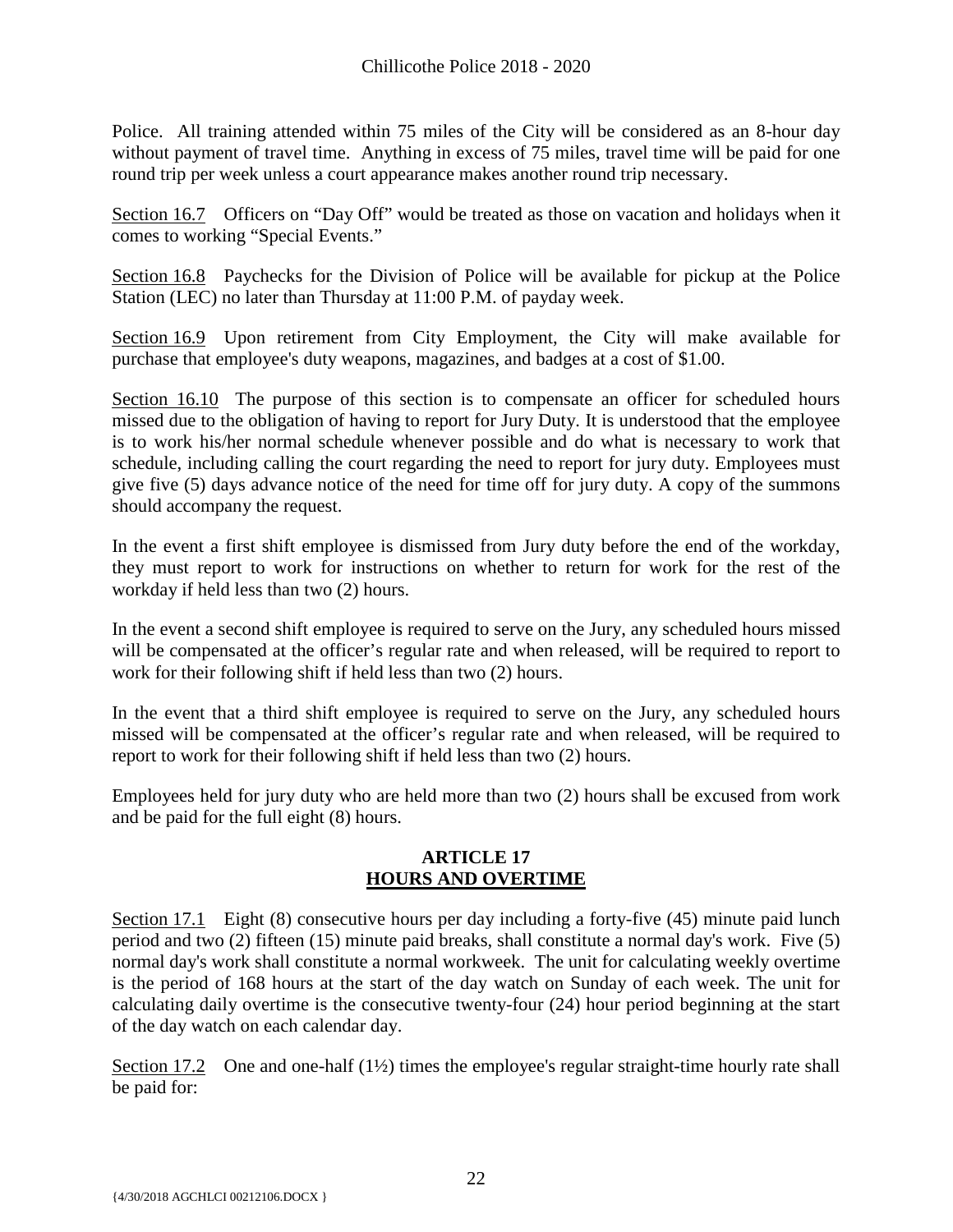- A. All time worked in excess of eight (8) hours in one (1) workday; including any early reporting time required by the City;
- B. Hours worked in excess of forty (40) hours in one (1) workweek; and
- C. Overtime will not be paid for the arrival and departure of the oncoming and off-going dispatcher, or Officer working as dispatcher, and those members will be in place at the start and finish of their respective shifts.
- D.Regular straight-time hourly rate includes Shift Differential, Hazardous Duty, and Longevity Pay calculated at an hourly rate for the year. This applies anywhere in this article that addresses regular straight time.

Section 17.3 Overtime shall not extend into an employee's regular shift period except as provided in Sections 17.6 and 17.8 herein.

Section 17.4 Work schedules are defined as a member's regularly assigned hours of the day and days of the week, and unit assignments. Changes in work schedules shall be made only to meet operational needs of the City. A minimum of five (5) working days written notice will be provided to employees affected by a work schedule change, except when changes are necessitated by emergency situations as addressed in Article 32. An employee will not be required to work less than his regular working schedule to avoid overtime payment to such employee.

Sworn personnel ordered in before or held over after their regularly scheduled eight (8) hour shift shall be ordered to work no more than twelve (12) hours total or not more than four (4) hours before or after their scheduled shift. If sworn personnel volunteer for overtime, then they may work the full eight (8) hours.

Section 17.5 The City may temporarily assign employees to fill class title vacancies while any civil service procedure is being conducted to fill such vacancy. Since the law does not provide for "temporary promotions," if the employee(s) filling such vacancies are of a lower classification and pay than the vacancy, such employee(s) shall receive a higher rate of compensation of the vacant position for all hours worked while so assigned; however, the employee's classification will not change while so assigned. In no event will this procedure continue for any one individual for longer than thirty (30) days. This same procedure shall apply for any temporary assignment of an employee to occupy a position in a higher classification for an employee who is temporarily absent. This section cannot be used for purposes of promotion. Please see memorandum of understanding for procedures in the Appendix.

Section 17.6 Any employee who accepts a request by the City to work during hours outside his regularly scheduled straight-time hours on a day in question, which hours will not abut his regularly scheduled shift hours and responds to duty on the day will receive a minimum of four (4) hours' pay at the applicable hourly rate. (See Section 17.8 below for modification).

Section 17.7 Any employee who accepts a request by the City to work during hours outside his regularly scheduled straight-time hours on the day in question shall only be paid for the actual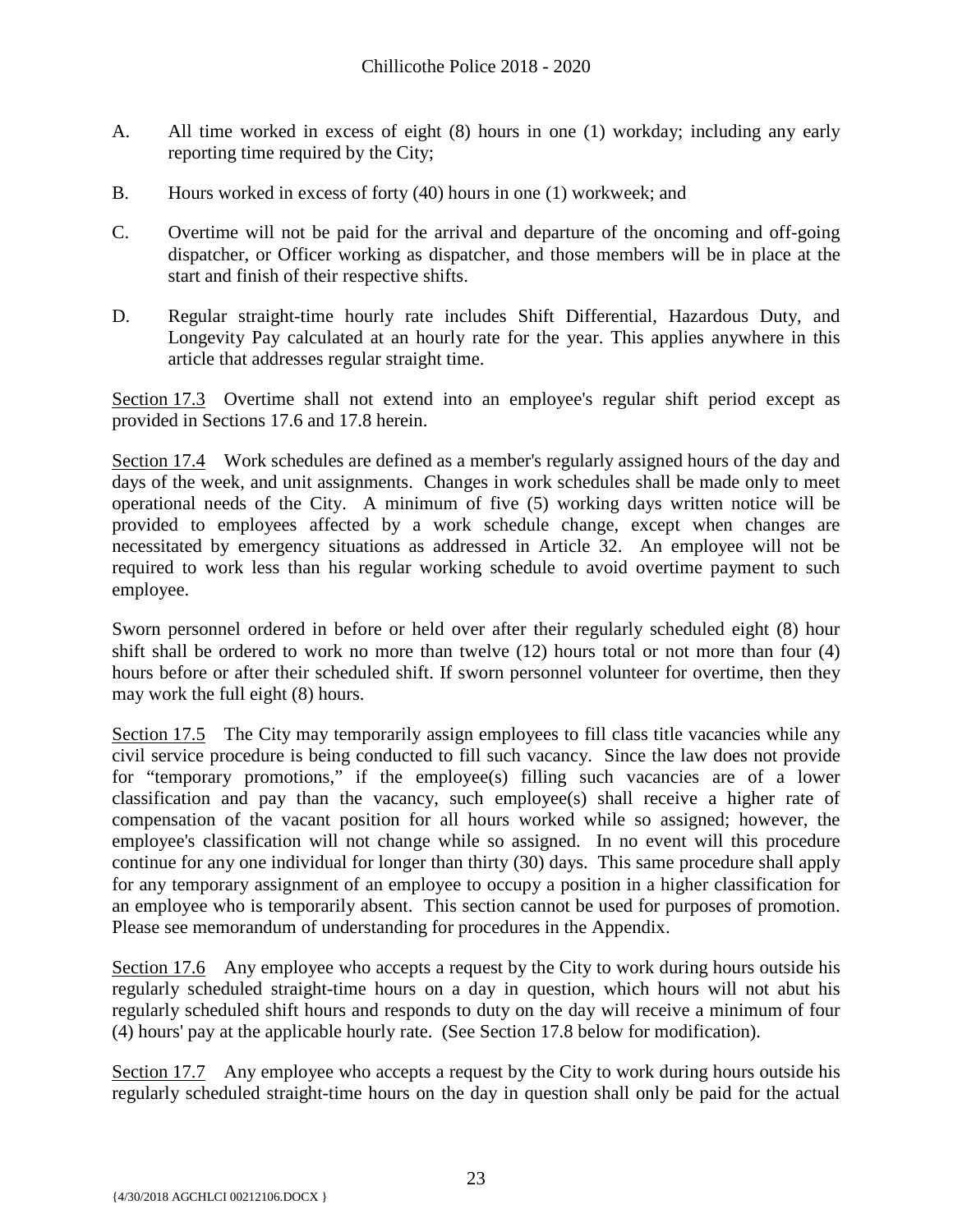hours worked at the applicable rate of pay, where such additional hours abut his regularly scheduled straight-time. If, however, any employee accepts a request to report early to his required scheduled shift, he shall receive a minimum of two (2) hours' pay at the applicable hourly rate.

Section 17.8 Whenever the City requires an off-duty employee to appear in any court or Civil Service hearing on matters pertaining to or arising out of City business (exceptions may include Civil Service appeal hearing initiated by such employee or witnesses subpoenaed at the request of the employee), including appearance at pretrial conferences on behalf of the City, such employee shall be compensated for all such time at one and one-half (1½) times the employee's straight-time rate, but at a minimum of three (3) hours' pay, (two (2) hours at a time and one-half (1½) for each appearance provided the next subsequent appearance does not occur within the two (2) hour time frame); however, such overtime shall not be paid as triple time for overlapping court appearances. Employees shall obtain and attach to overtime slips any witness service fee provided.

Section 17.9 Any employee who shows up for work for overtime shall receive a minimum of (4) four hours pay at the applicable rate, where the City cannot provide work for the employee.

Section 17.10 When an employee is called to report for overtime at the beginning of a shift and he reports for duty within forty-five (45) minutes of the time he was called, he shall be paid from the time he was called. If he reports beyond the forty-five (45) minute time frame, he shall be paid from the time of his reporting in for duty (next fifteen (15) minute time increment on the quarter hour).

Section 17.11 When an employee is called with approval of the O.I.C. while in off-duty status in reference to his input concerning a court case that employee shall receive a minimum of (1) one hours pay at one and one-half (1½) times the employee's straight time rate.

Section 17.12 In lieu of overtime an employee may select to take compensatory time at the rate of one and one-half (1½) hours compensatory time off for each hour of overtime. Employees may accumulate no more than eighty (80) hours compensatory time. Compensatory time will be granted at a time mutually convenient to the employee and the employer. The employee must receive approval from the City prior to taking compensatory time off. Comp time must be submitted to the OIC no sooner than 72 hours prior to the day requested. The OIC will submit the request to the Chief of Police, or his designee, who will approve or deny the request at least 24 hours prior to the day requested off. Holiday and vacation days shall take priority over comp time if submitted prior to or the same time as the comp time request. Compensatory time will be taken in one (1) hour increments with a minimum of two (2) hours. Upon separation from service for any reason, employees (or their beneficiary) shall be paid at the employee's current rate of pay for all accumulated, but unused compensatory time. O.I.C.s can approve leave in the event of an unforeseen circumstance, which is defined as an issue of an immediate nature that could not have been predicted in advance and is in such a nature that requires an immediate action. An employee may only use eight (80) hours of comp time in one calendar year.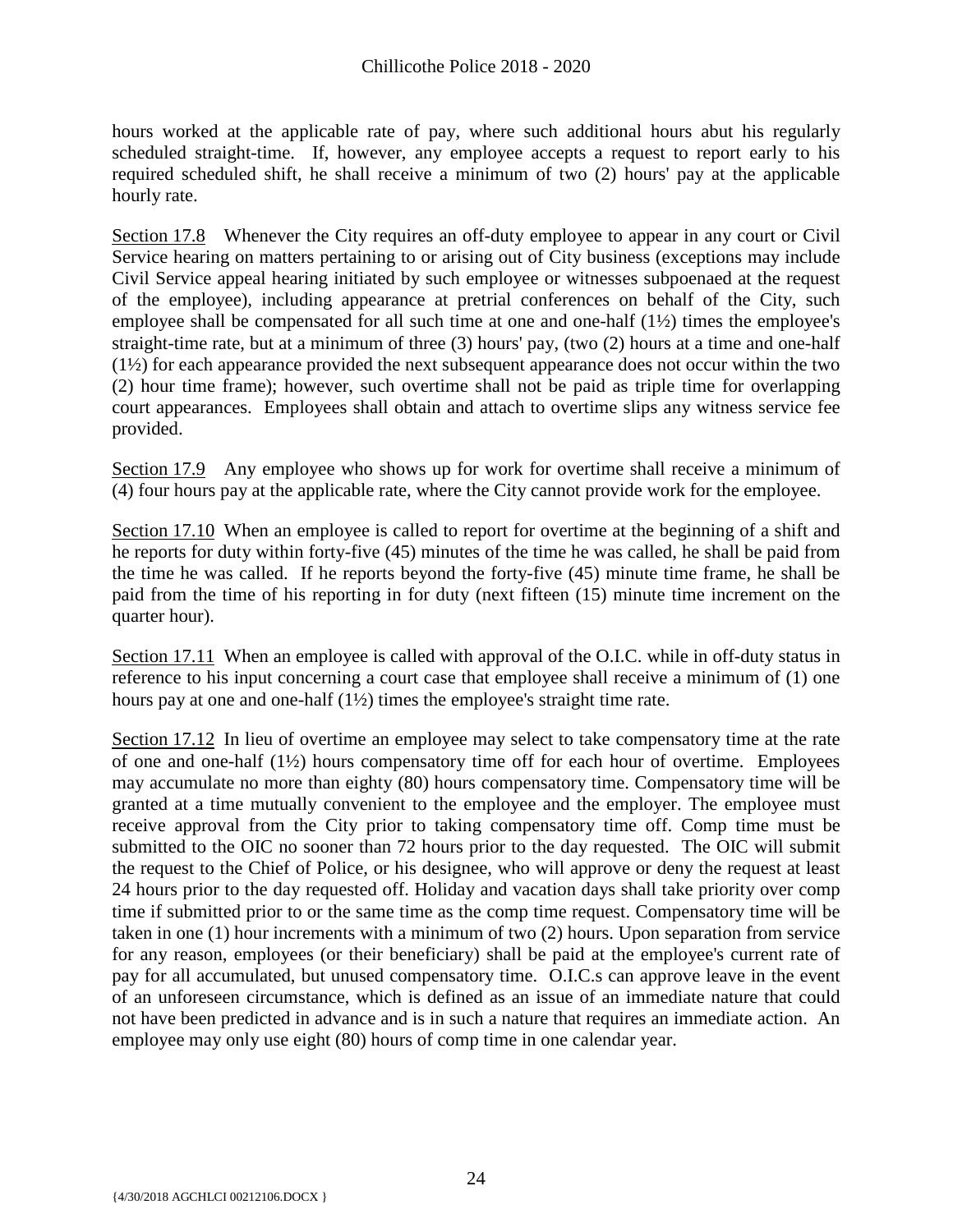Employees shall be permitted to receive payment (at straight time) for unused compensatory time over 80 hours in addition to their regular pay by requesting the same, in writing to the Chief of Police, up to 40 hours twice a year.

Current employees who have comp time balances over 80 hours, shall not lose their comp time that they currently have. These employees shall not be allowed to accrue any further comp time until such time that their comp time balance falls below 80 hours. Once the employees comp time balance falls below 80 hours, they shall be allowed to accrue comp time.

#### **ARTICLE 18 ROTATION OF OVERTIME OPPORTUNITIES**

<span id="page-26-0"></span>Section 18.1 The City will rotate overtime opportunities among qualified full-time bargaining unit members, who normally perform the work that is being assigned for overtime.

Section 18.2 A list will be posted for those bargaining unit members interested in working overtime. This list will be used by the supervisor to schedule overtime. Overtime hours will be rotated on the basis of accrued hours, with the bargaining unit member with the lowest amount of hours given the first opportunity. Hours accepted will be recorded on the master roster.

Section 18.3 Emergency\* holdovers and call-ins for shift staffing will be rotated by seniority, from lowest seniority to highest seniority. Dispatchers will be included in this rotation at the point closest possible to his/her seniority status when a dispatcher position needs to be filled. A holdover will be made from the on-duty shift and the call-ins shall be made from the next shift coming in after the shift with the opening occurs.

Any bargaining unit member that is already in an overtime status (on a day off working) shall not be forced to accept a holdover or a call-in, unless all other personnel available for call-ins or holdovers have already been utilized.

Section 18.4 Rotation of Overtime Opportunities: When a patrolman is promoted to the rank of Sergeant, he will be placed at the highest number of hours of any Sergeant that is on the overtime list.

\*The term "emergency" has the same meaning as in Article 32.

# **ARTICLE 19 SICK LEAVE**

# <span id="page-26-1"></span>Section 19.1

A. Sick Leave at Retirement for Policemen: An employee of the Police Department may elect at the time of retirement from active service with eight (8) or more years of service with the City to be paid in cash for seventy-five percent (75%) of the value of his accrued sick leave credit. Such payment shall be based on the employee's rate of pay at the time of retirement. Payment for sick leave on the basis shall be considered to eliminate all sick leave credit accrued by the employee at that time. Such payment shall be made only once to an employee. In the event of employee death, the spouse or surviving children receive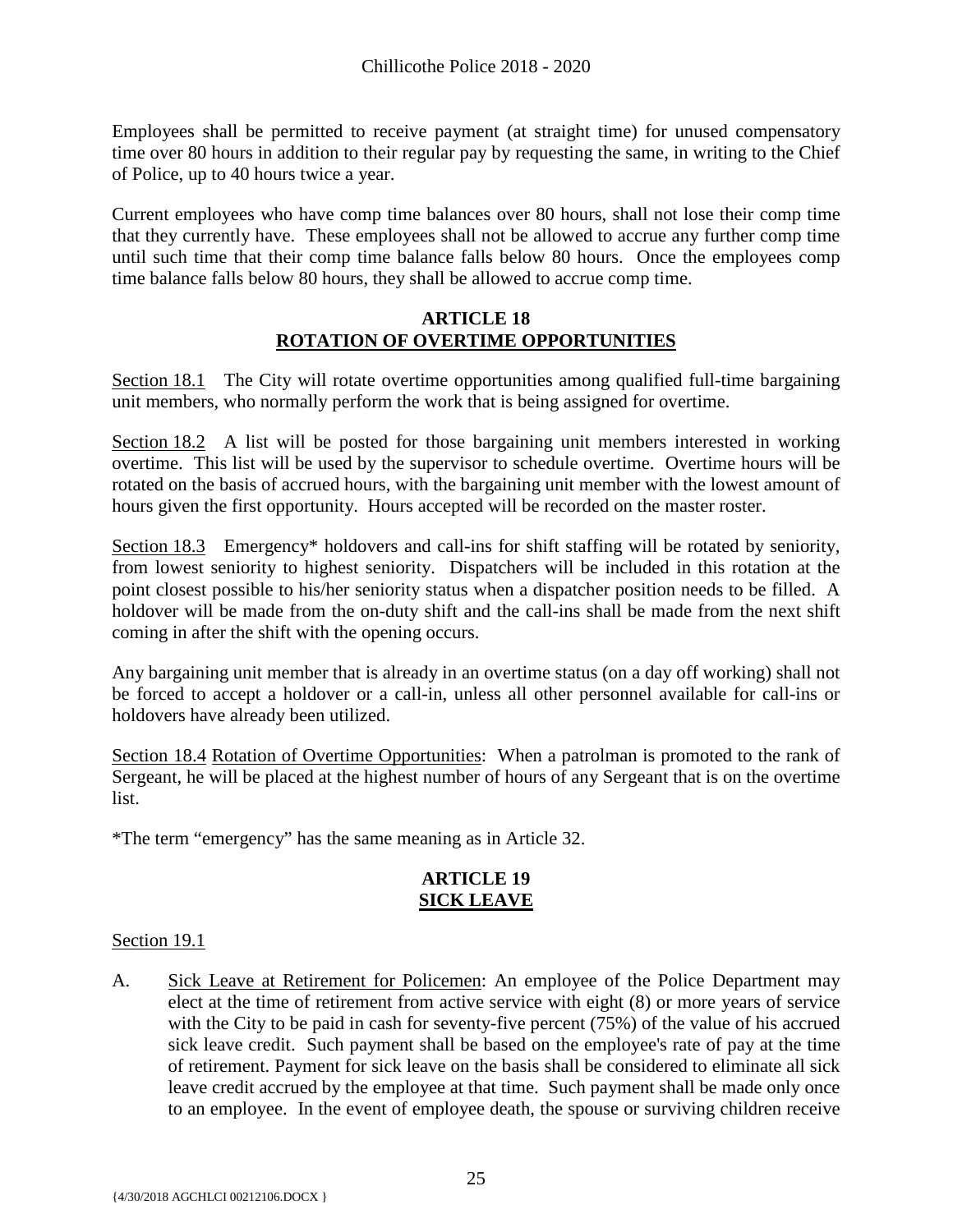this. In the event of the employee line of duty death occurs, the accumulated sick leave will be paid to the employee's estate or designee 100% at the employee's rate of pay.

- B. If upon leaving City employment the member accepts employment at an agency that will accept Sick Leave Transfer, the twenty-five percent (25%) or fifty percent (50%) of unpaid hours will be transferred to that agency by the City of Chillicothe, if it incurs no cost to the City.
- C. All employees, hired after January 1, 1988, may elect at the time of retirement only from active service with the City to be paid for 50% of unused accumulated sick leave not to exceed four hundred (400) hours. Such employees must also have at least ten years of service with the City. Sick leave payments shall be based on the employee's rate of pay at the time of retirement. Payment for sick leave on this basis shall be considered to eliminate all sick leave credit accrued by the employee at that time. Such payment shall be made only once to an employee. The employee's beneficiary shall receive all sick leave benefits in the event of the employee's death.
- D. New Transfers in the City: Employees transferring into the City after January 1, 2015, may only transfer up to four hundred eighty (480) hours of sick leave from a previous employer. Such employee shall provide documentation of unused accumulated sick leave from the previous public employer. If the employee leaves the City service before five (5) years of service, all transferred sick leave cannot be cashed out.

Section 19.2 Sick Leave: The parties recognize that it is important that each employee demonstrate regular and predictable attendance. Sick leave abuse or misuse will be subject to discipline.

Each employee, whose salary or wage is paid in whole in part by the City, shall be entitled for each completed eighty hours of service to sick leave of four and six-tenths (4.6) hours with pay. Employees may use sick leave, upon approval of the responsible administrative officer of the employing unit, for absence due to personal illness, injury, pregnancy, exposure to contagious disease, which could be communicated to other employees and to illness, injury, or death in the employee's immediate family. Unused sick leave shall be cumulative without limit. When sick leave is used, it shall be deducted from the employee's credit on the basis of one hour for every one hour of absence from previously scheduled work. The previously accumulated sick leave of an employee who has been separated from the public service shall be placed to his credit upon his re-employment in the public service, provided that such re-employment takes place within ten (10) years of the date on which the employee was last terminated from public service. An employee who transfers from one public agency to another shall be credited with the unused balance of his accumulated sick leave up to the maximum of the sick leave accumulation permitted in the public agency to which the employee transfers. The Chief of Police shall require an employee to furnish a satisfactory written, signed statement to justify the use of sick leave. If medical attention is required, a certificate stating the nature of the illness from a licensed physician shall be required to justify the use of sick leave. Falsification of either a written statement or a physician's certificate shall be grounds for disciplinary action, including dismissal. No sick leave may be granted to an employee upon or after his retirement or termination of employment.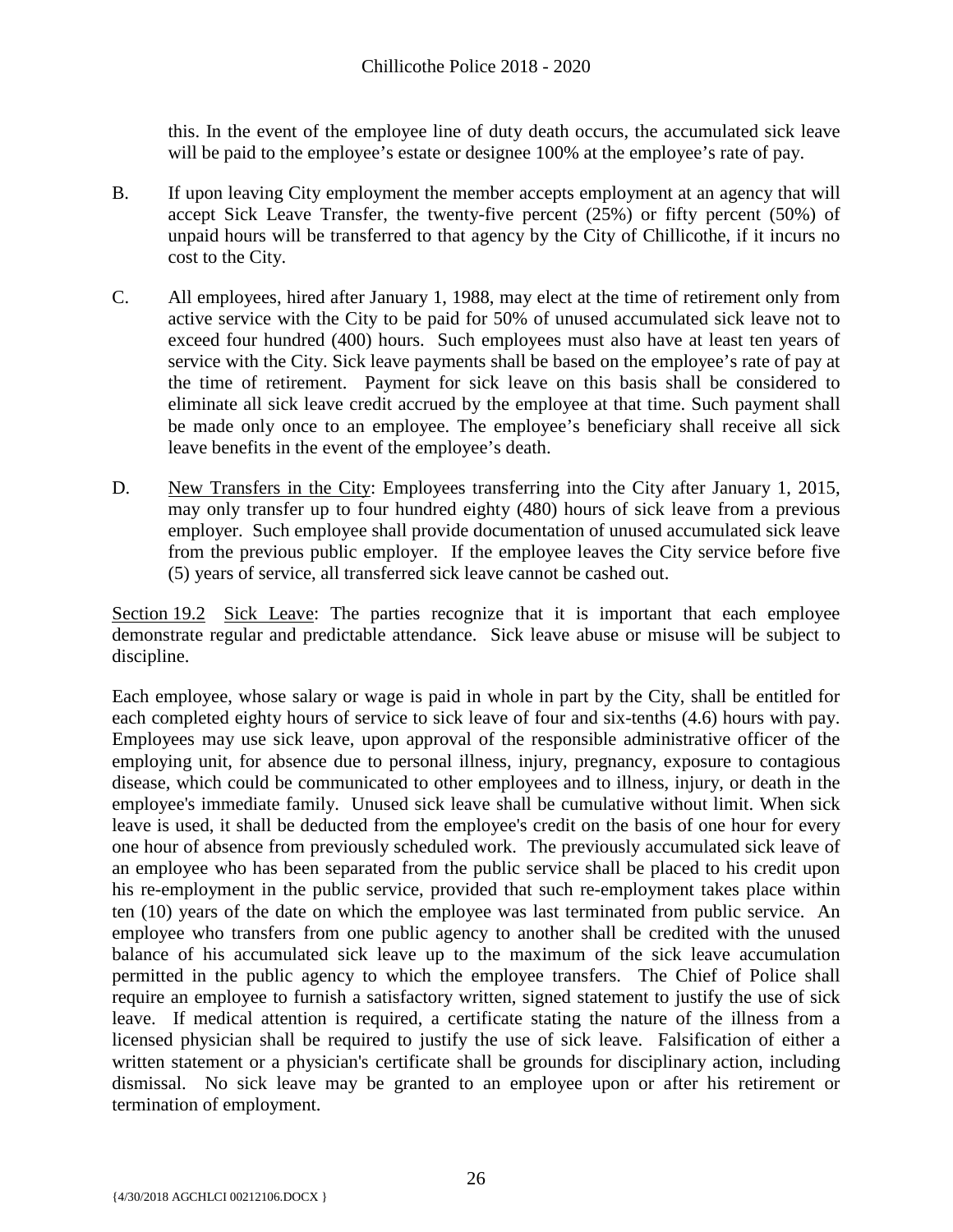Employees who have over 8 instances of sick leave usage in a year will not have sick leave counted towards time worked for the purposes of computing overtime daily or weekly.

Section 19.3 The Chief of Police or designee may require an employee to take an examination, conducted by a licensed physician, to determine the employee's physical or mental capability to perform the duties of the employee's position. If found not qualified, the employee may be placed on sick leave or other appropriate leave. The cost of such examination shall be paid by the City.

Section 19.4 Upon the exhaustion of accumulated sick leave for any employee who remains disabled from injury or illness, the City will extend for the remainder of his disability, not to exceed twelve (12) months, the City-paid health insurance coverage to said employee and his family.

Section 19.5 When an employee is injured or suffers an occupational disease in the course of employment while actually working for the employer, the employee may be entitled to injury leave pay for up to one hundred eighty (180) days from the original injury date provided that the employee complies with the terms of this Article. Injury on duty pay shall be limited to those physical injuries incurred as a result of performing the functions and duties of the employee's position with the City.

If the Employer and the employee agree, the employee shall participate in a worker's compensation wage continuation program. Under this program, the employee will be paid his or her present hourly rate with applicable federal, state, and local withholdings.

Qualifications.

- 1. Submit a completed and signed internal incident report detailing the nature of the injury, the date of occurrence, the identity of all witnesses and persons involved, the facts surrounding the injury, and any other information supporting the granting of Injured On Duty Leave within twenty-four (24) hours of the incident. Unless physically unable to do so.
- 2. Furnish the Employer with a signed Authorization(s) to Release Medical Information relevant to the claim.
- 3. File for Worker's Compensation medical benefits with the Ohio Bureau of Workers' Compensation and be approved for the receipt of benefits. The injury must be an allowed BWC claim. In no event will compensation commence before paperwork is filed with the BWC. Competent medical proof of disability must be provided via proper documentation. The attending physician must complete the appropriate form in its entirety and affix his/her original signature to the form. The employee must complete a First Report of Injury (FROI), sign a salary continuation agreement (C-55), authorization to release medical records, and election form.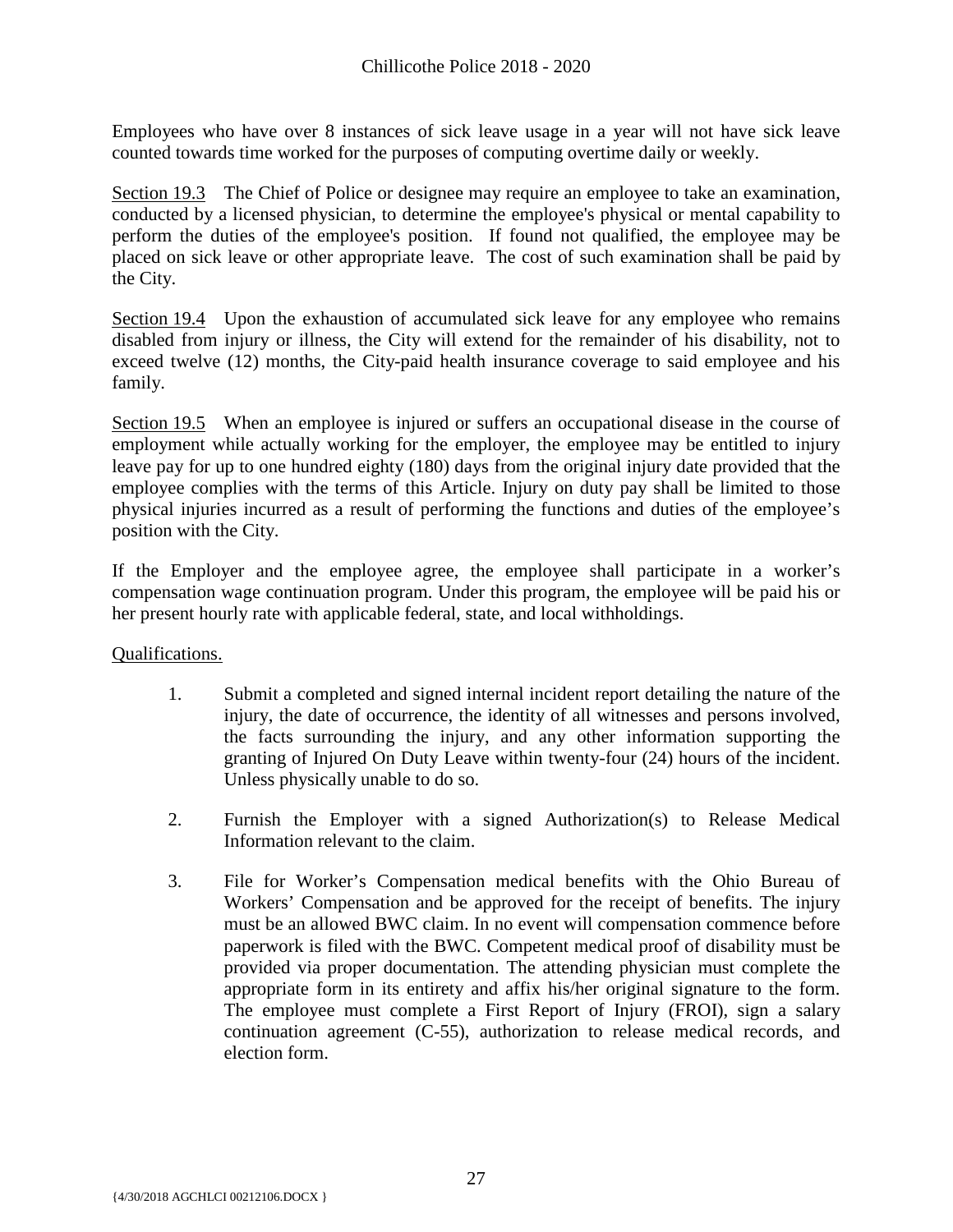- 4. Suffer lost time from employment for a period exceeding seven (7) consecutive days.
- 5. Provide a medical certification from a physician on the list of Employer approved providers opining that the employee is disabled from employment in excess of seven (7) consecutive days as a result of the work-related injury and specifying the injury, the recommended treatment, and the employee's inability to return to work as a result of the injury, along with an estimated date of return.
- 6. Participate in any light duty or transitional work program offered and made available by the Employer. Time spent on light duty or engaged in transitional work shall be counted against the maximum IOD entitlement.

Discontinuance of Benefits. All entitlements and benefits described herein will be discontinued upon any one or more of the following:

- A. Physician releases employee to return to work.
- B. Employee returns to work for another employer.
- C. Employee fails to return to a transitional "limited duty" assignment consistent with his/her medical restrictions and approved by the employee's treating physician.
- D. Employee fails to appear for employer-sponsored medical examination.
- E. Employee has reached maximum medical recovery and/or the condition has become permanent.
- F. Regardless of the above conditions of termination, if the work-related injury exceeds the IOD period, management will evaluate the circumstances of the case and may, at its sole discretion, continue salary continuation or terminate injury leave benefits.
- G. The claim is found to be fraudulent after payment has commenced.
- H. The employee attempts to collect both wage continuation and temporary total compensation; and
- I. Employment is terminated.

Light Duty/Transitional Assignments during IOD. A member who is not physically capable of performing full duty, with approval of an Employer-appointed physician and the Appointing Authority or his designee, may be assigned to light/transitional duty tasks on a temporary basis. Employees are required to participate fully in any approved light/transitional duty assignments. Decisions by the Appointing Authority/designee regarding the approval or disapproval of assignments and extensions thereof shall not be considered as precedent setting.

Light Duty/Transitional Work after IOD Period. An employee incapable of returning to work beyond the IOD period shall use accumulated sick leave or any other accumulated paid leave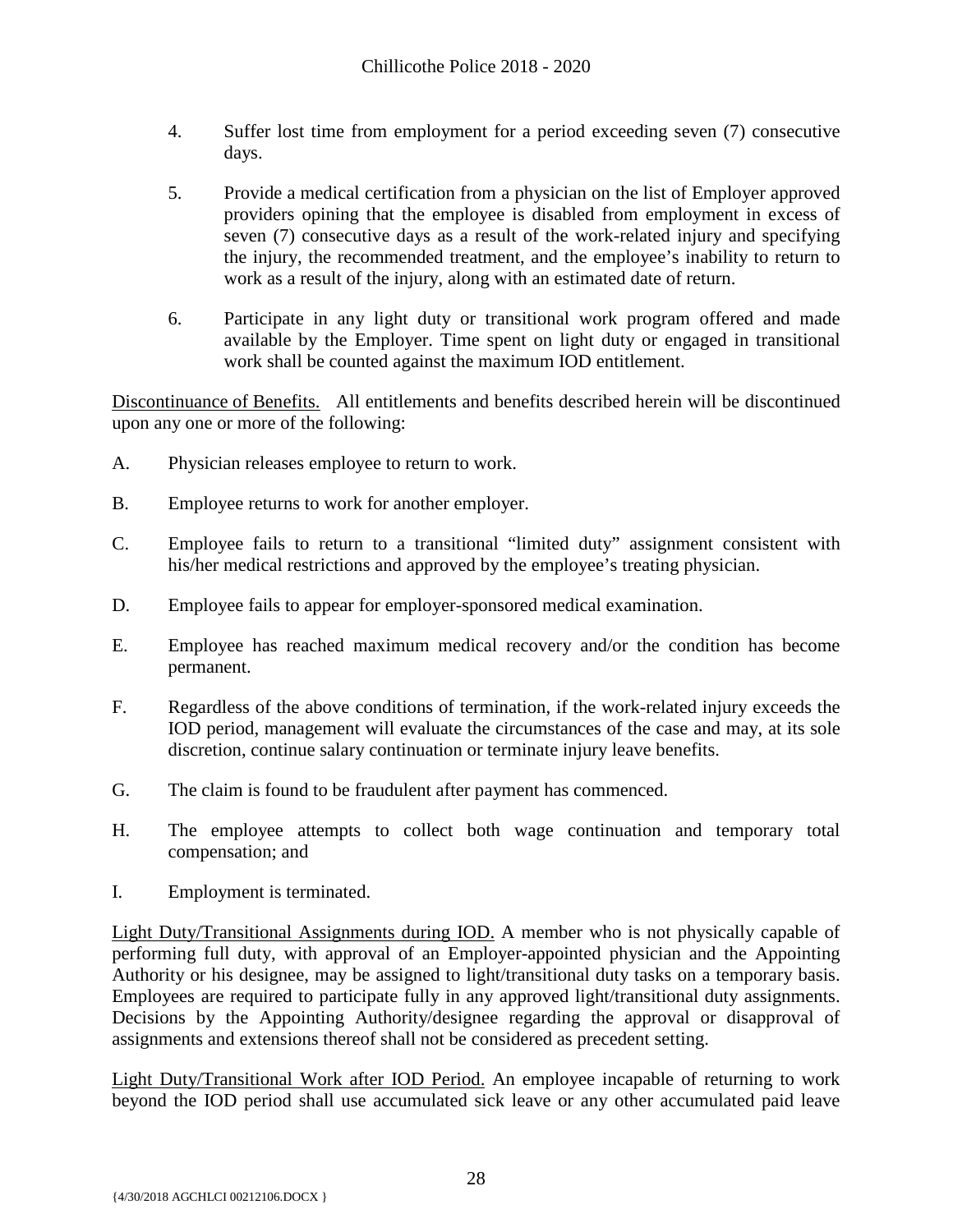prior to going on an unpaid leave. Should the employee not have any accumulated paid leave available, the employee may apply for lost wages and benefits through the Bureau of Workers' Compensation. Additionally, the Employer, at its discretion, may require the employee to submit to a fitness for duty exam to ascertain whether or not a light duty/transitional position may be available. Should a fitness for duty exam determine that the employee is capable of performing in a light duty capacity, and the Employer determines that it wishes to offer a light duty position, an offer of light duty may be made to the employee. The light duty position will be compensated at the employee's regular hourly rate. It is within the employee's sole discretion whether or not he wishes to accept the Employer's offer of light duty. Nothing in this article shall obligate the Employer to offer or create a light duty position for an employee who is unable to return to work after the initial IOD period.

Section 19.6 For any sick leave accumulation over four hundred eighty (480) hours the employee has the option of rolling those sick leave hours into Deferred Compensation at the rate of 100, at the employee's rate of pay at the time of the rollover. All sick leave accrual in excess of one thousand two hundred (1,200) hours shall be automatically rolled into Deferred Compensation at the employee's current hourly rate.

Section 19.7 For every one-hundred twenty (120) days an employee does not use sick leave that employee shall receive one (1) personal day. A personal day shall be used as the employee wishes and can be used at any time with 24 hour approval, except on times that are designated as "no time off" days by the department or holidays established in Article 22. The personal days can be carried over from year to year.

# **ARTICLE 20 BEREAVEMENT LEAVE**

<span id="page-30-0"></span>Section 20.1 Bargaining unit members who suffer the loss of a member of their immediate family shall be granted bereavement leave by the Chief of Police according to the following schedule:

A. Five (5) days for the death of a spouse, person who stands in place of a spouse and resides in the same home, parent, parent-in-law, step-parent-in-law, child, brother, sister, stepparent, or stepchild, grandparent, grandchild, half-brother, half-sister, brother-orsister-in-law, grandparent-in-law, step-brother, step-sister, step-siblings, or other relatives living in the same household or person who acts as a parent in the absence of a parent (loco parentis).

Section 20.2 Upon approval of the Chief of Police, bereavement leave in excess of the number of days allowed in Section 20.1 may be charged to the accrued vacation balance and/or other approved paid leave. Any bereavement leave not charged to the above times, and in excess of the allowances in Section 20.1, shall be considered leave without pay.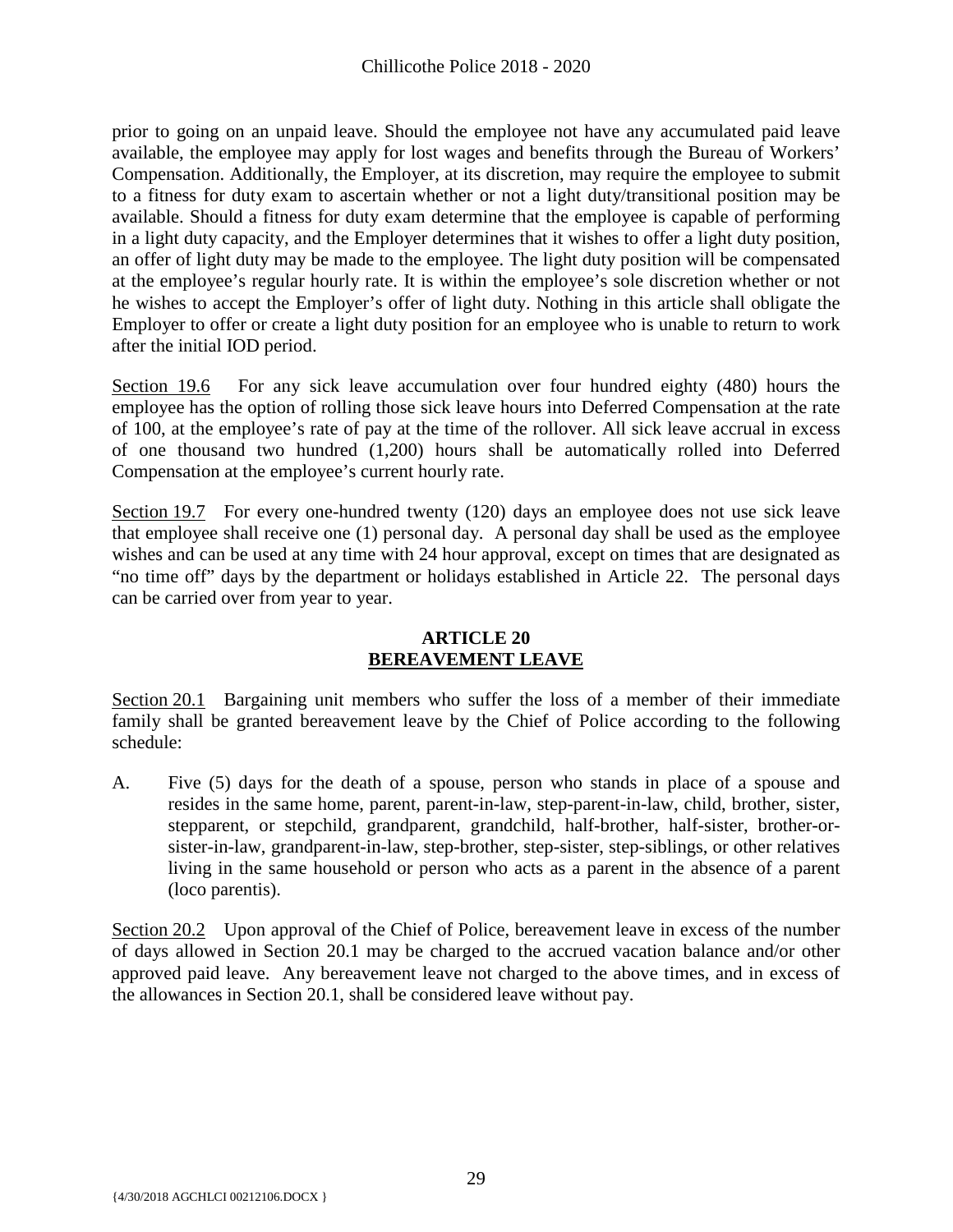# **ARTICLE 21 MILITARY LEAVE**

<span id="page-31-0"></span>Section 21.1 The Employer shall promulgate policies and comply with applicable state ORC 5923.05 and federal laws, including the Uniformed Services Employment and Reemployment Rights Act (USERRA) of 1994, as amended from time to time.

# **ARTICLE 22 HOLIDAYS**

<span id="page-31-1"></span>Section 22.1 The following days of the year shall be holidays insofar as the administration of personnel matters is concerned, and the term holidays shall be construed to mean the following days:

January 1st January 8<sup>th</sup> Third Monday in January Third Monday in February May  $15<sup>th</sup>$ Last Monday in May June  $14<sup>th</sup>$ July 4<sup>th</sup> First Monday in September Second Monday in October November  $11<sup>th</sup>$ Fourth Thursday in November Friday after 4th Thursday in November December  $25<sup>th</sup>$ December 31<sup>st</sup>

Time off will be granted so as to provide all personnel with a total of fifteen (15) paid holidays.

# Section 22.2

- A. Holidays must be taken during the calendar year and cannot be carried over from year to year.
- B. Holiday pay will be paid at one and one-half (1½) times the employee's normal rate for hours worked. There shall be no pyramiding of holiday premium payments.
- C. The hours from 7:00 A.M. December  $24<sup>th</sup>$  thru 7:00 A.M. December  $26<sup>th</sup>$  will constitute the holiday of the twenty-fifth  $(25<sup>th</sup>)$  day of December. The hours of 7:00 A.M. December  $31<sup>st</sup>$  thru 7:00 A.M. January  $2<sup>nd</sup>$  will constitute the holiday of January  $1<sup>st</sup>$ . Any member employee working these hours on these holidays will receive pay at one and one-half  $(1\frac{1}{2})$  times the normal rate for hours worked.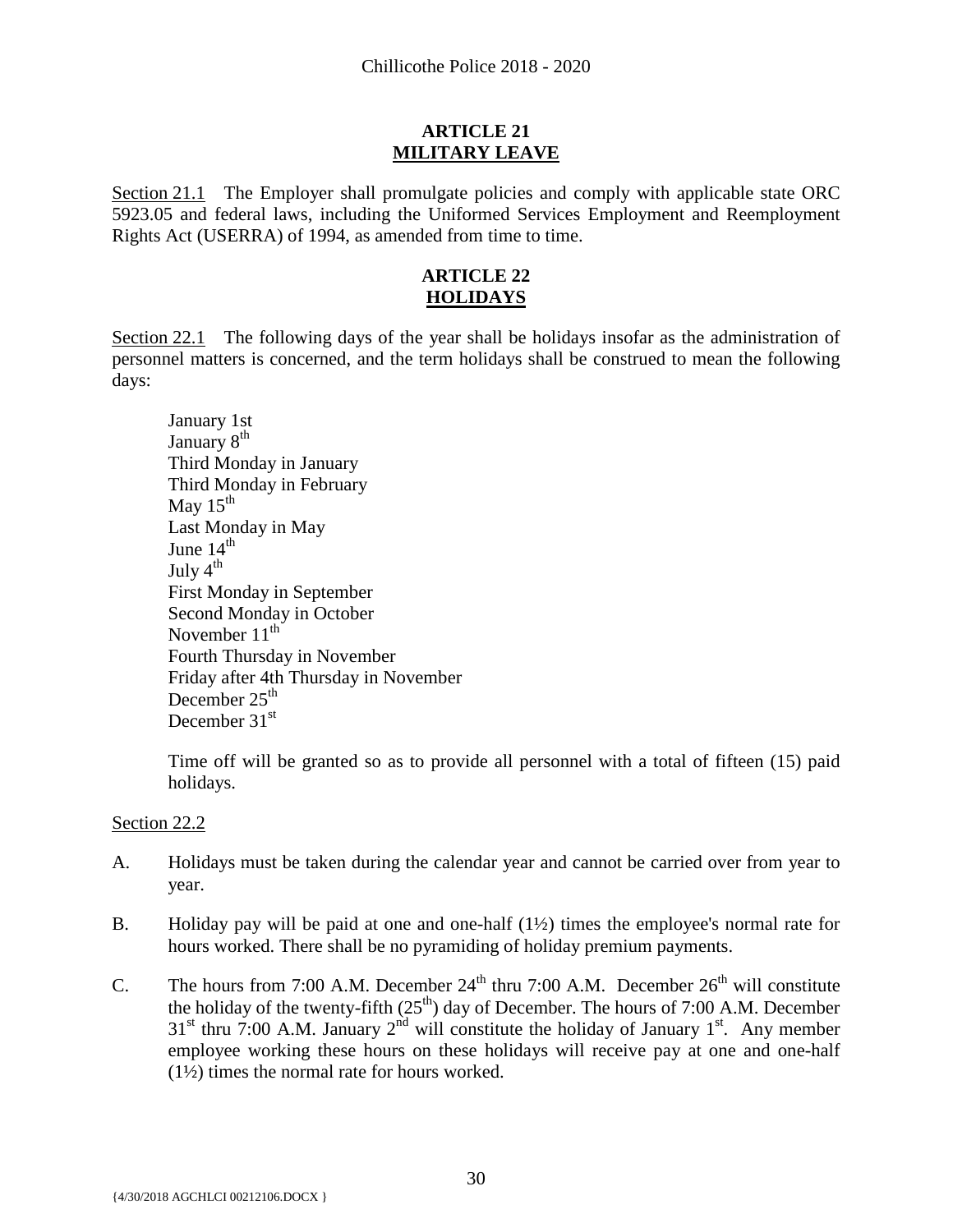- D. Holidays will be granted on a first-come-first served basis. O.I.C.s can approve leave in the event of an unforeseen circumstance, which is defined as an issue of an immediate nature that could not have been predicted in advance and is in such a nature that requires an immediate action.
- E. Holiday requests will be accepted on the employee's date for sign-up on the vacation roster for the following year to not exceed five (5) holiday requests. All requests will be time stamped by the on-duty Sergeant when received. All holiday requests will be approved or denied by December 31<sup>st</sup>.

Holidays requested there after the initial sign-up date shall not be requested more than sixty (60) days before the date requested and no later than twenty-four (24) hours before the requested date. Such requests will be approved or denied within fifteen (15) working days of when the request is submitted.

Any Holiday requests submitted with less than twenty-four (24) hours' notice may be approved at the sole discretion of the Chief of Police or his designee.

F. At any time an employee may only have fifteen (15) holidays submitted or the remainder of holidays on books submitted at any time.

# **ARTICLE 23 VACATION**

# <span id="page-32-0"></span>Section 23.1 Vacation:

A. Earned vacation with pay shall be granted by the City to each full-time employee who is an employee of the Police Department. Such earned vacation with pay shall be granted in accordance with the following schedule:

# AS OF BELOW ANNIVERSARY DATE: TOTAL VACATION HOURS FOR YEAR

| 1 and 2 Anniversaries                | 2 weeks (80 hours)      |
|--------------------------------------|-------------------------|
| 3 and 4 Anniversaries                | 3 weeks (120 hours)     |
| 5, 6, 7, 8, and 9 Anniversaries      | 4 weeks (160 hours)     |
| 10, 11, 12, 13, and 14 Anniversaries | $5$ weeks $(200$ hours) |
| 15, 16, 17, 18, and 19 Anniversaries | $6$ weeks $(240$ hours) |
| 20 Anniversary or over               | 7 weeks (280 hours)     |

The above vacation schedule pertains to employees that were hired before January 1, 2003.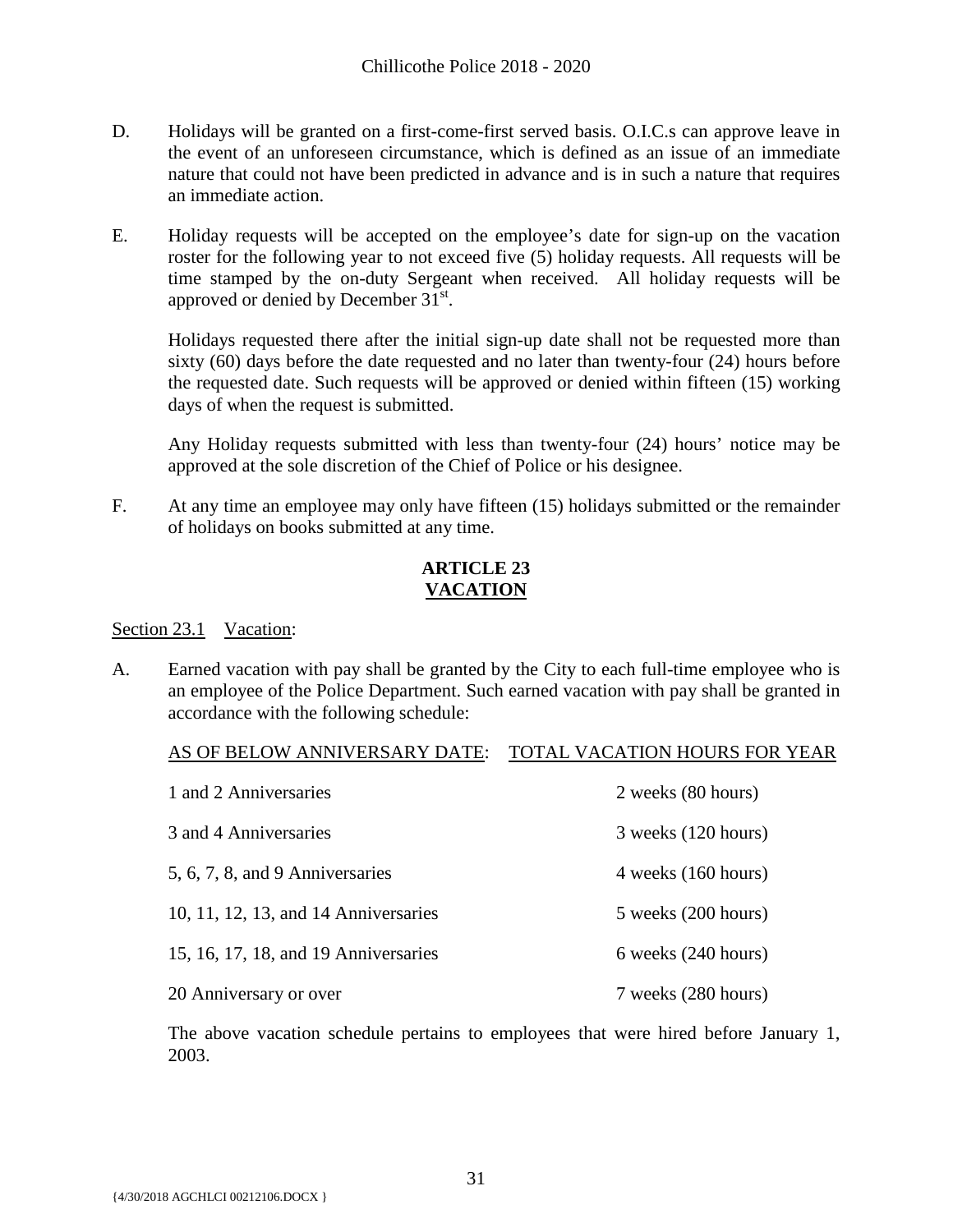The below vacation schedule pertains to employees that were hired on or after January 1, 2003.

| 1, 2, 3, and 4 Year Anniversaries     | 2 weeks (80 hours)      |
|---------------------------------------|-------------------------|
| 5, 6, 7, 8, and 9 Year Anniversaries  | $3$ weeks $(120$ hours) |
| 10, 11, 12, 13, 14 Year Anniversaries | $4$ weeks $(160$ hours) |
| 15, 16, 17, 18, 19 Year Anniversaries | $5$ weeks $(200$ hours) |
| 20 Years and up Anniversary           | $6$ weeks $(240$ hours) |

- B. Vacation allowed is in addition to any recognized holidays and days off which may fall within or abut the employee's vacation period.
- C. Vacation earned as of each anniversary date can be carried over from anniversary date to anniversary. The Bargaining Unit Member can carry all or part of the earned vacation. Upon retirement the member will be paid for all unused vacation time at the current hourly rate.
- D. Vacation schedules for employees in the department shall be developed by the Chief of Police. It shall be the policy of the department head to schedule vacations over as wide a period as possible in order to maintain operations without resorting to the hiring of additional help. The employee may request a vacation preference. A duplicate request for vacation if granted for the period will be made on the basis of seniority.
- E. An employee can take vacation time in  $(1/2)$  day (4 hour increments). These days can be taken only by prior approval of the Chief of Police or designee. These days are on a first come, first served basis. O.I.C.'s can approve leave in the event of an unforeseen circumstance, which is defined as an issue of an immediate nature that could not have been predicted in advance and is in such a nature that requires immediate action.
- F. There will be one (1) uniformed Police Officers or dispatcher per shift permitted to sign up for vacation at the initial sign-up. Only four (4) weeks of vacation per employee will be allowed on the initial vacation sign-up period.
- G. Vacation requests other than initial sign-up will be accepted beginning December  $15<sup>th</sup>$  for the following year. Such request will be accepted for no more than a one (1) week block of vacation leave in addition to the initial sign-up. Subsequent days of vacation will be accepted no more than sixty (60) days prior to the first day of leave requested and no later than twenty-four (24) hours prior to the first day of leave requested. Any vacation requests with less than twenty-four (24) hours' notice may be approved at the sole discretion of the Chief of Police or his designee. The request for a week of vacation will take precedence over a holiday if both are submitted on the same day.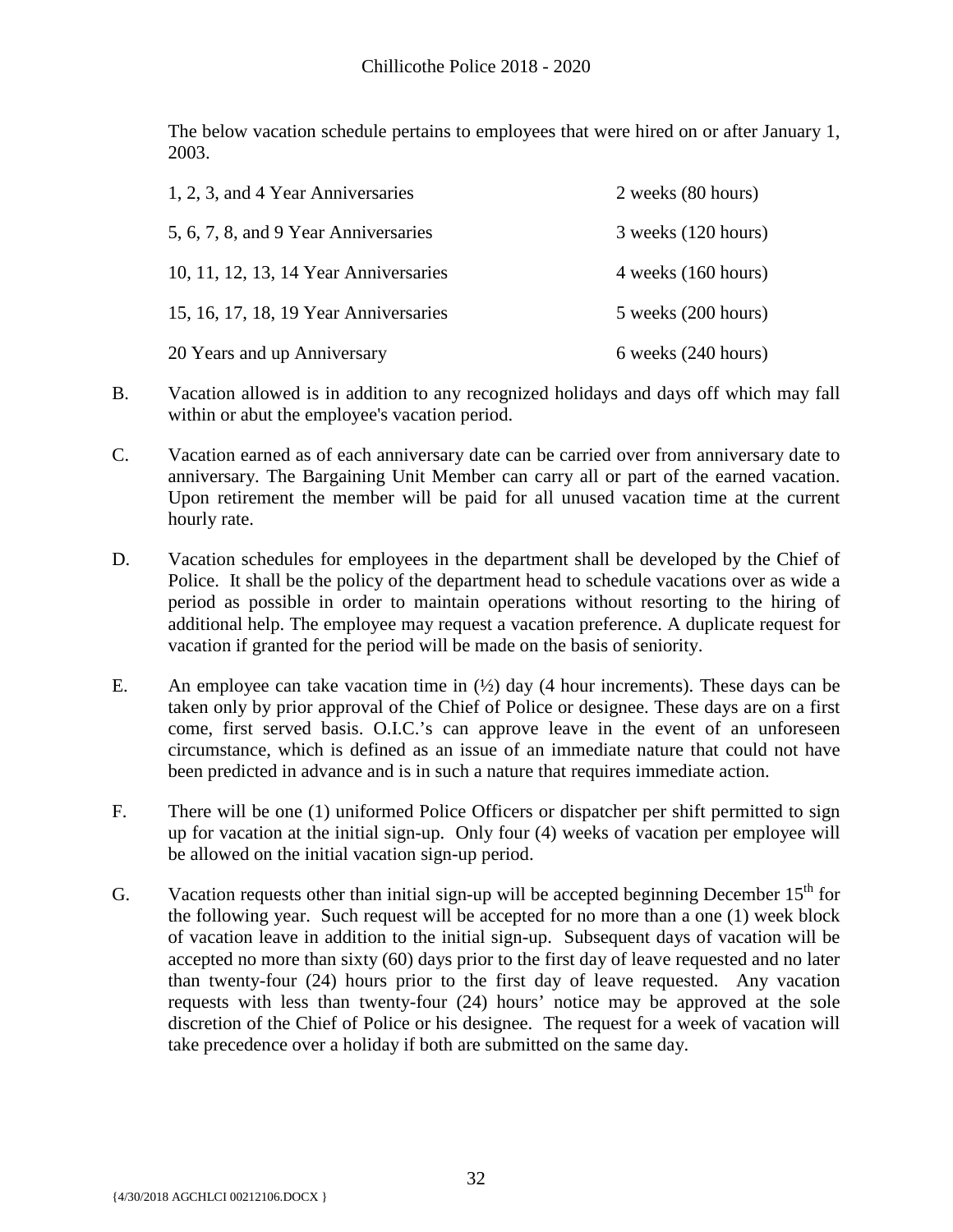- H. If the employee is involuntarily bumped from their shift and they can show proof that their vacation was scheduled and paid for, the City will make every reasonable accommodation to allow this employee to have their vacation time.
- I. For any vacation leave accumulation, the employee has the option of rolling those vacation leave hours into Deferred Compensation at the rate of 100%.
- J. Upon retirement, an employee will be allowed to sell back to the City a maximum of 400 hours of vacation leave. These hours will be paid at the current rate of pay.

Section 23.2 All vacation time will be paid at straight-time rate with shift differential, in accordance with the employee's normally assigned shift. Vacation allowed is in addition to any recognized holidays and days off which may fall within or abut an employee's vacation period. Employees shall be granted an opportunity to receive payment (instead of time off) for unused vacation in addition to their regular pay (at straight time) by requesting same, in writing to the Chief of Police.

# **ARTICLE 24 WAGES**

<span id="page-34-0"></span>Section 24.1 Composition of the Pay Plan

The official pay plan shall consist of minimum and maximum rates of pay and intermediate steps for all classes of positions included in the classification plan as set forth below and further economic benefits as follows:

- Y 1 7:00 a.m. January 1, 2018, base wages shall be increased by two percent (2%)
- Y 2 7:00 a.m. January 1, 2019, base wages shall be increased by two percent (2%)
- Y 3 7:00 a.m. January 1, 2020, base wages shall be increased by two percent (2%)

The Wage Rate tables for Y1, Y2, and Y3 will be attached to this agreement as Appendix A, B, and C respectively.

# **ADDITIONAL ITEMS**

#### Section 24.2 Extra

Bargaining Unit members that have additional responsibilities and perform those responsibilities at least once yearly shall receive, in addition to their regular rate of pay, on their first pay in November each year.

Any detective who is on an "on call" status or is advised to be  $$500.00$ "on call".

#### Section 24.3 Longevity Benefits

All eligible Police Department employees shall be entitled to longevity benefits according to the following schedule for total service in the Chillicothe Police Department: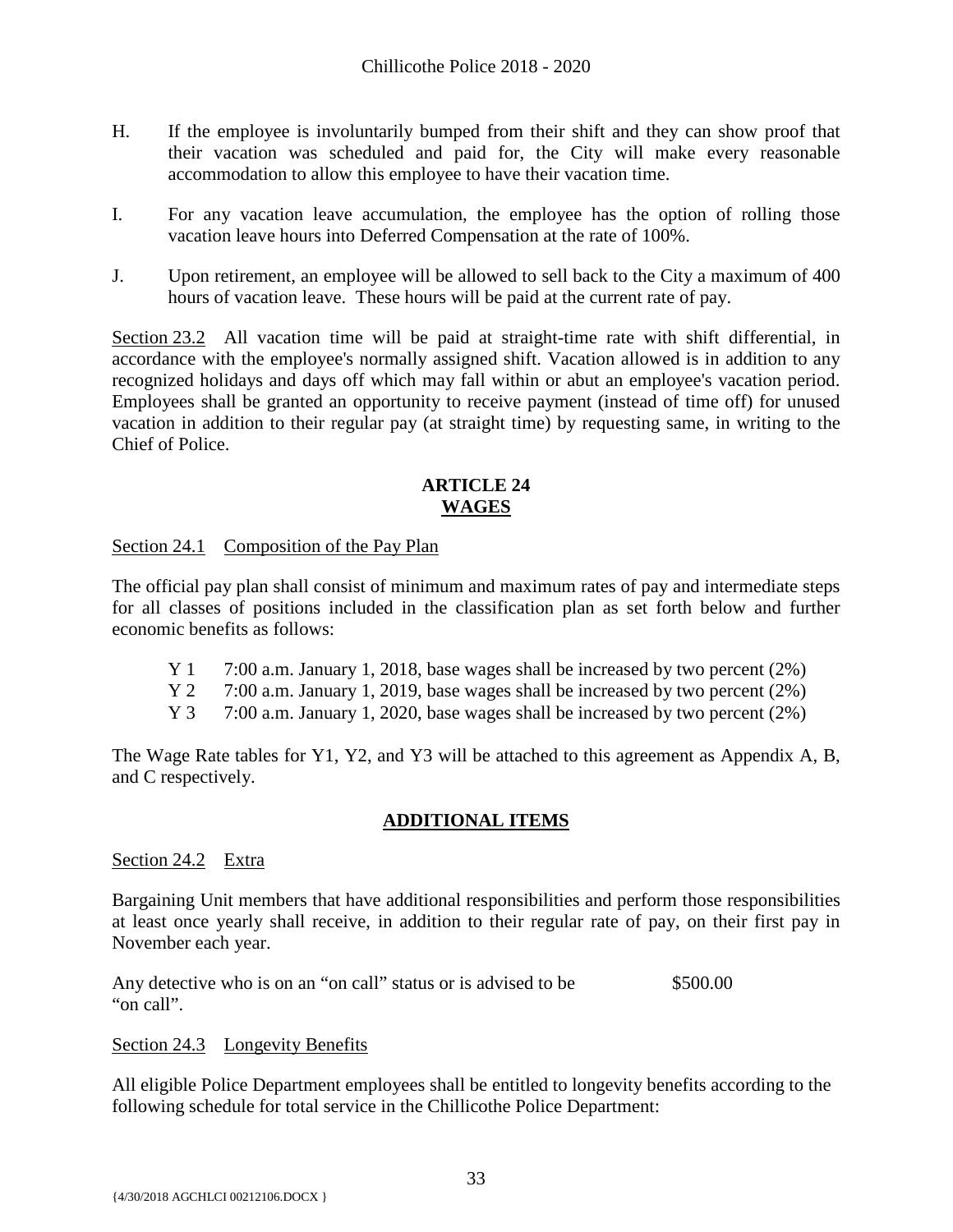| Two years, but less than six years of service            | \$650.00                 |
|----------------------------------------------------------|--------------------------|
| Six years, but less than ten years of service            | 800.00<br>$\mathbb{S}^-$ |
| Ten years, but less than fifteen years of service        | \$950.00                 |
| Fifteen years, but less than twenty years of service     | \$1,100.00               |
| Twenty years, but less than twenty-five years of service | \$1,250.00               |
| Twenty-five or more years of service                     | \$1,400.00               |

Longevity benefit qualifications shall begin on the anniversary date of the employment with the City shall be payable the first payroll of November of each year with a pro-rated amount paid to those employees who leave city employment between annual benefit dates.

#### Section 24.4 Automatic Salary Range Adjustment

Employees listed in the official pay plan contained in this Ordinance shall be advanced to the next succeeding step in the annual adjustment equivalent to this next higher step within the annual salary range for each full year of service commencing on the employee's anniversary date.

#### Section 24.5 Overtime

Safety-Police Department shall be paid overtime at time and one-half the regular hourly rate of pay for hours in excess of eight (8) hours worked in one day and time and one-half the regular hourly rate of pay shall be paid for all hours worked in excess of forty (40) hours in one week. Regular hours for the purpose of this section include; Shift Differential and Longevity Pay calculated at an hourly rate for the year.

All overtime worked must be authorized in writing by the Chief of Police.

#### Section 24.6 Shift Differential

It is hereby provided that shift differential be paid to police employees in the amount of \$1.00 per hour when the employee works any hours of third shift. Shift differential will be paid to police employees in the amount of \$1.00 per hour when the employee works any hours of  $2<sup>nd</sup>$ shift.

#### Section 24.7 Employees Deferred Compensation Program.

The employer shall make a matching contribution of 9% of the employee's contribution to the employees deferred compensation program. This contribution shall be for all employees who are enrolled in the HSA health insurance plan or employees who waive health insurance coverage. This program is not available to those employees enrolled in the PPO insurance plan. An employee may elect to have compensation from the sale of unused vacation, compensatory time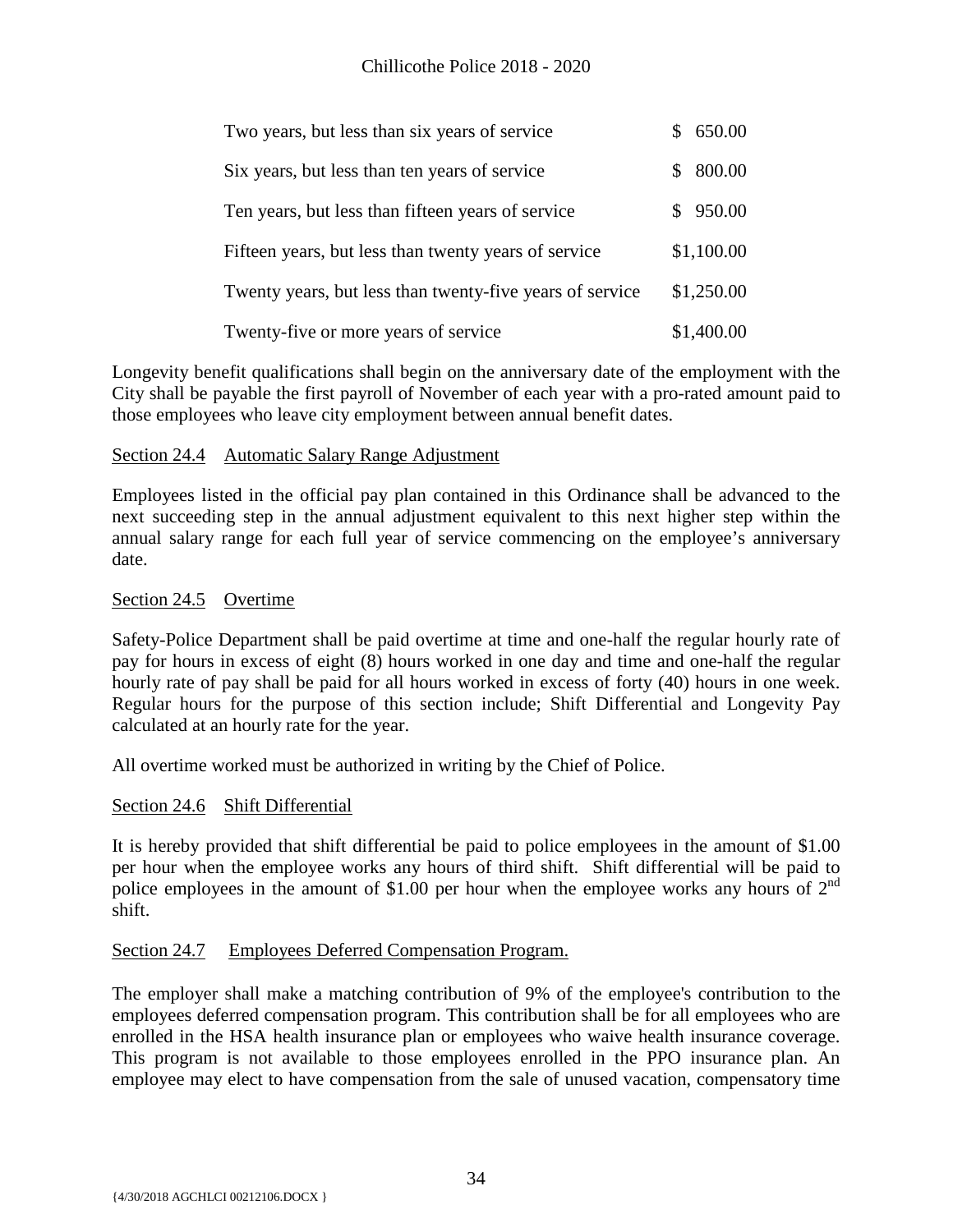and/or sick leave rolled into their deferred compensation account. All rules, requirements, and conditions of deferred compensation accounts shall apply.

#### Section 24.8 Cafeteria Plan:

The City shall create a Section 125 Plan as followed by the IRS and offer participating employees in the Healthcare Plan offered by the City to make required monthly contributions on a pre-tax basis.

#### Section 24.9 FTO Pay:

Any employee assigned by the Chief of Police or his designee to be a FTO (Field Training Officer) shall be paid \$1.00/hour for each eight (8) hour shift or part of a shift that they are acting in that capacity.

#### Section 24.10 K9 Pay:

Any employee assigned by the Chief of Police or his designee to be a K9 Handler shall be given a "Maintenance Day" once each month for the care and maintenance of his K9 partner. The maintenance day shall count as a duty day on the schedule when taken. K9 handlers shall also be provided with sixteen (16) hours of scheduled training per month which shall also count as their duty days on the schedule when taken.

#### **ARTICLE 25 INSURANCE**

<span id="page-36-0"></span>Section 25.1

Effective for the life of this Agreement, bargaining unit members shall contribute 13% of the total cost of the monthly premium.

The following plan details will be guaranteed for 2018 only:

PPO

Office visit co-pay of \$20.00 for in network and paid at 70% for out of network.

The City shall provide hospitalization and major medical coverage comparable to current plans, with a deductible of \$250.00 per person to a maximum of \$500.00 per family. Out of network deductibles shall be \$500 single/\$1,000 family.

Healthcare expenses will be paid at 90% in network with a maximum out of pocket at \$750 single/\$1500 family per year. Out of network expenses will be paid at 70% up to a maximum out of pocket expense of \$1500 single/\$3000 family per year.

Prescription drug plan available at \$10.00 for generic drug, \$30.00 brand formulary and \$50.00 brand non-formulary. Mail in drug plan, cost for a 90 day supply at the same rate as that of the 30 day prescription.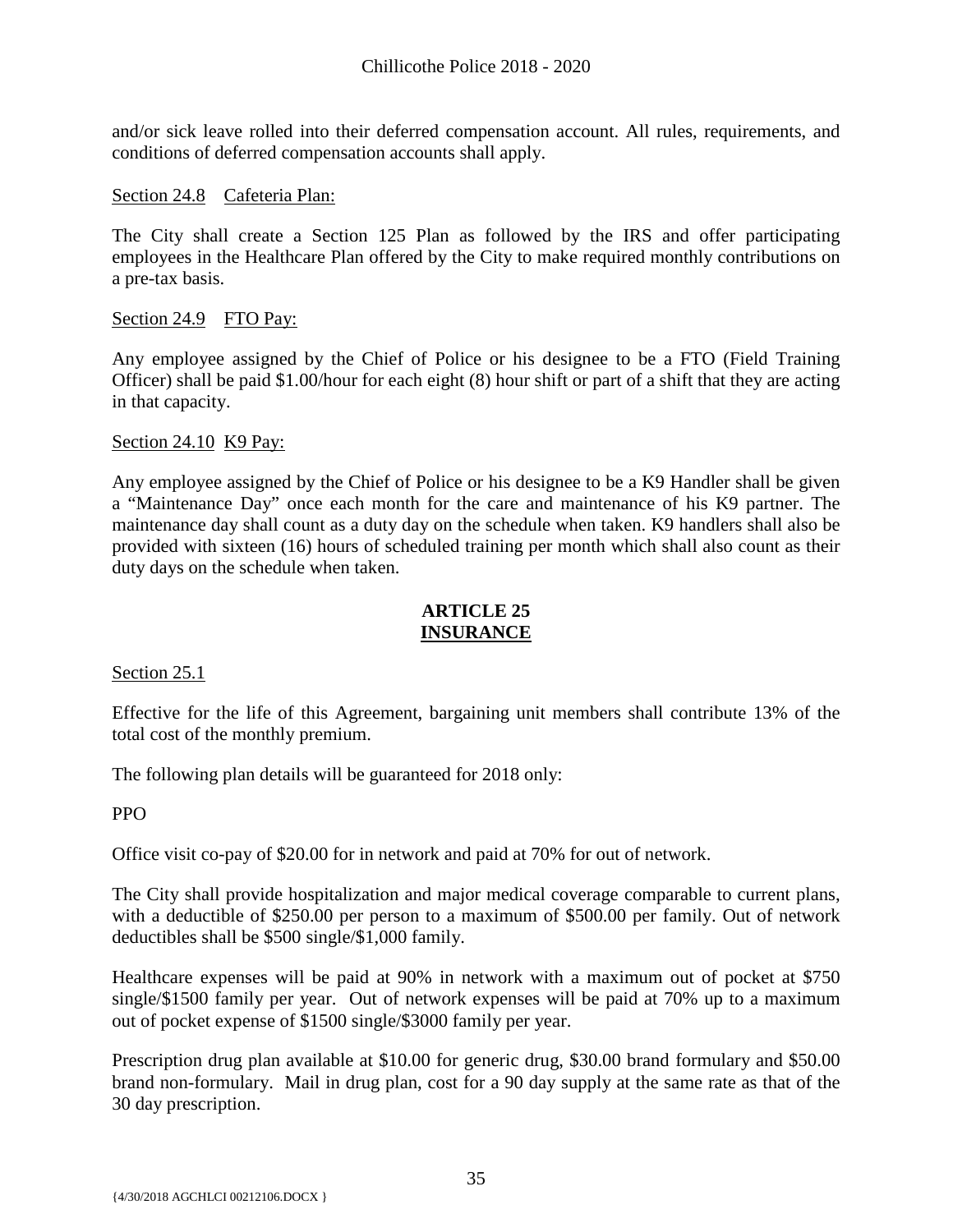In patient Hospital in network paid at 90% after deductible and for out of network Hospital paid at 70% after deductible, until maximum out of pocket expense is made.

Emergency room co-pay of \$50.00 in network and 70% for out of network after deductible. Urgent Care co-pay of \$25.00 in network and 70% out of network after deductible.

The City will continue to provide dental insurance at no cost to bargaining unit employees.

**HSA** 

Employees, hired before 01/01/2016, will have the option to choose between the original coverage and a HSA (Health Savings Account) plan. Employees hired after 01/01/2016 will be required to enroll in the HSA plan unless they can show verification that they are not eligible for the HSA. Such employee will be placed on the PPO and shall pay the employee cost of the PPO premium. After 01/01/2016, current employees, who are enrolled in the HSA plan, will not be eligible to return to the PPO plan.

The HSA plan will consist of a \$1500 single / \$3000 family in network deductible and a \$3500 single / \$7000.00 family non-network deductible.

Healthcare coverage will be made at 100% in network and 80% non-network after the deductible has been met. There will be a maximum out of pocket expense of \$2500 single / \$5000 family in network and \$4500 single / \$9000 family non-network.

Prescription drug coverage will be available at \$10 for generic, \$30 for brand formulary and \$50 for brand non-formulary after the deductible has been met. A mail in drug plan will be available at the same rate as a 30 day prescription.

Office visits, urgent care, and emergency room charges will be covered at 100% after the deductible is met.

The City agrees to contribute \$1250 single / \$2500 family in to each employee's account, for all accounts that have been established, by January 15 of each year that the employee is enrolled in the HSA. This amount will be prorated and disbursed quarterly. Should an employee need the full HSA funding to cover a necessary expense, the City will fund it to the extent necessary at that time. Proof of such qualifying medical expense shall be provided at that time. The City will process the request within seven days of receiving proof of the expense. There will be no lifetime maximum "cap" on the amount of insurance coverage or on the contribution amount accrued from the city. The employee is required to comply with all Federal guidelines concerning their HSA plan.

# Section 25.2

A health care committee will be created for the purposes of reviewing usage, studying cost containment programs and options for health plan coverage (medical, hospitalization, dental, eye-care and prescription), and recommending changes to the plan and benefit levels. Once created, the Union agrees to participate in the committee. The committee shall consist of one (1) representative from each of the current bargaining units (FOP, IAFF, and AFSCME), one (1)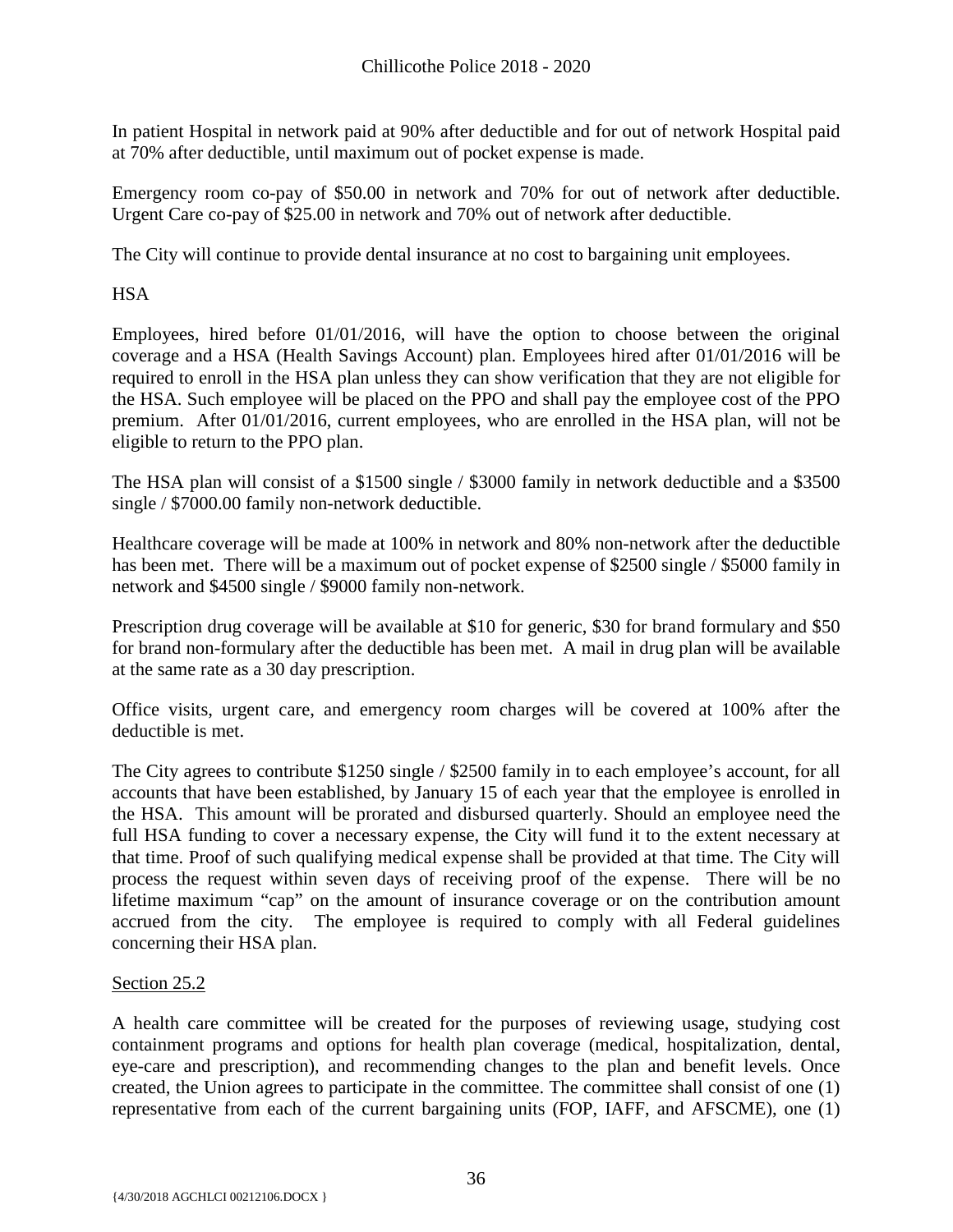non-bargaining unit employee, and three (3) management representatives of the Employer. The one (1) non-bargaining unit employee will be jointly selected by the management and union representatives. The non-bargaining unit employee will be selected from the employee's of the City Law Director's Office; the Law Director shall not be eligible for selection.

The health care committee shall have the authority to recommend alterations to the plan and benefit levels and/or recommend adjustments to coverage levels through majority vote. The committee's authority will vest and begin with the 2019 plan year.

Specifically, the committee may recommend any of the following options:

- A. To keep the same plan and/or benefit levels and pass on any cost increase to the participating employees; or
- B. To change the plan and/or alter the benefit levels to reduce or minimize the cost increase to be passed on to participating employees; or
- C. To change the plan and/or alter the benefit levels so that there is no increase in the cost of the plan.
- D. To make any other insurance related recommendation approved by majority vote of the committee.

Recommendations of the committee shall not result in costs to participating employees exceeding the maximum permitted by the ACA. A valid recommended option of the committee shall be considered, and may be implemented by the City. The Employer's implementation of the committee's recommendation is final and binding on all parties involved and shall not be subject to the grievance procedure or any other avenue of appeal. If the City rejects the committee's recommendation, the parties will proceed to reopener to negotiate the article.

# Section 25.3

If both spouses work for the City, only one can carry the City's Health Insurance as the primary member. The most senior employee shall be the primary member and the other spouse will be covered as a dependent. The spouse not designated as the primary member shall not be entitled to payment under the "Opt Out" provisions included below in 25.5.

#### Section 25.4

The City shall provide coverage of liability insurance to \$1,000,000.00.

The City shall provide group term life insurance in the amount of \$50,000.00.

#### Section 25.5

Employees may waive or discontinue receiving hospitalization and major medical coverage benefits (medical benefits), including dental and vision benefits provided through the City,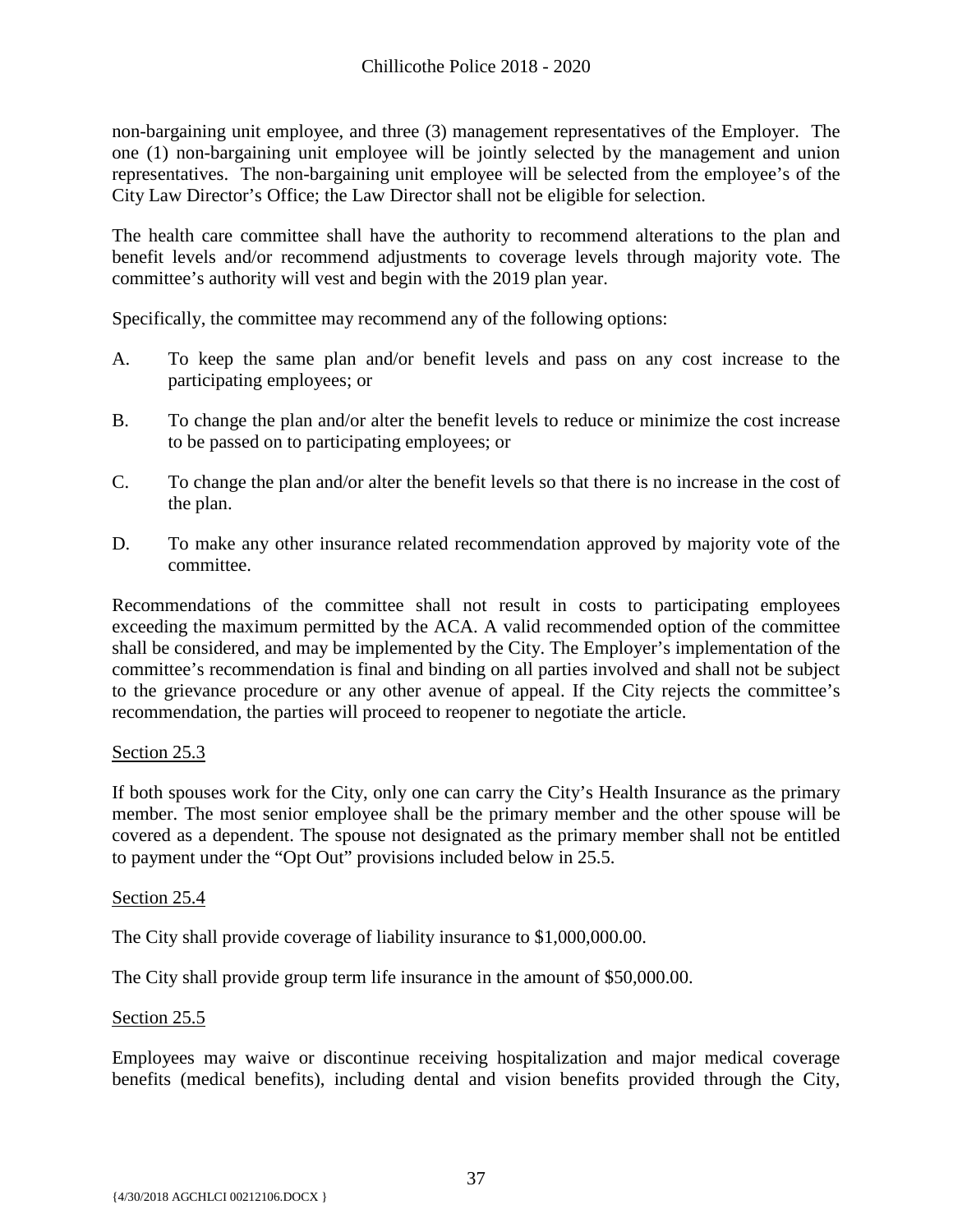provided that the member has medical benefit coverage through another source (hereinafter referred to as "Opt Out").

In order to Opt Out the employee and their dependents must currently be enrolled in another plan providing medical benefits. (The City cannot accept Medicare as "other health insurance", and you and your dependents must otherwise be covered by another insurer on a primary basis in order to participate in the Opt Out program).

It is understood that any member and their dependents electing to Opt out shall not submit claims for reimbursement to the City or it's medical benefits provider. This includes, but is not limited to, any claims paid or denied by the member's other medical benefits provider regardless of the reason.

Any member electing to Opt Out shall receive supplemental payment every pay period of the year for as long as the member participates in the Opt Out program as follows:

| Single Coverage | Dual Coverage | <b>Family Coverage</b> |
|-----------------|---------------|------------------------|
| \$35.00         | \$75.00       | \$125.00               |

Supplemental payment will be afforded the member the first pay period following the member's effective date of enrollment under an alternative plan.

Any member electing to Opt Out may return to the City of Chillicothe's employee benefit plan for health coverage during the plan year, only when one of the following qualifying events has occurred resulting in the loss of medical benefits coverage:

Death of person who held the primary coverage

Divorce or legal separation

Loss of other coverage due to reduction in hours

Discontinuation of entire medical benefits by the other plan participant's employer

Written confirmation that one of the qualifying events has occurred is required within thirty (30) days of its occurrence. If the qualifying event is death, divorce, or legal separation, written confirmation with proof of the qualifying event will be provided by the member.

All other qualifying events require written confirmation from the medical benefits provider or its covered individual's employer. Upon written confirmation, any member returning to the City's employee benefit plan will be re-enrolled the first of the following month after receipt of the written confirmation.

In the event that one of the above qualifying events has not occurred, or a member fails to provide written confirmation within thirty (30) days of a qualifying event, any member that elected to Opt Out pursuant to this agreement may select to receive benefits, including dental and vision, as then provided by the City and available to members of Lodge #59 not participating in the Opt Out agreement, only by making such election beginning October  $15<sup>th</sup>$  but no later than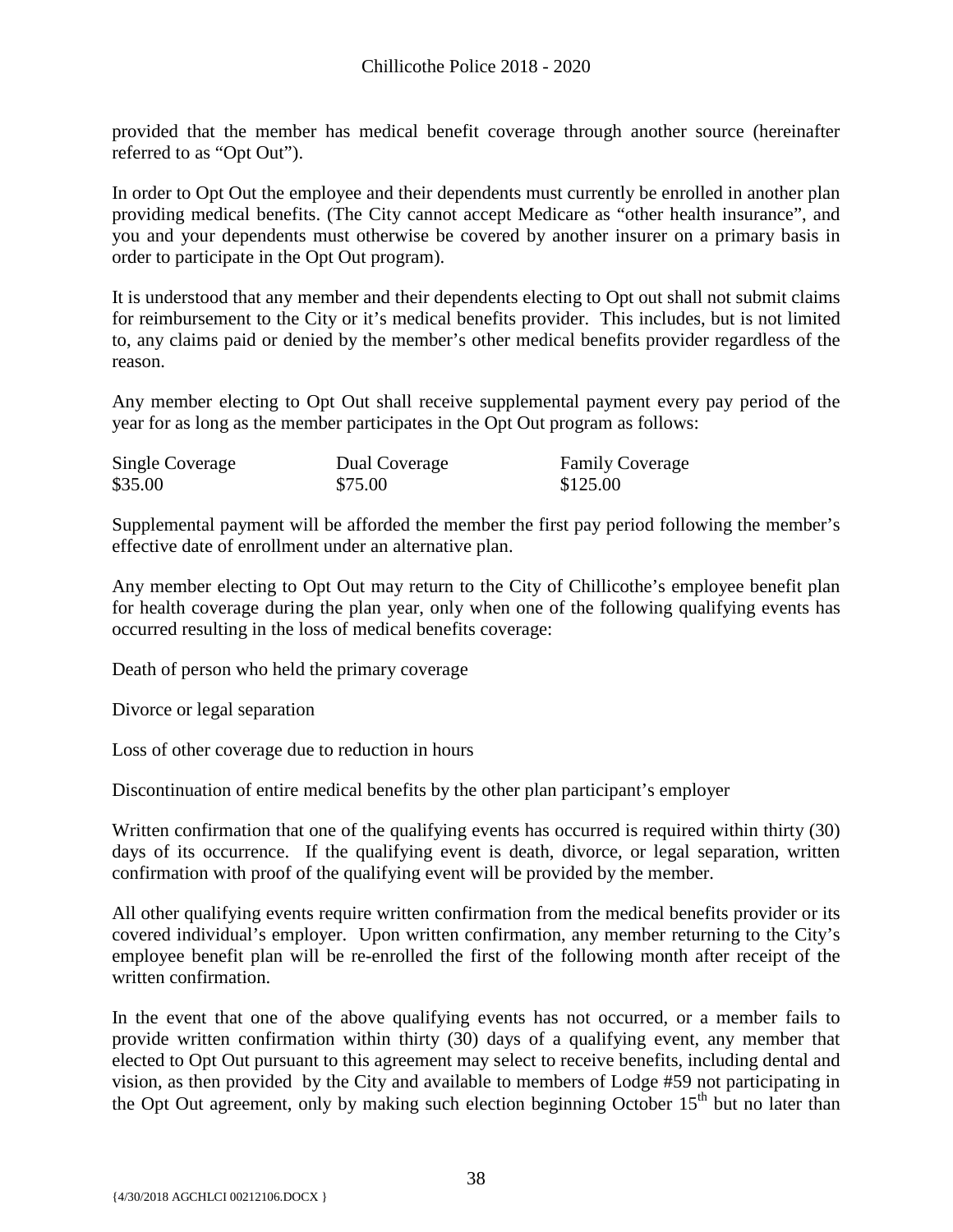November  $15<sup>th</sup>$  of each year, with coverage beginning January  $1<sup>st</sup>$  of the following year. Preexisting conditions will be waived subject to HIPAA portability requirements.

#### **ARTICLE 26 UNIFORM ALLOWANCE**

<span id="page-40-0"></span>Section 26.1 The City shall provide uniform parts as established by departmental rules and regulations excluding underwear and socks, with additions and replacement parts at the discretion of the City.

Section 26.2 Detectives shall get a \$600.00 clothing allowance per year, payable the  $1<sup>st</sup>$  payday in March.

Section 26.3 Sworn police department officers will receive up to 108 uniform pieces cleaned per calendar year at a cost absorbed by the City.

# **ARTICLE 27 TUITION REIMBURSEMENT**

<span id="page-40-1"></span>Section 27.1 Each bargaining unit member who has one (1) year of continuous service with the City shall be eligible for tuition reimbursement for courses taken voluntarily by the employee. Tuition must be for courses of instruction taken towards a job-related degree or job-related courses not necessarily within the degree program at an accredited School, College, University, or OPOTA offered course.

Section 27.2 All courses must be taken during non-working hours. All scheduled courses and times must be approved with the Chief of Police. Any situation that would require the employee's presence on the job shall take complete and final precedence over any times scheduled for courses.

Section 27.3 Any financial assistance from any governmental or private agency available to an employee, whether or not applied for and regardless of whom such assistance may have been received, shall be deducted in the entire amount from the full tuition reimbursement that employee is eligible to receive under this agreement. If an employee's tuition is fully covered by another governmental or private agency, then the employee is not entitled to payment from the City.

Section 27.4 A scholarship will be available for a maximum of \$2,500.00 per employee and \$5,000.00 maximum for the department on an annual basis. A scholarship committee will be convened by the Chief of Police. The committee will consist of no more than 3 union members and 3 management staff with the Chief of Police having the final decision. The scholarship committee will determine what eligible police employees will be awarded the funds. Only those employees that have received approval from the scholarship committee or Chief of Police will be reimbursed. Reimbursement for tuition shall be made when the employee satisfactorily completes a course and presents an official certificate or its equivalent and a receipt of payment or copy of the unpaid bill from the institution confirming completion of the approved course to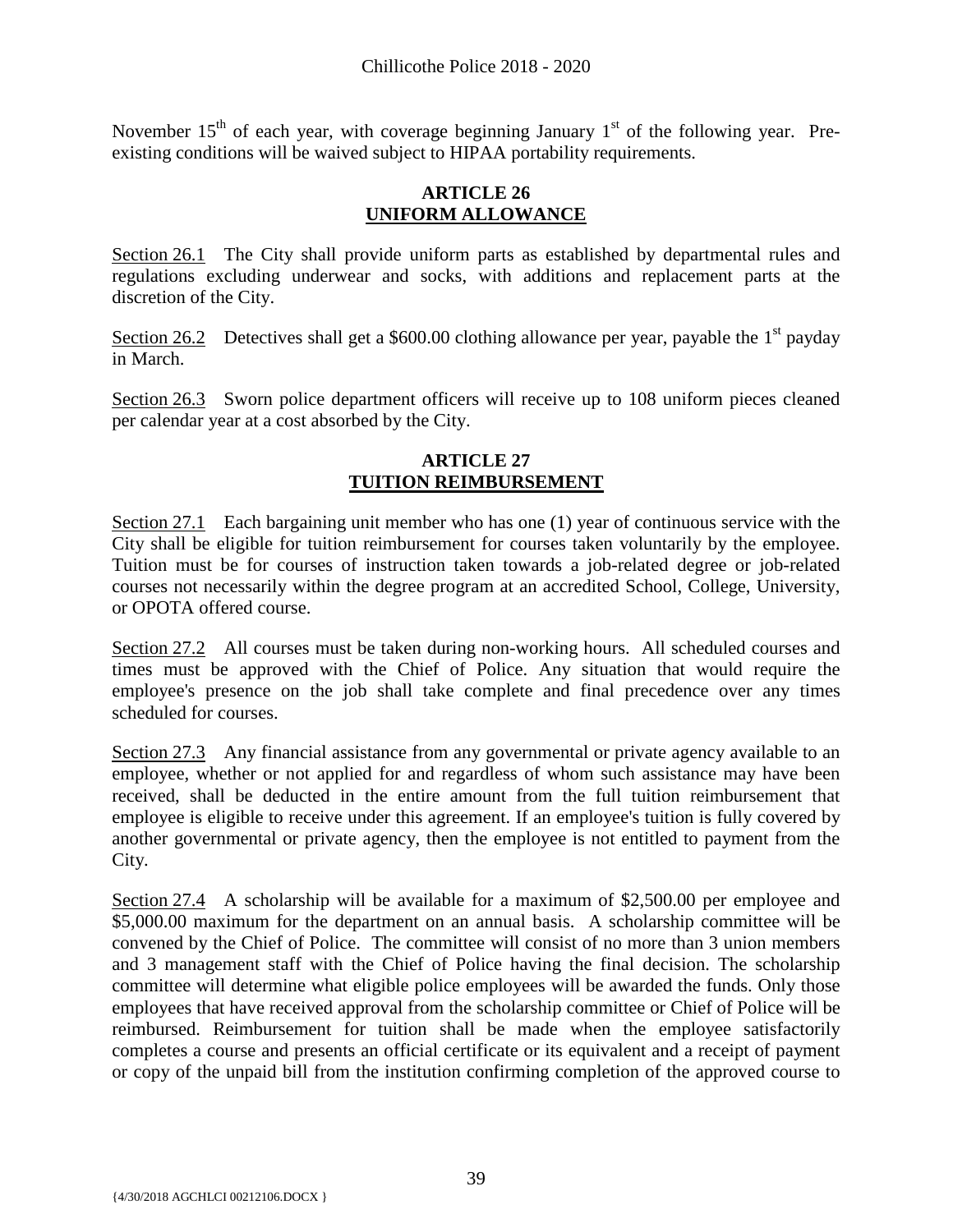the Chief of Police. Reimbursement shall be made within sixty (60) days of the date the employee complies with the provisions of the agreement.

Section 27.5 Reimbursement shall be granted up to a maximum of two thousand five hundred dollars (\$2,500.00) per year per employee. The employee will only be reimbursed for tuition, fees, and books; no incidental expenses such as paper, supplies, mileage, parking, meals, and or other expenses.

Section 27.6 Any employee who participates in the Tuition Reimbursement Program or in the pursuit of a degree program shall be required to stay with the City for the five (5) years following completion of the employee's course work, or repay any tuition reimbursement received by the employee within the last five (5) years prior to separation except in the case of disability retirement.

Section 27.7 All distributions under this article shall be at the discretion of the Chief of Police. There shall be a minimum of five thousand dollars (\$5,000) per year available to the Chief of Police for distribution under this article.

#### **ARTICLE 28 OTHER BENEFITS**

<span id="page-41-0"></span>Section 28.1 All other provisions contained in applicable ordinances, currently existing or promulgated in the future, which provide benefits applicable to this bargaining unit in addition to any provided in this Agreement, requiring Council action is not subject to arbitration.

Section 28.2 Bargaining unit members will be reimbursed for personal property damaged while performing their assigned duty, with the approval of the Chief of Police or his designee. Approved reimbursement shall be paid upon documentation of damage, repair, or replacement cost.

# **ARTICLE 29 LIMITED DRUG TESTING**

# <span id="page-41-1"></span>Section 29.1 Purpose

The City of Chillicothe is dedicated to providing a safe and drug free workplace. The City of Chillicothe further believes that alcohol and drug use can impair our employee's ability to perform their duties in a safe and efficient manner. The purpose of this policy is:

- A. To provide a consistent and fair policy to deal with Chillicothe Police Department employees who use and abuse alcohol and drugs in the workplace.
- B. To assure the citizens of Chillicothe that the City is committed to providing a safe work place for all of its employees.
- C. To demonstrate the City of Chillicothe is committed to managing the potential and actual risks drug use presents to its workplace.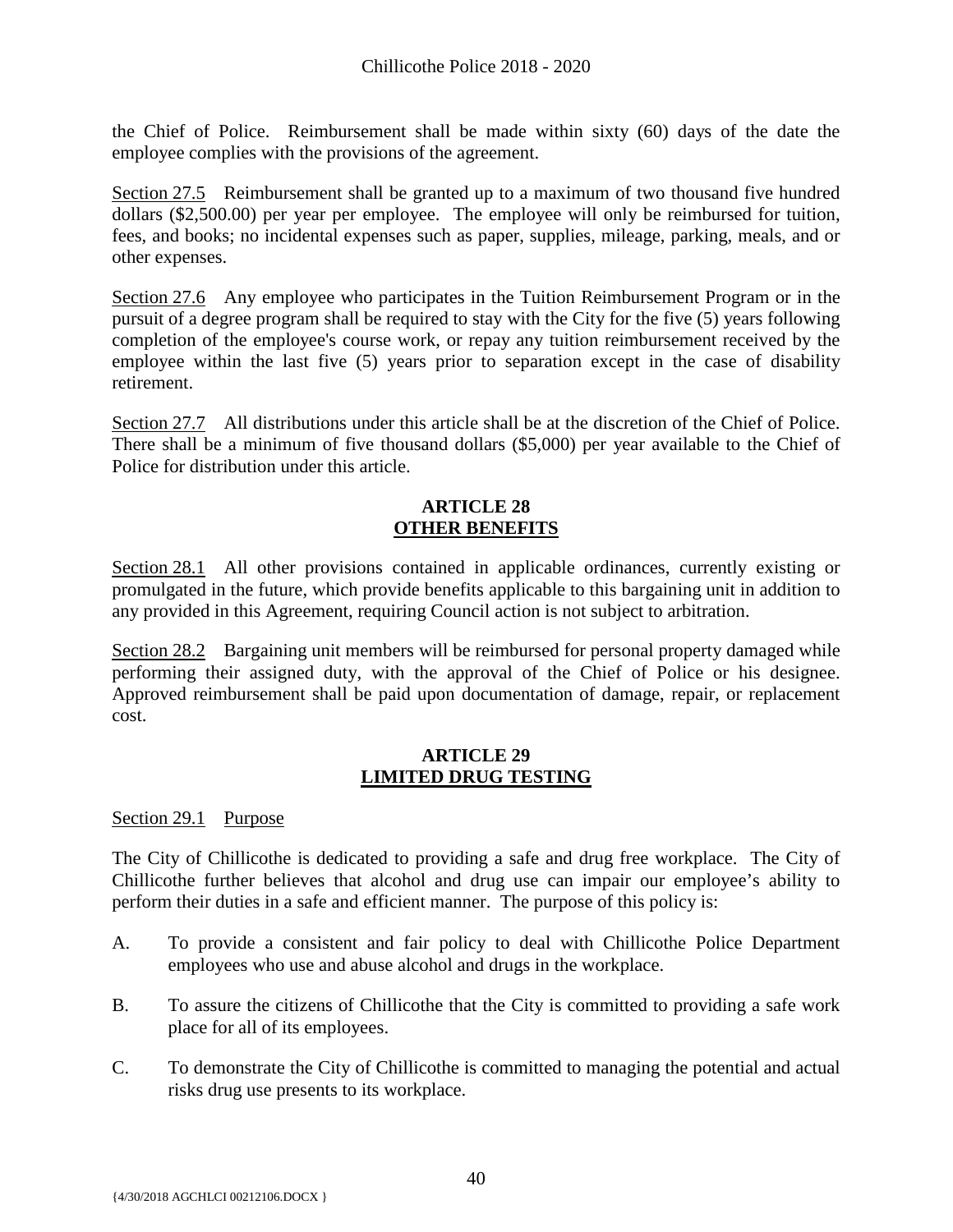- D. Assuring that the City is in compliance with all Federal and State mandates and regulations. The U.S. Department of Transportation (US DOT) has also published 49 CFR Part 40, as amended, that sets standards for the collection and testing of urine and breath specimens.
- E. To prohibit the unlawful manufacture, distribution, possession, and use of controlled substances in the City's workplace.
- F. To assure worker fitness for duty and to protect Chillicothe Police Department employees and the public from the risk posed by the use and misuse of alcohol and prohibited drugs.

This policy applies to all City of Chillicothe Police Department Employees regardless of title or classification, and to individuals seeking employment with the Chillicothe Police Department. This policy will supersede all prior policies and statements relative to alcohol and drugs.

The City of Chillicothe recognizes that the use of legal drugs (prescription drugs) can adversely affect an employee's work performance and safety. The misuse of legal prescriptions is one of the most common forms of drug abuse. Of course, there are many situations where an employee can safely and efficiently perform their jobs while taking medically prescribed drugs. All situations involving issues of job performance and possible impairment due to use of legal prescription drugs should be discussed with your supervisor prior to reporting to work. All employees are expected to request information about the effects of prescribed medication from their doctor and seek their doctor's advice. The City reserves the right to request a physician's review and/or second option.

# Section 29.2 Self-Identification of Drug/Alcohol Problem

The Chillicothe Police Department employees with drug/alcohol problems are encouraged to seek help before the problem impacts their employment. Employees who identify themselves as having a substance abuse problem and choose to enroll in a rehabilitation program approved by the City' EAP provider will be given the opportunity to seek confidential recovery treatment, unless:

- A. The employee is selected for testing prior to enrolling in the rehabilitation program.
- B. The employee is suspected of being under the influence of alcohol/drugs.
- C. The employee is being enjoined with disciplinary action for other conduct.
- D. The employee is already in the treatment process.

Once a Chillicothe Police Department employee falls into one of the above categories, any attempts to self-identify and enroll in the City's EAP will not preclude corrective action.

#### Section 29.3 Prohibitions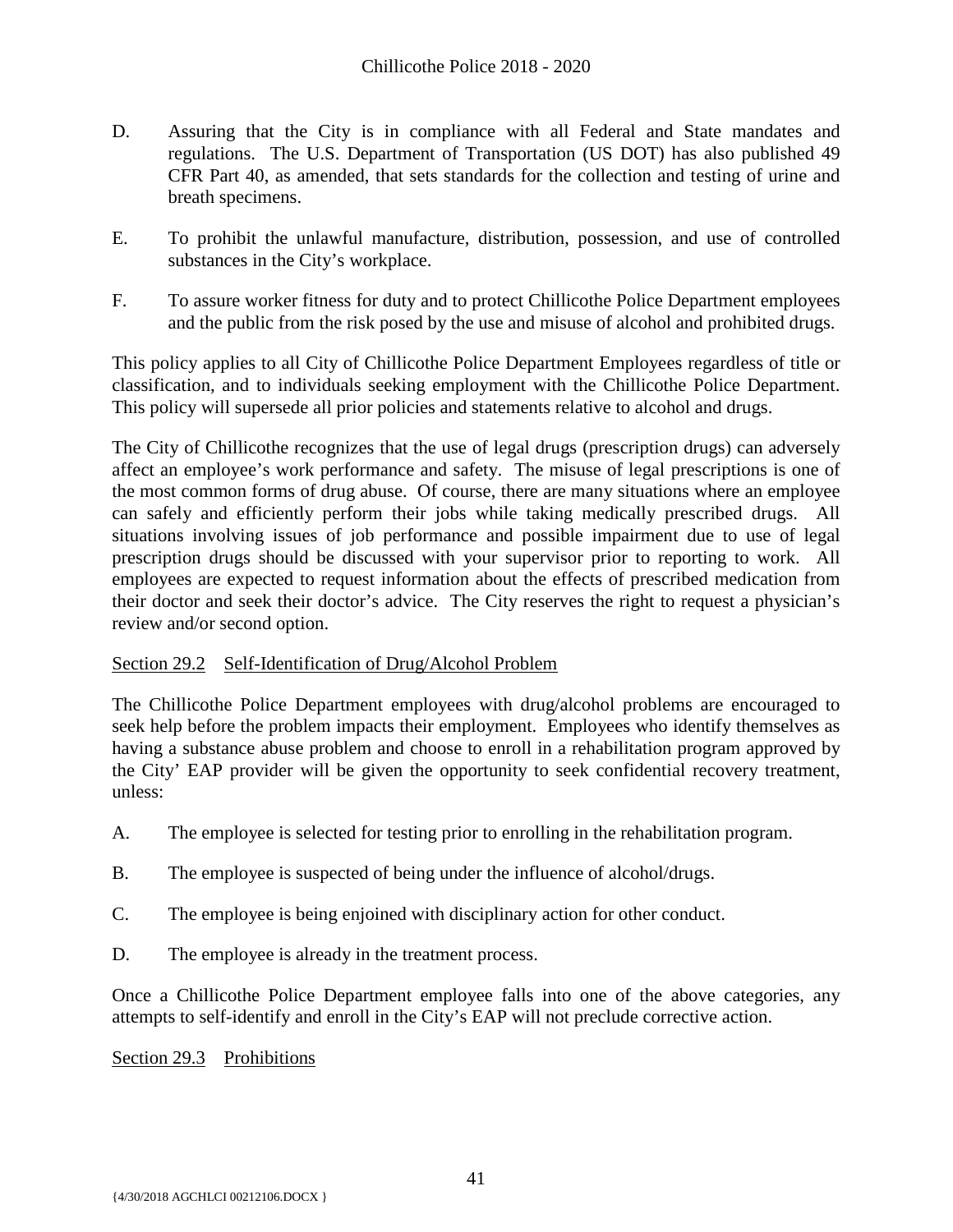- A. Chillicothe Police Department employees shall not report to work or remain on duty when his/her ability to perform their job is adversely affected by alcohol.
- B. Chillicothe Police Department employees shall not possess, store, manufacture, or use drugs or alcohol while at work or on City property. This applies to both off-site lunch periods and breaks when an employee is scheduled to return to work.
- C. Chillicothe Police Department employees shall not sell or provide drugs or alcohol to any person while at work or on City property.
- D. Any Chillicothe Police Department employee who is arrested for a drug or alcoholrelated statute violation shall notify his/her supervisor at the start of the City of Chillicothe's next workday.
- E. A supervisor having actual knowledge that an employee is using or has used alcohol within four hours prior to their shift shall not permit them to remain on the job.
- F. All Chillicothe Police Department employees are responsible for the consistent enforcement of this policy. Any supervisor who knowingly permits a violation of this policy shall be subject to disciplinary action. Any employee who observes a Supervisor in violation of this policy should report their suspicions to the next higher level of supervision.
- G. No Chillicothe Police Department employees shall refuse to take any of the following required tests:
	- 1. Pre-employment (drug only)
	- 2. Random
	- 3. Post work-related accident
	- 4. Return to duty
	- 5. Reasonable suspicion
	- 6. Follow-up
	- 7. And in accordance with Section 29.9 1 thru 7

# Section 29.4 Testing

A. All Chillicothe Police Department employees are covered by this policy and will be subject to urine drug testing as a condition of employment. The City will be responsible for payment of substance abuse testing as long as the tests are performed at the City of Chillicothe's designated medical facility. Any Chillicothe Police Department employee who refuses to comply with a request for testing shall be removed from duty and the refusal will constitute a verified positive test result. Any Chillicothe Police Department employee who is suspected of providing false information in connection with a test, or who is suspected of falsifying test results through tampering, contamination, adulteration, or substitution will be required to undergo an observed collection. Verification or falsifying test results will result in the employee's removal from duty and shall be subject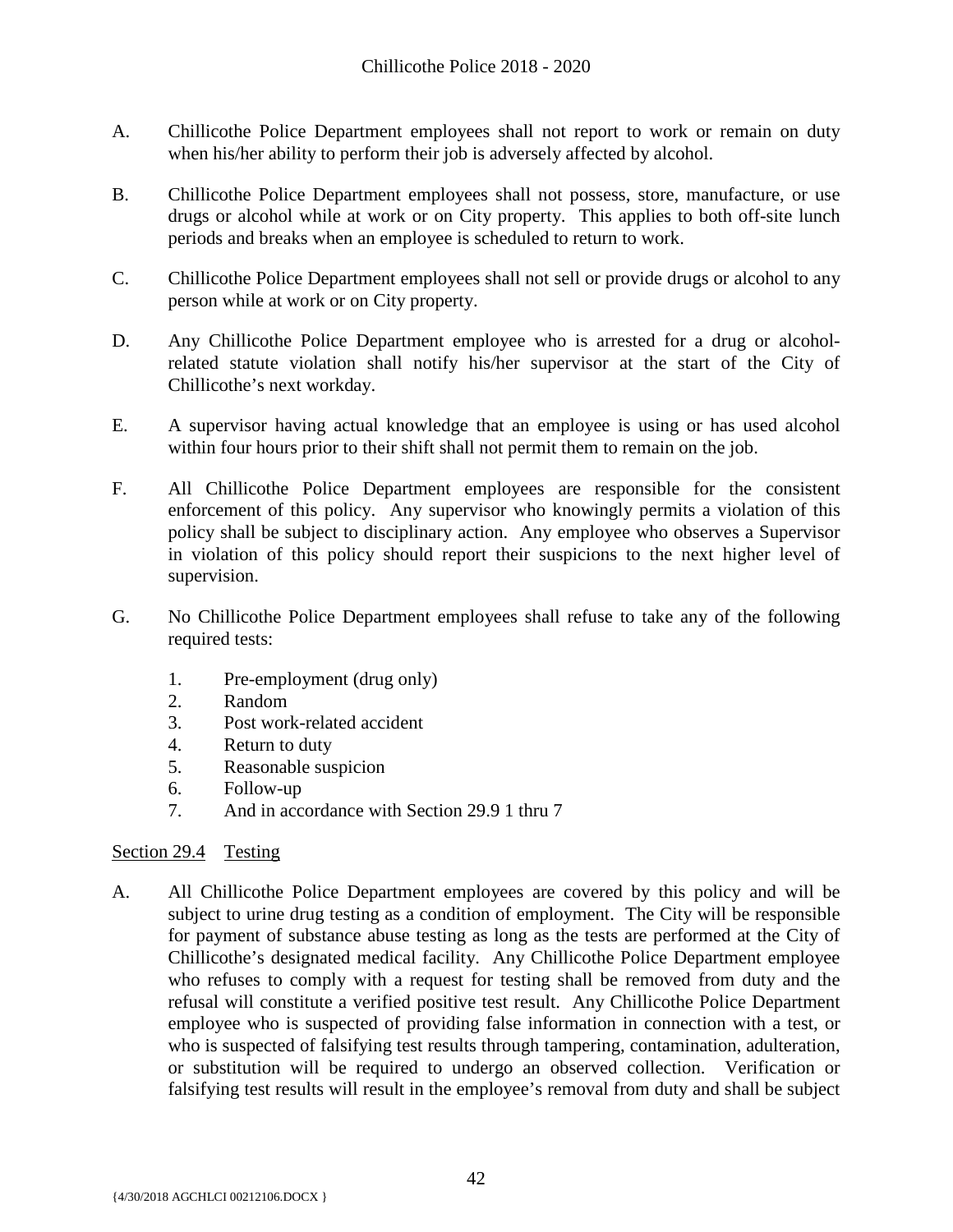to disciplinary actions. Refusal to test can include an inability to provide a sufficient urine specimen or breath sample without a valid medical explanation, as well as a verbal declaration, obstructive behavior, or physical absence resulting in the inability to conduct the test. The drug test can be performed any time a Chillicothe Police Department employee is on duty. An alcohol test can be performed when the Chillicothe Police Department employee is actually performing a duty. Chillicothe Police Department employees found to be under the influence of a prohibited substance or who fails to pass a drug or alcohol test shall be removed from duty and subject to disciplinary action. A drug or alcohol test is considered positive if the individual is found to have a quantifiable presence of a prohibited substance in the body above the minimum thresholds defined in policy.

# **Testing requirements call for urine test for Marijuana, Cocaine, Opiates, Amphetamines, Phencyclidine, Barbiturates, Benzodiazepines, Methadone, Propoxyphene, and Evidential Breath Test (EBT) for alcohol.**

B. All tests will be conducted in a manner to assure a high degree of accuracy and reliability and using techniques, equipment, and laboratory facilities which have been approved by the U.S. Department of Health and Human Services (DHHS). Drug testing will be conducted in laboratories certified by the National Laboratory Certification Program as listed on the Substance Abuse and Mental Health Service Administration (SAMHSA) notice. All testing will be conducted consistent with the procedures put forth in 49 CFR Part 40, as amended. The procedures will be performed in a private, confidential manner and every effort will be made to protect the employee, the integrity of the drug testing procedure, and the validity of the test result. However, the collection may be observed if there is a reason to believe that a particular individual may alter or substitute the specimen to be provided, as further described in 49 CFR part 40.25 (e) (2) (i)-(iv). Urine specimens will be collected using the split specimen collection method described in 49 CFR Part 40. Each specimen will be accompanied by a Chain of Custody and Control Form and identified using a unique identification number that attributes the specimen to the correct individual. An initial drug screen will be conducted on the primary urine specimen. For those specimens that are positive, a confirmatory Gas Chromatography/Mass Spectrometry (GC/MS) test will be performed. The test will be considered positive if the amounts present are above the minimum thresholds established in 49 CFR Part 40, as amended. The minimum thresholds established for each drug and/or its metabolites are listed within this policy. The test results from the laboratory will be reported to a Medical Review Officer (MRO) who is a licensed physician with detailed knowledge of substance abuse disorders and drug testing. The MRO will review the test results to ensure the scientific validity of the test and to determine whether there is a legitimate medical explanation for a confirmed positive test result. The MRO will subsequently review the employee's medical history/medical records to determine whether there is a legitimate medical explanation for a positive laboratory result. If no legitimate medical explanation is found, the test will be verified positive and reported to the City of Chillicothe's Substance Abuse Program Administrator (the Administrative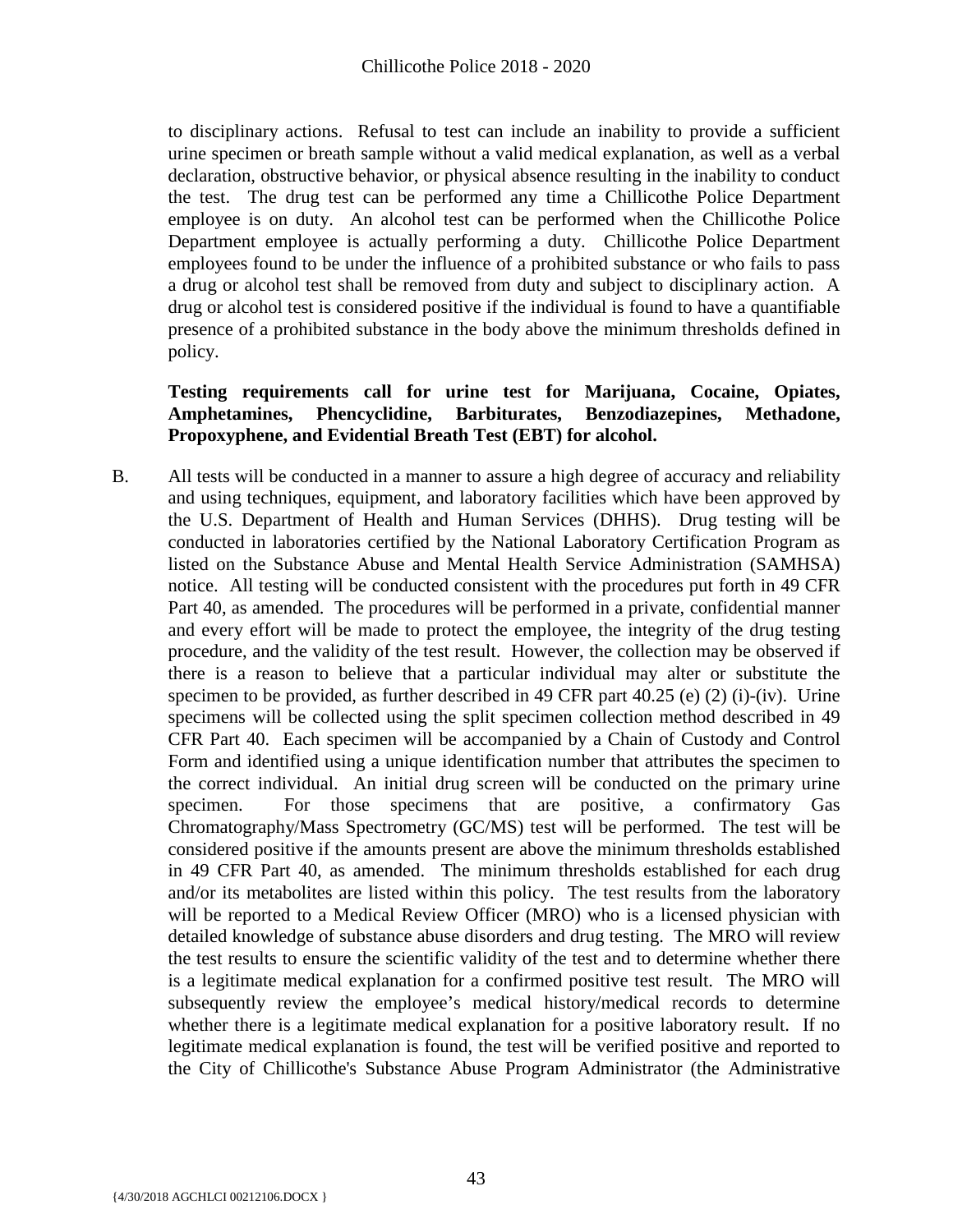Director or his designated Representative). If a legitimate explanation is found, the MRO will report the test result as negative.

- C. All split specimens will be stored at the initial laboratory until the analysis of the primary specimen is completed. If the primary specimen is negative, the split will be discarded. If the primary is positive, the split will be retained for testing if so requested by the Chillicothe Police Department employees through the Medical Review Officer.
- D. Tests for breath alcohol concentration will be conducted utilizing a National Highway Traffic Safety Administration (NHTSA)-approved testing device operated by a trained technician. If the initial test reveals a breath alcohol concentration of less than 0.02, the test is negative and will be reported as such. If the initial test indicates an alcohol concentration of 0.02 or greater, a second test will be performed fifteen (15) minutes later to confirm the results of the initial test. If the second test confirms an alcohol concentration of 0.02 or greater then a confirmatory test that will be a blood test to measure blood alcohol concentration will be performed immediately following the second test. The EBT will identify each test by a unique sequential identification number. This number, time, and unit identifier will be provided on each EBT printout. The EBT printout along with an approved alcohol testing form will be used to document the test, the subsequent results, and to attribute the test to the correct employee. The test will be performed in a private, confidential manner as required by 49 CFR Part 40 as amended. The procedure will be followed as prescribed to protect the employee and to maintain the integrity of the alcohol testing procedures/blood alcohol test and validity of the test result.
- E. An alcohol concentration of 0.02 or greater will be considered to have a positive test and in violation of this policy.
- F. Any Chillicothe Police Department employees that has a confirmed positive drug or alcohol test will be removed from his/her position, informed of educational and rehabilitation programs available, and referred to a Substance Abuse Professional (SAP) for assessment.

| <b>DRUG</b> | <b>SCREEN</b>                              | <b>CUT</b>                            | OFF                                        | <b>LEVELS</b> |
|-------------|--------------------------------------------|---------------------------------------|--------------------------------------------|---------------|
|             |                                            | <b>INITIAL CUTOFF</b><br><b>LEVEL</b> | <b>CONFIRMATION</b><br><b>CUTOFF LEVEL</b> |               |
|             | <b>Marijuana Metabolites</b>               | $50$ ng/ml                            | $15$ ng/ml                                 |               |
|             | <b>Cocaine Metabolites</b>                 | $300$ ng/ml                           | $150$ ng/ml                                |               |
|             | <b>Opiates Metabolites</b>                 | $2000$ ng/ml                          | $2000$ ng/ml                               |               |
|             | <b>Phencyclidine</b><br><b>Metabolites</b> | $25$ ng/ml                            | $25$ ng/ml                                 |               |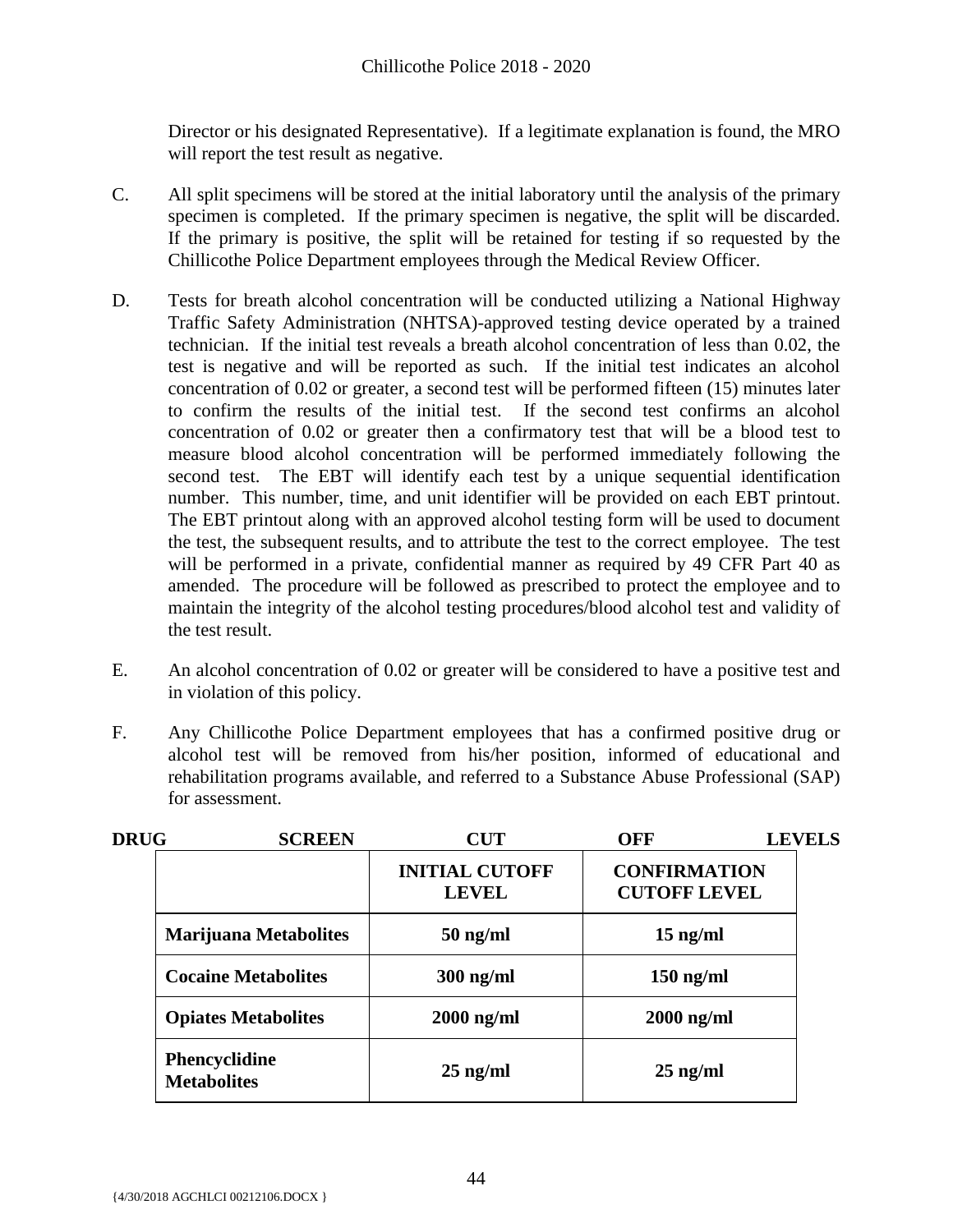|                                           | <b>INITIAL CUTOFF</b><br><b>LEVEL</b> | <b>CONFIRMATION</b><br><b>CUTOFF LEVEL</b> |
|-------------------------------------------|---------------------------------------|--------------------------------------------|
| <b>Amphetamines</b><br><b>Metabolites</b> | $1000$ ng/ml                          | $500$ ng/ml                                |
| <b>Barbiturates</b>                       | $300$ ng/ml                           | $200$ ng/ml                                |
| <b>Benzodiazepines</b>                    | $300$ ng/ml                           | $200$ ng/ml                                |
| <b>Methadone</b>                          | $300$ ng/ml                           | $200$ ng/ml                                |
| <b>Propoxyphene</b>                       | $300$ ng/ml                           | $200$ ng/ml                                |

#### Section 29.5 Prohibited Substances

- 1. Chillicothe Police Department employees will be tested for marijuana, cocaine, amphetamines, opiates, barbiturates, benzodiazepines, methadone, propoxyphene, and phencyclidine. Illegal use of these nine drugs is prohibited at all times and employees may be tested for these drugs in accordance with section 29.9, 1-7 and anytime that they are on duty.
	- a. Legal Drugs:

The appropriate use of legally prescribed drugs and non-prescription medications is not prohibited. However, the use of any substance which carries a warning label that indicates that mental functioning, motor skills, or judgment may be adversely affected must be reported to a supervisor and the employee is required to provide a written release from his/her doctor or pharmacist indicating that the employee can perform his/her job functions.

b. Alcohol:

The use of beverages containing alcohol (including any mouthwash, medication, food, candy) or any other substances such that alcohol is present in the body while performing their job functions is prohibited. An alcohol test can be performed on an employee while they are on duty.

#### Section 29.6 Prohibited Conduct

- A. All Chillicothe Police Department employees are prohibited from reporting for duty or remaining on duty any time there is a quantifiable presence of a prohibited drug in the body above the minimum thresholds defined in this policy.
- B. Each Chillicothe Police Department employee is prohibited from consuming alcohol while performing their job functions or while on-call to perform job functions. If an on-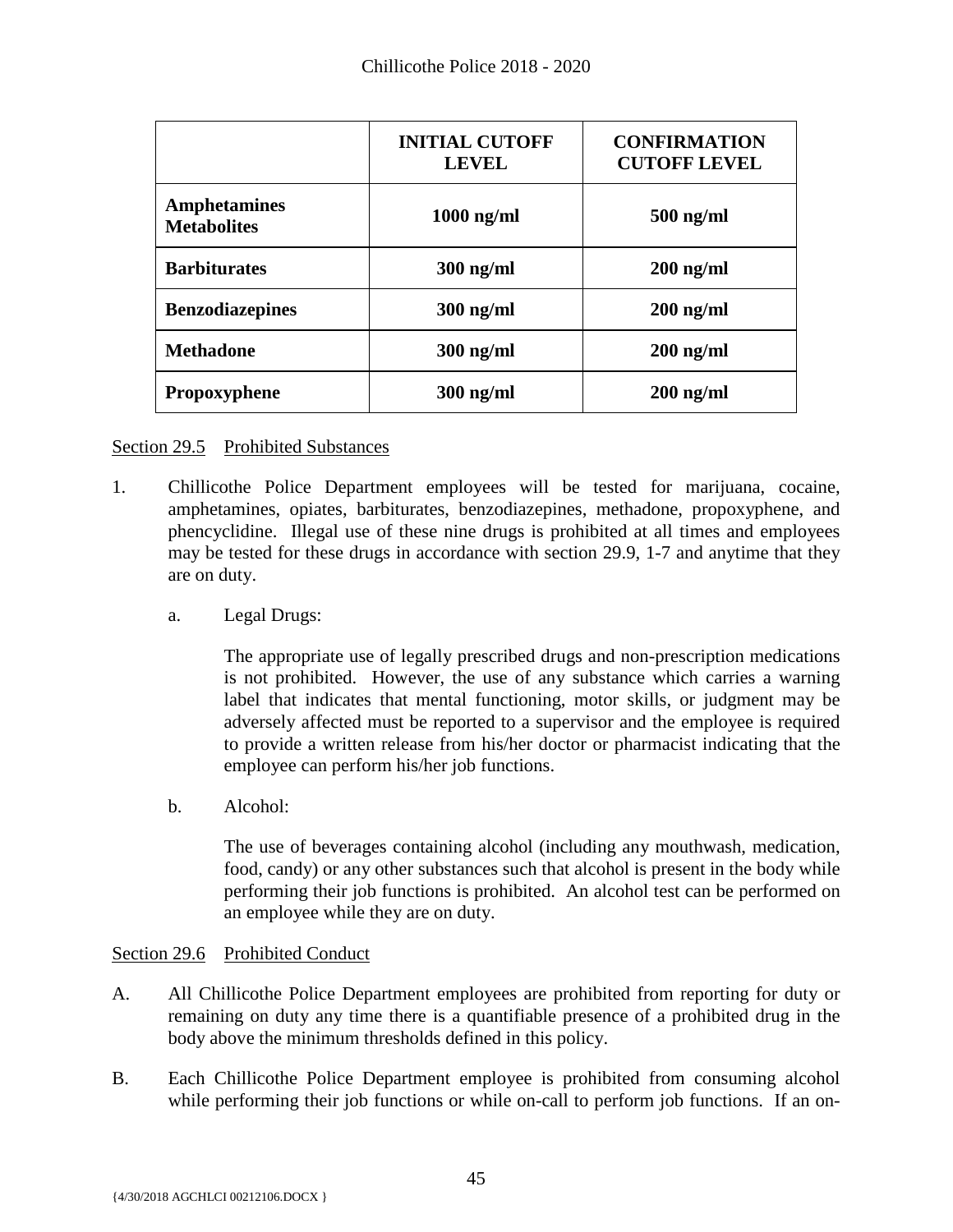call Chillicothe Police Department employee has consumed alcohol, they must acknowledge the use of alcohol at the time that they are called to report for duty. The Chillicothe Police Department employee will subsequently be relieved of his/her on-call responsibilities.

- C. The City of Chillicothe shall not permit any Chillicothe Police Department employee to perform or continue to perform a job function if it has actual knowledge that the Chillicothe Police Department employee is using alcohol while on duty.
- D. Each Chillicothe Police Department employee is prohibited from reporting to work or remaining on duty requiring the performance of the job functions while having any alcohol concentration.
- E. No Chillicothe Police Department employees shall consume alcohol for eight (8) hours following involvement in an accident or until he/she submits to the post-accident drug/alcohol test, whichever occurs first.
- F. No Chillicothe Police Department employee shall consume alcohol within four (4) hours prior to the performance of job functions.
- G. Consistent with the Drug-free Workplace Act of 1988, employees are prohibited from engaging in the unlawful manufacture, distribution, dispensing, possession, or use of prohibited substances in the work place including City of Chillicothe premises, City of Chillicothe vehicles, while in uniform or while on City of Chillicothe business.

# Section 29.7 Drug Statute Conviction

Consistent with the Drug Free Workplace Act of 1998, all Chillicothe Police Department employees are required to notify management of any criminal drug statute conviction for a violation occurring in the workplace within five calendar days after such conviction. Failure to comply with this provision shall result in a five workday suspension without pay.

# Section 29.8 Testing Requirements

Analytical urine drug testing and breath testing for alcohol will be conducted. All Chillicothe Police Department employees shall be subject to testing prior to employment, for reasonable suspicion, following an accident, and random as defined. All covered Chillicothe Police Department employees who have tested positive for drugs or alcohol on a random, reasonable suspicion, or post-accident will be tested prior to returning to duty after completion of the Substance Abuse Professional's recommended treatment program and subsequent release to duty. Follow-up testing will also be conducted following return-to-duty for a period of one to five years, with at least six tests performed during the first year. The duration and frequency of the follow-up testing above the minimum requirements will be at the discretion of the Substance Abuse Professional.

A drug and/or alcohol test can be performed any time an employee is on duty.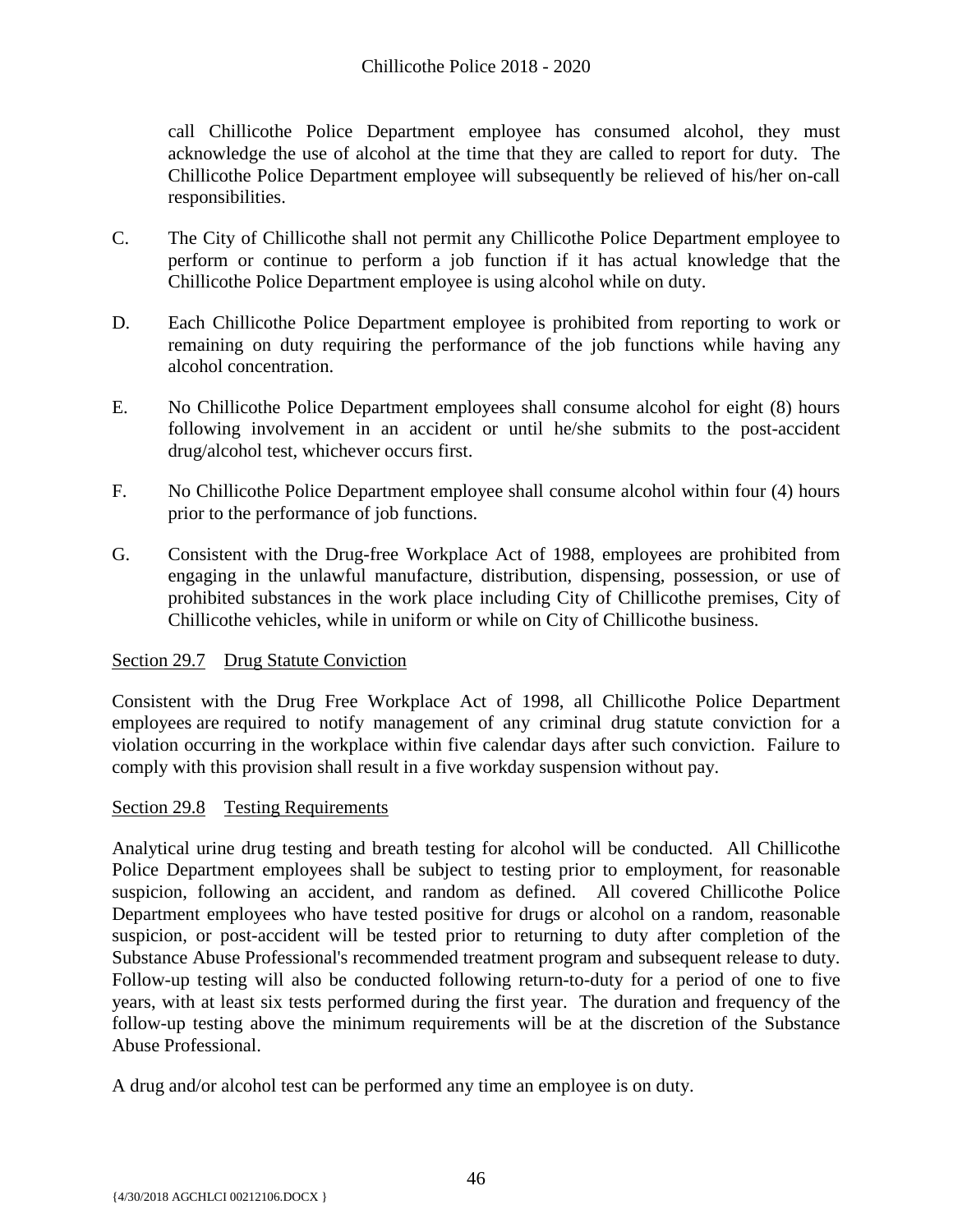All employees will be subject to urine drug testing and breath alcohol testing as a condition of ongoing employment with the City of Chillicothe. Any Chillicothe Police Department employee who refuses to comply with a request for testing shall be removed from duty and subject to discipline. Any employee who is suspected of providing false information in connection with a drug test, or who is suspected of falsifying test results through tampering, contamination, adulteration, or substitution will be required to undergo an observed collection. Verification of the above listed actions will be considered a test refusal and will result in the employee removal from duty and disciplined.

# Section 29.9 Testing Procedures

All tests will be conducted in a manner that assures a high degree of accuracy and reliability. Drug testing will be conducted in laboratories certified by the National Laboratory Certification Program as listed on the Substance Abuse and Mental Health Service Administration (SAMHSA), Department of Health and Human Services (DHHS) notice. The maximum degree of privacy that is practically possible will be afforded in the testing procedures. However, the collection may be observed if there is a reason to believe that a particular individual may alter or substitute the specimen to be provided.

Evidential Breath Test (EBT) will meet the Model Specifications for Devices to Measure Alcohol provided by the National Highway Safety Administration (NHTSA). Such EBTs are listed on NHTSA's Conforming Products List publication found at 59 FR 18839, as amended.

# **1. Pre-employment**

All applicants considered final candidates for a position will be tested for the presence of illegal drugs as a part of the application process. Any job applicant who refuses to submit to drug testing, tampers with the test, or fails to pass the pre-employment test, will be ineligible for hire. Candidates who are scheduled for testing appointments must keep the scheduled appointments when directed by the City to report to the test site to submit to drug test. Pre-employment testing for disabled individuals unable to provide sufficient volume can be reported as negative if medical examination shows no evidence of illegal drug use.

Employees who have a change of employment status such as leave without pay, military, or workers compensation must undergo a drug screen with a negative result before return to work if off for thirty (30) calendar days or more. Employees on military leave will be tested within five (5) days after returning to work.

# **2. Random**

- a. All Chillicothe Police Department employees will be required to submit to drug and/or alcohol testing on a random basis immediately upon notification.
- b. Random testing will be done at quarterly intervals at unannounced times and dates throughout the calendar year. A specific percentage will be randomly tested for drugs and alcohol.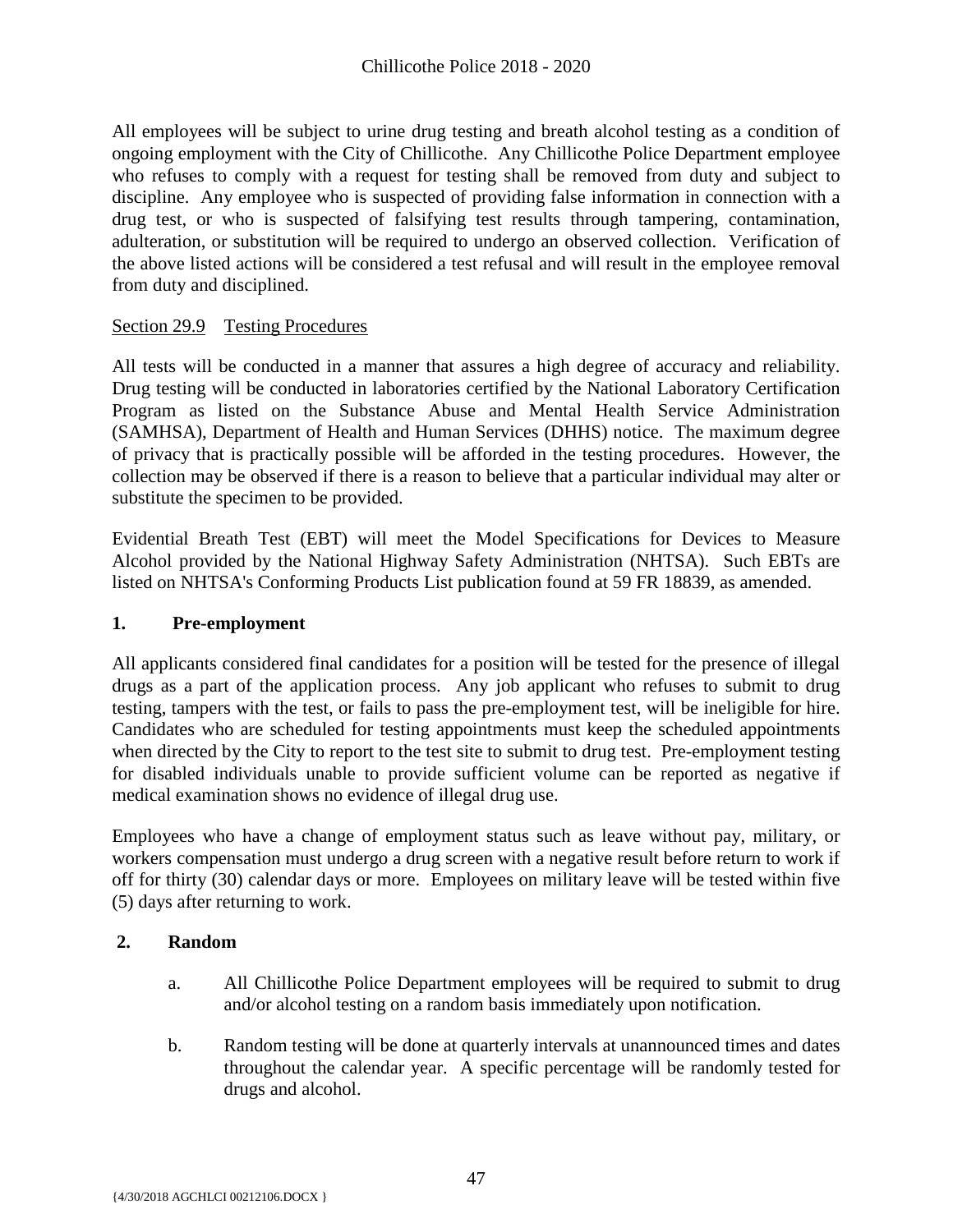- c. All Chillicothe City employees in the random pool will be grouped together. The percentage rate of covered Chillicothe city employees for drug testing will be set at fifty percent (50%) and for alcohol testing at twenty five percent (25%.)
- d. Chillicothe Police Department employee's names will be randomly selected through a scientifically valid method. The City has delegated this selection process to their collection site provider. The "pool" of Chillicothe City employees may be randomly selected for both drug and alcohol tests at the same point in time.
- e. Upon notification of selection for random testing, the employee will be transported to the test site by their supervisor as soon as possible, but not later than one (1) hour after receipt of the notice.

# **3. Post Accidents**

- a. All Chillicothe Police Department employees who are involved in a work-related accident which requires medical treatment, must submit to a drug and alcohol test. Any Police Department employee involved in an accident while operating a City owned vehicle, which results in a fatality, injury requiring medical treatment, damage to one or more vehicles or property, or a citation being issued, must submit to a drug test.
- b. Following an accident, the Chillicothe Police Department employee will be tested within 2 hours, but not to exceed 8 hours for alcohol testing and 32 hours for drug testing. Any Chillicothe Police Department employee involved in an accident must refrain from alcohol use for 8 hours following the accident or until he/she undergoes a post-accident alcohol test. Any Chillicothe Police Department employee who leaves the scene of the accident without justifiable explanation prior to submission to drug and alcohol testing will be considered to have refused the test and subject to disciplinary action up to and including discharge. Any Chillicothe Police Department employee tested under this provision will include not only the operation personnel, but also any other Chillicothe Police Department employees whose performance could have contributed to the accident.

# **4. Return to Work**

Following a Chillicothe Police Department employee first positive drug/alcohol test, the Chillicothe Police Department employee will be subject to unannounced random testing performed in accordance with previously stated guidelines at the City' designated collection site. Chillicothe Police Department employees must be evaluated by a Substance Abuse Professional (SAP) following a verified positive drug and/or alcohol test, prior to their return to work. A Chillicothe Police Department employee must have a verified negative test in drug and alcohol to return to work.

# **5. Reasonable Suspicion**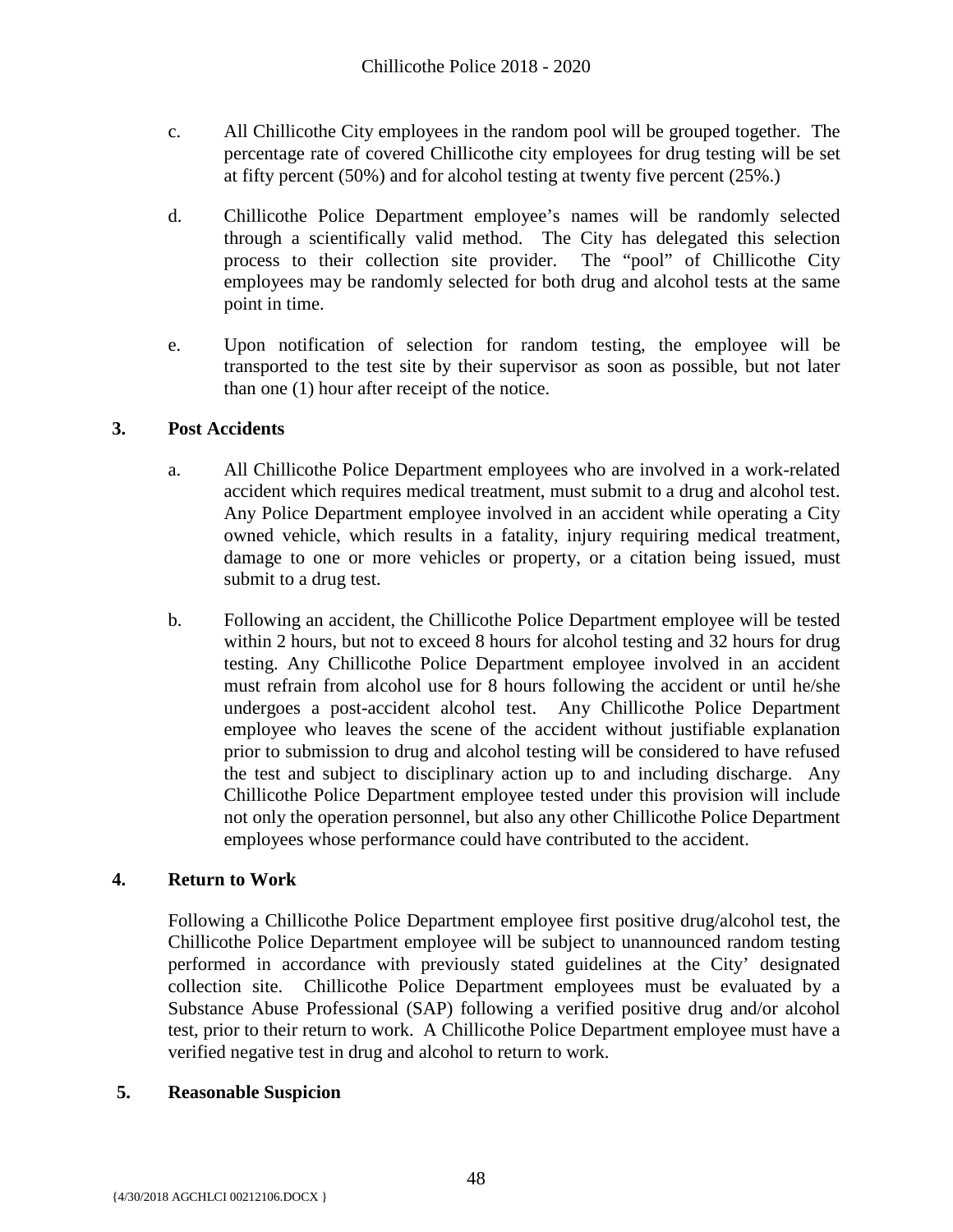Any Chillicothe Police Department employee must submit to a drug and/or alcohol test if reasonable suspicion exists to indicate that their ability to perform work safely or effectively may be impaired. "Reasonable suspicion testing" means drug and/or alcohol testing based on a belief that any Chillicothe Police Department employee is using or has used drugs and/or alcohol in violation of the policy on the basis of physical, behavioral, or performance indicators of probable drug and/or alcohol use. Among other things, such facts and conclusions may be based upon:

- a. Direct observation of drug and/or alcohol use or physical symptoms of being under the influence of drugs and/or alcohol.
- b. Abnormal conduct or inconsistent behavior while at work or a significant deterioration in work performance.
- c. A report of drug and/or alcohol use, provided by a reliable and credible source, which has been independently verified.
- d. Gross negligence or carelessness.
- e. Disregard for safety, life, or well being of City employees or individuals utilizing City services.
- f. Reporting to and remaining at work in an apparent, unfit condition.
- g. Excessive tardiness or absenteeism.
- h. Evidence that an individual has tampered with a drug test during his/her current employment.
- i. Evidence that a Chillicothe Police Department employee has used, possessed, sold, solicited, or transferred drugs while working or while on the City's premises or while operating City-owned vehicles, machinery, or equipment.
- j. Any other conduct indicative of the use of alcohol and/or drugs.

Only trained supervisors can make a determination as to reasonable suspicion. When reasonable suspicion is determined, a checklist will be performed to determine if testing is required. The checklist must be signed off by the trained supervisor and the Chief of Police or his designated representative.

# **6. Follow-up**

Once a Chillicothe Police Department employee is allowed to return to work, they will be subjected to unannounced follow-up testing for at least 12 months, but not more than 60 months. The frequency and duration of the follow-up testing will be recommended by the Substance Abuse Professional as long as the minimum of six (6) tests are performed during the first 12 months after the Employee returns to work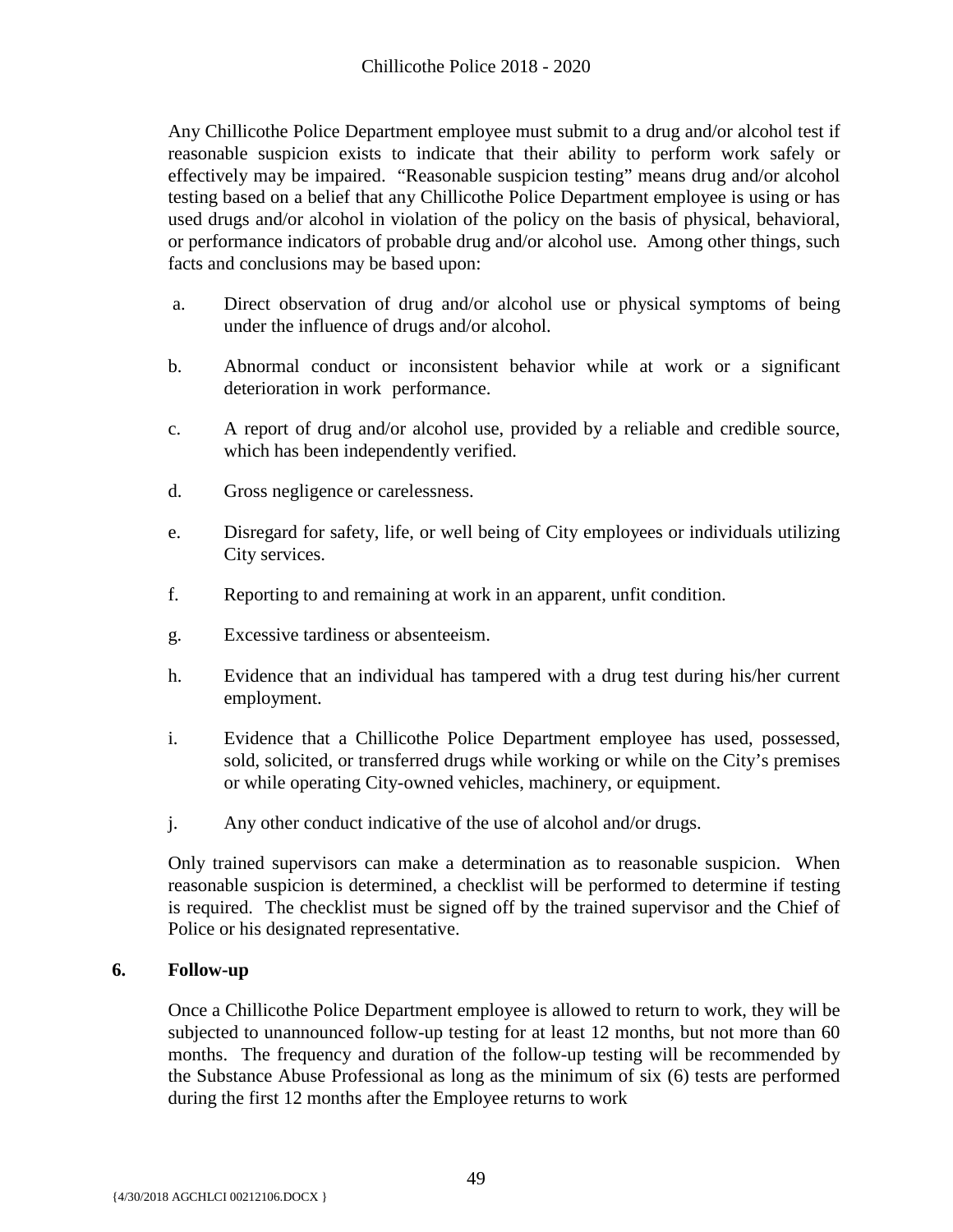# **7. Employee Requested Testing**

Any Chillicothe Police Department employee may request a split sample test be conducted when selected for testing. This test must be conducted at a DHHS certified laboratory different from the laboratory selected by the City of Chillicothe. The test must be conducted on a Split Sample that was provided at the same time as the original sample submitted to the testing laboratory and all costs for such testing shall be paid by the employee.

If a second test is requested on the specimen (split sample) the lab is required to test the split specimen for adulterants if the presence of drug/metabolites cannot be detected; the first lab must also test the primary specimens for adulterants.

#### Section 29.10 Post Test Referral

Following a disciplinary hearing, the Chillicothe Police Department employee will be referred to the City' EAP provider for assessment and treatment recommendations. The employee will be required to sign a Letter of Understanding, stipulating the conditions of employment. The City' EAP assessment process will include a Substance Abuse Professional, be in compliance with an agreed upon Substance Abuse Protocol, and follow the stipulations of the Letter of Understanding.

#### **1. Employee Assessment**

Any Chillicothe Police Department employee who tests positive for the presence of illegal drugs or alcohol above the minimum thresholds set forth in this policy, will be referred for evaluation by a Substance Abuse Professional (SAP). A SAP is a licensed or certified physician, psychologist, social worker, employee assistance professional, or addiction counselor with knowledge of and clinical experience in the diagnosis and treatment of alcohol and drug-related disorders. The SAP will evaluate each employee to determine what assistance, if any, the employee needs in resolving problems associated with prohibited drug use or alcohol misuse. Assessment by a SAP or participation in the City's Employee Assistance Program (EAP) does not shield an employee from disciplinary action.

If a Chillicothe Police Department employee is allowed to return-to-duty, he/she must properly follow the rehabilitation program prescribed by the SAP, the Chillicothe Police Department employees must have negative return-to-duty drug and alcohol tests, and be subject to unannounced follow-up testing for a period of one to five years.

#### Section 29.11 Information Disclosure

All drug and alcohol testing records will be maintained in a secure manner so that disclosure of information to unauthorized persons does not occur. Information will only be released in the following circumstances:

1. To a third party only as directed by specific, written instruction of the employee;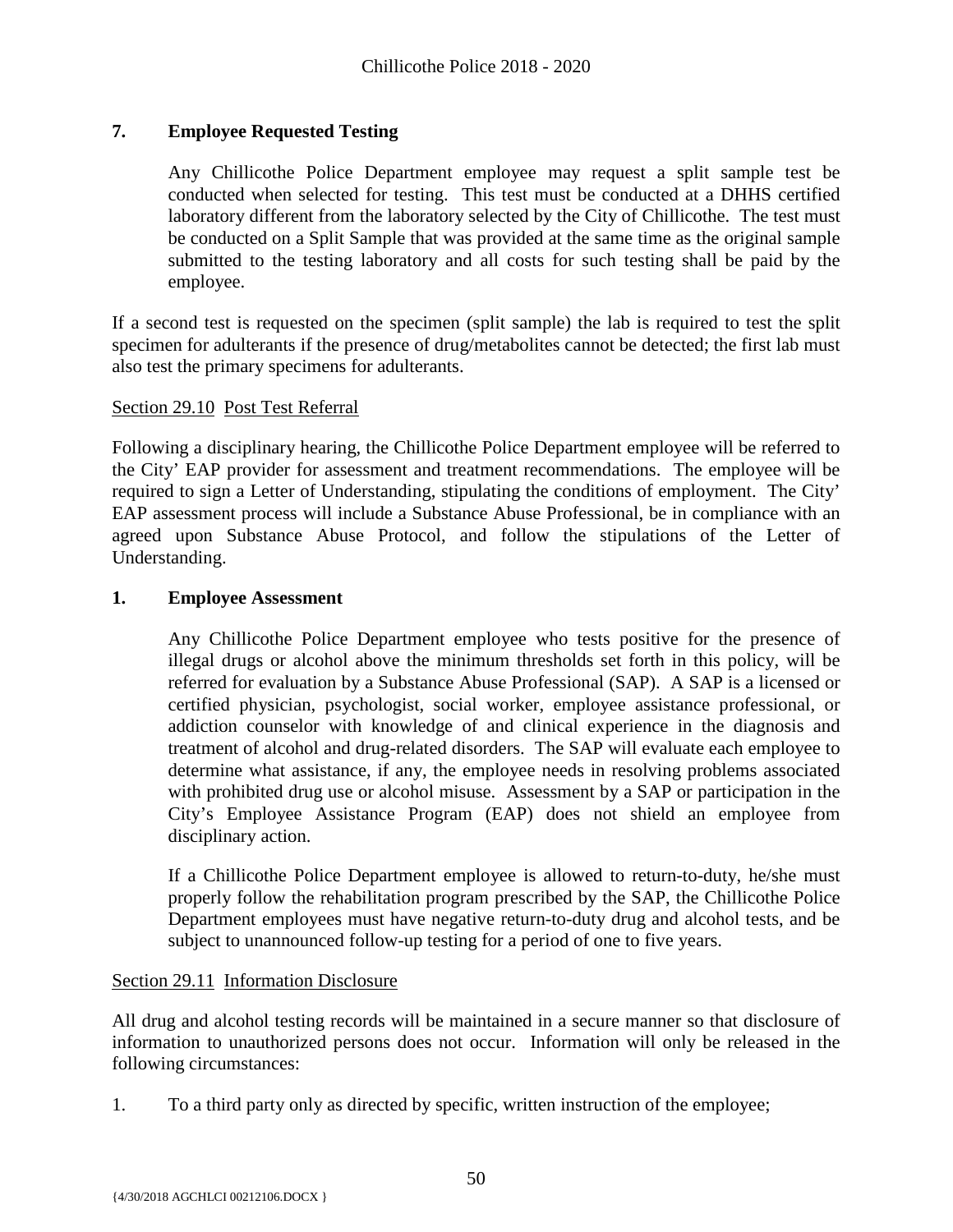- 2. To the decision-maker in a lawsuit, grievance, or other proceedings initiated by or on the behalf of the employee tested;
- 3. To a subsequent employer upon receipt of a written request from the employee;
- 4. To the employee, upon written request.

#### Section 29.12 Employee and Supervisor Training

All Chillicothe Police Department employees will undergo a minimum of 60 minutes of training on the signs and symptoms of drug use including the effects and consequences of drug use on personal health, safety, and the work environment. The training must also include manifestations and behavioral cues that may indicate prohibited drug use.

Supervisors will also receive 60 minutes of reasonable suspicion training on the physical, behavioral, and performance indicators of probable drug use and 60 minutes of additional reasonable suspicion training on the physical, behavioral, speech, and performance indicators of probable alcohol misuse.

When alcohol is consumed primarily for its physical and mood-altering effects, it is substance of abuse.

As a depressant, it slows down physical responses and progressively impairs mental functions.

#### **Signs and Symptoms of Use**

| *Dulled mental processes        | *Lack of coordination        |
|---------------------------------|------------------------------|
| *Odor of alcohol on breath      | *Possible constricted pupils |
| * Sleepy or stuporous condition | *Slowed reaction rate        |
| * Slurred speech                |                              |

# Section 29.13 First Offense

Chillicothe Police Department employees who test positive after being ordered to submit to drug testing will be taken off work immediately and may avoid termination of his/her employment by voluntarily signing the City' Letter of Understanding, submitting to a Substance Abuse Assessment process conducted by the City' EAP Provider, and abiding by the EAP treatment recommendations. However, if the employee has engaged in other misconduct resulting in disciplinary action, disciplinary action up to and including termination may be imposed as a result of such misconduct, regardless of the employee' voluntary submission of a treatment program.

The first-time offender will be suspended from work for ten workdays without pay and will have to:

A. complete their assessment process,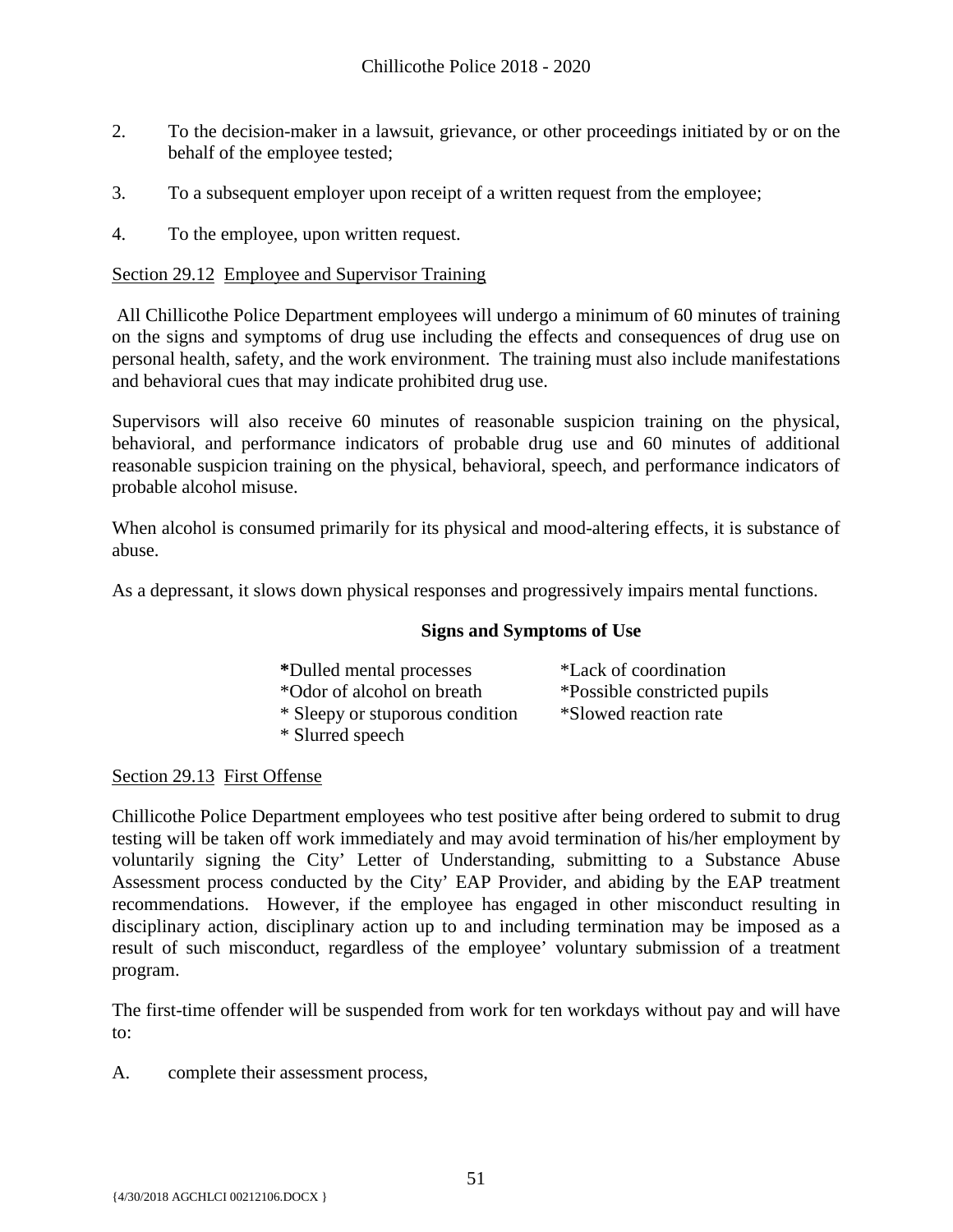- B. acquired a "Return to Work" release from a Substance Abuse Professional,
- C. a negative test result,
- D. agrees to periodic testing, not to exceed six (6) times each year during the first year immediately following the employee's return to work,
- E. an agreement to follow specific after-care requirements established by the SAP with the understanding that a violation of this agreement is grounds for immediate termination.
- F. employees may use accumulated leave if available to cover any additional time over and beyond the mandatory suspension.

#### Section 29.14 Second Offense

Any Chillicothe Police Department employee who tests positive a second time after being ordered to submit to drug testing will be taken off work immediately and will be subject to immediate termination. First offense will remain in effect until the employee remains in compliance with the City's policy for 60 months from the date of the initial test resulting in a positive test result.

#### Section 29.15 Definitions

ACCIDENT: Means an occurrence associated with the operation of a city vehicle or equipment or personal vehicle when used on city time and as a result:

- a. An individual dies;
- b. An individual suffers a bodily injury and immediately receives medical treatment at or away from the scene of the accident; or,
- c. One or more vehicles incurs damage as the result of the occurrence, or any damage to property occurs.

ADULTERATED SPECIMEN: A specimen that contains a substance that is not expected to be present in human urine, or contains a substance expected to be present but is at a concentration so high that it is not consistent with normal human urine.

ALCOHOL: Means the intoxicating agent in beverage alcohol, ethyl alcohol, or other low molecular weight alcohols contained in any beverage, mixture, mouthwash, candy, food, preparation or medication.

ALCOHOL CONCENTRATION: Is expressed in terms of grams of alcohol per 210 liters of breath as measured by an evidential breath-testing device.

CANCELED TEST: Is a drug test that has been declared invalid by a Medical Review Officer. A canceled test is neither positive nor negative.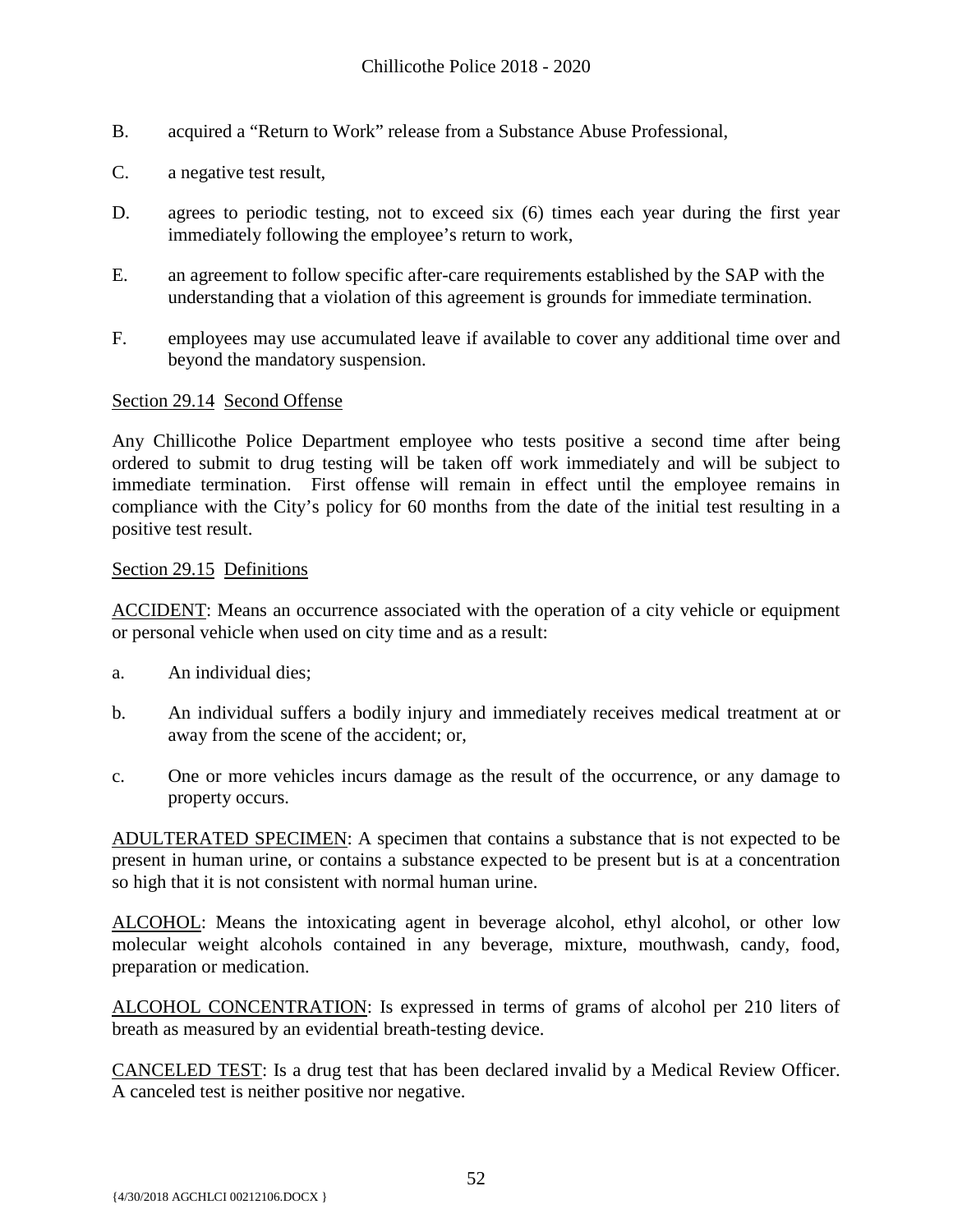COVERED EMPLOYEE: Means all employees who perform job functions for the City of Chillicothe including an applicant or transferee who is being considered for hire into a City job.

DESIGNATED EMPLOYER REPRESENTATIVE (DER): An employee authorized by the employer to take immediate action to remove employees from duties and to make required decisions in testing. The DER also receives test results and other communications for the employer; The DER is the Administrative Director or his designated representative.

DILUTED SPECIMEN: A specimen with creatinine and specific gravity values that are lower than expected for human urine.

DISABLING DAMAGE: Means damage which precludes departure of any vehicle from the scene of the occurrence in its usual manner in daylight after simple repairs. Disabling damage includes damage to vehicles that could have been operated but would have been further damaged if so operated, but does not include damage which can be remedied temporarily at the scene of the occurrence without special tools or parts, tire disablement without other damage even if no spare tire is available, or damage to headlights, taillights, turn signals, horn, mirrors or windshield wipers that makes them inoperative.

EVIDENTIARY BREATH TESTING DEVICE (EBT): A Device approved by the NHTSA for the evidential testing of breath alcohol concentrations. Approved devices are listed on the National Highway Traffic Safety Administration (NHTSA) conforming products list.

MEDICAL REVIEW OFFICER (MRO): Means a licensed physician (medical doctor or doctor of osteopathy) responsible for receiving laboratory results generated by the drug testing program who has knowledge of substance abuse disorders, and has appropriate medical training to interpret and evaluate an individual's confirmed positive test result, together with his/her medical history, and any other relevant bio-medical information.

NEGATIVE DILUTE: A drug test result which is negative for the five drug/drug metabolites but has a specific gravity value lower than expected for human urine.

NEGATIVE TEST: Result for a drug test means a verified presence of the identified drug or its metabolite below the minimum levels. An alcohol concentration of less than 0.02 BAC is a negative test result.

NON-NEGATIVE TEST: Result is a test result found to be adulterated, substitute, invalid, or positive for drug/drug metabolites

PERFORMING: Means a covered employee is considered to be performing a job function and includes any period in which he or she is actually performing, ready to perform, or immediately available to perform such functions.

POSITIVE TEST: Result for a drug test means a verified presence of the identified drug or its metabolite at or above the minimum levels specified in 49 CFR Part 40, as amended. A positive alcohol test result means a confirmed alcohol concentration of 0.02 BAC or greater.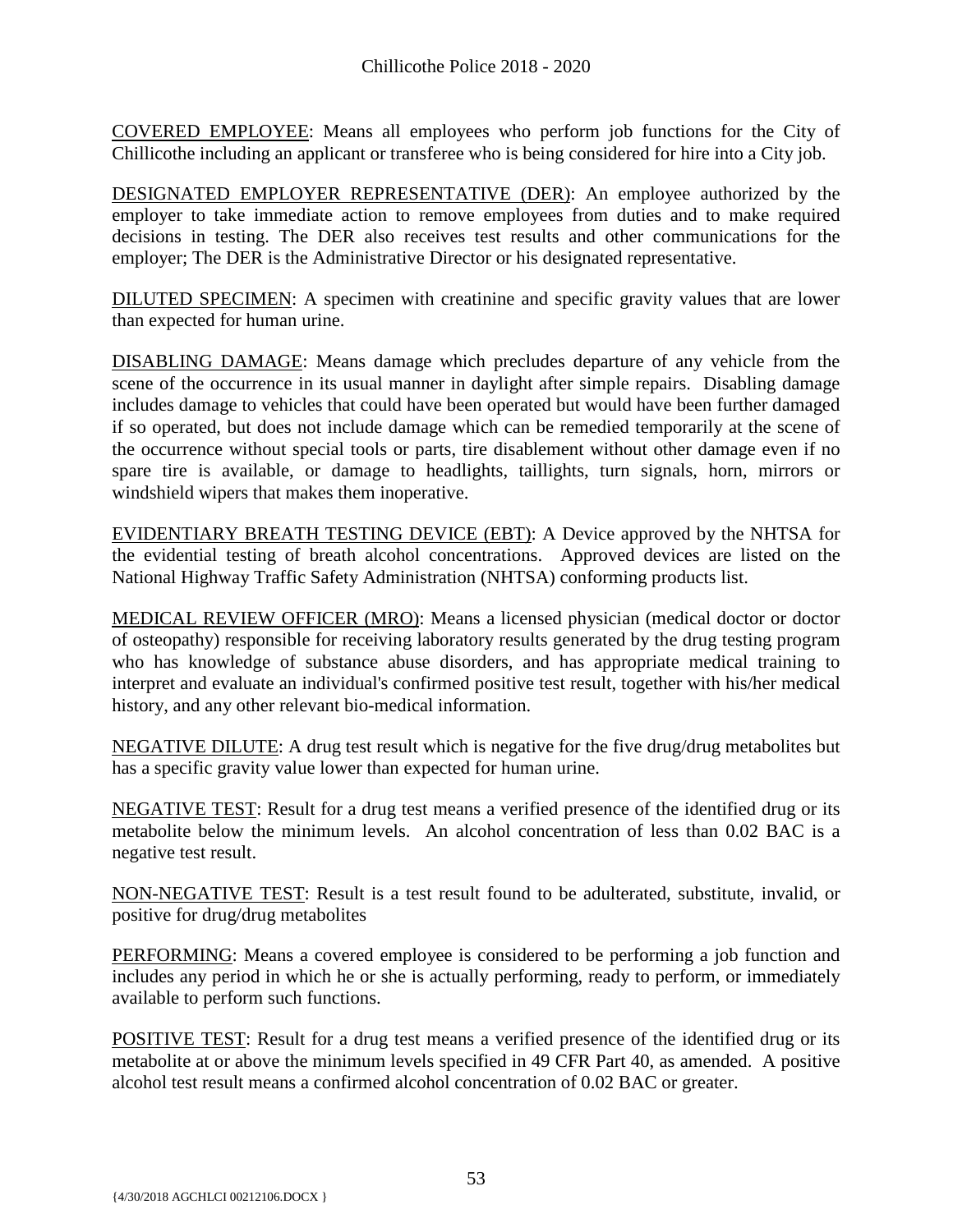PROHIBITED DRUG: Means marijuana, cocaine, opiates, amphetamines, barbiturates, benzodiazepines, methadone, propoxyphene, or phencyclidine at levels above the minimum thresholds.

SUBSTANCE ABUSE PROFESSIONAL(SAP): Means a licensed physician (medical doctor or doctor of osteopathy) or licensed or certified psychologist, social worker, employee assistance professional, or addiction counselor (certified by the National Association of Alcoholism and Drug Abuse Counselors Certification Commission or by the International Certification Reciprocity Consortium/Alcohol and other Drug Abuse) with knowledge of and clinical experience in the diagnosis and treatment of drug and alcohol related disorders.

SUBSTITUTED SPECIMEN: A specimen with creatinine and specific gravity values that are so diminished that they are not consistent with normal human urine.

TEST REFUSAL (The following are considered a refusal to test of the Chillicothe Police Department employees):

Fails to appear for any test (excluding pre-employment) within a reasonable time, as determined by the employer, after being directed to do so by the employer;

Fails to remain at the testing site until the testing process is complete;

Fails to provide a urine or breath specimen for any drug or alcohol test required by **Part 40 o**r DOT agency **regulations**;

In the case of a directly observed or monitored collection in a drug test, fails to permit the observation or monitoring of your provision of a specimen;

Fails to provide a sufficient amount of urine or breath when directed, and it has been determined, through a required medical evaluation, that there was no adequate medical explanation for the failure;

Fails or declines to take a second test the employer or collector has directed you to take;

Fails to undergo a medical examination or evaluation, as directed by the MRO as **part** of the verification process, or as directed by the DER as **part** of the "shy bladder" or "shy lung" procedures;

Fails to cooperate with any **part** of the testing process (e.g., refuse to empty pockets when so directed by the collector, behave in a confrontational way that disrupts the collection process), if the MRO reports that there is verified adulterated or substituted test result; or

Failure or refusal to sign alcohol-testing form.

VERIFIED NEGATIVE TEST: Means a drug test result reviewed by a medical review officer and determined to have no evidence of prohibited drug use above the minimum cutoff levels established by the Department of Health and Human Services (HHS).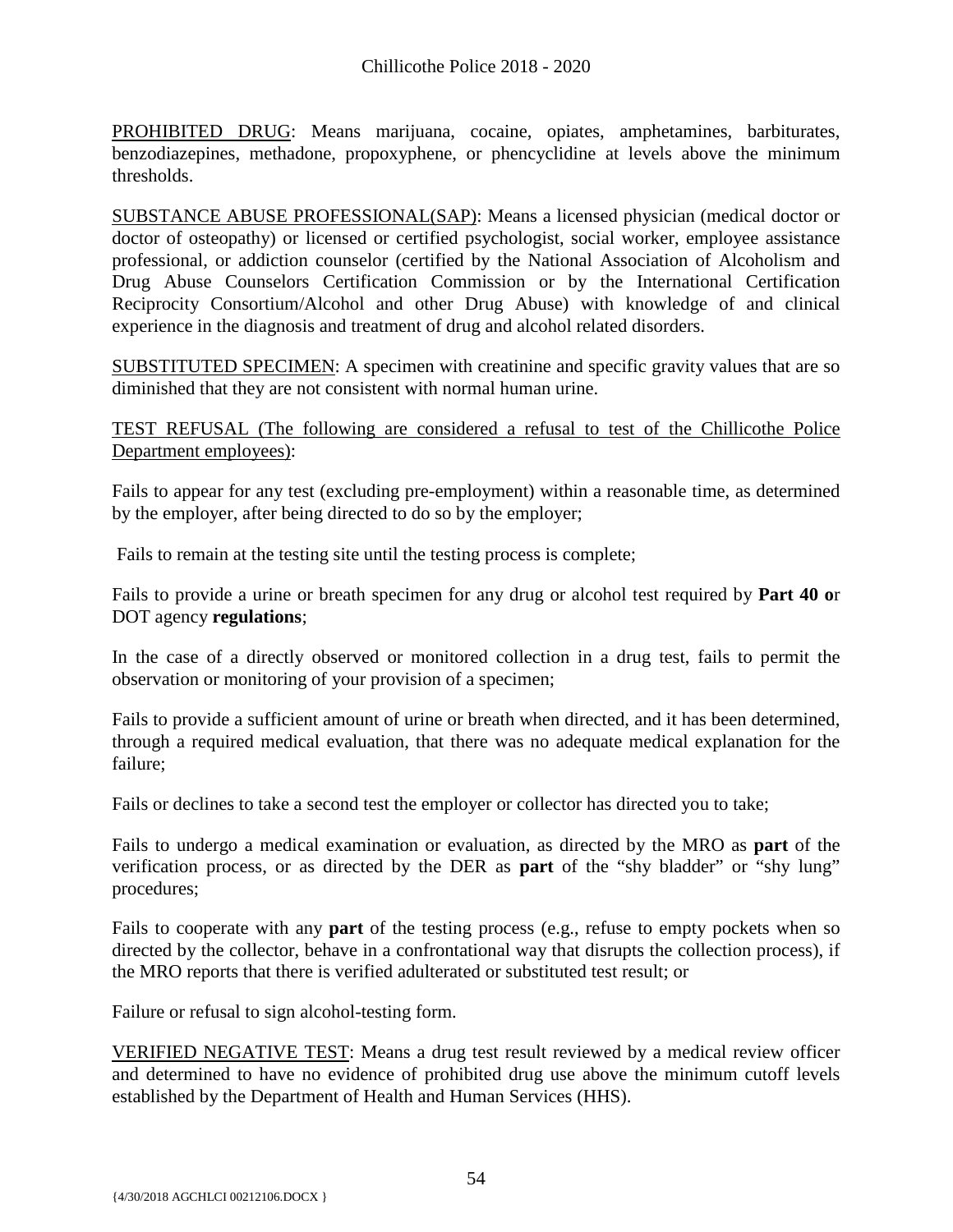VERIFIED POSITIVE TEST: Means a drug test result reviewed by a medical review officer and determined to have evidence of prohibited drug use above the minimum cutoff levels.

 VALIDITY TESTING: Is the evaluation of the specimen to determine if it is consistent with normal human urine. The purpose of validity testing is to determine whether certain adulterants or foreign substances were added to the urine, if the urine was diluted, or if the specimen was substituted.

#### SECTION 29.16 Responsibilities

Mayor: Assures policy is implemented and guidelines are followed. Designates authorized agent to facilitate administrative actions, reasonable cause testing, and post-accident testing in compliance with policy and federal guidelines.

Administrative Director (Designee of the Mayor): Facilitates administrative actions, authorizes reasonable cause and post-accident testing in compliance with policy and federal guidelines. Implements policy. Assures designated testing facility and EAP Provider maintain accreditation and follow guidelines. Oversees and coordinates internal EAP referral process and promotion

Designated Representative: Person authorized to facilitate administrative action in the absence of the Administrative Director

Department Heads/Supervisors: Implement policy, participate in training, acquire appropriate authorization when necessary, assure employee notification for testing and transportation to testing site is in compliance with policy, and documents observable facts.

Employees: Follows policy and can seek assistance from designated Union Representatives and/or Administrative Director.

Designated Testing Facility: Assures process is in compliance with policy and federal guidelines. Adena Regional Health Center is the designated testing site. Assures credibility for random selection process and that cut-off levels are in compliance with current federal and CDL guidelines.

Designated EAP Provider: Assures process in compliance with policy and federal guidelines, implements stipulations set forth by the Letter of Understanding, notifies Administrative Director of any violations, follows SAP protocol. Coordinates external EAP process and promotions with Administrative Director. The Scioto Paint Valley Mental Health Center is the designated EAP's Provider.

#### SECTION 29.17 System Contact:

Any questions regarding this policy or any other aspect of the City of Chillicothe's drug-free and alcohol-free program should be addressed to individuals in the City Administration and Police Department. For names and contacts please refer to appendix Drug and Alcohol Policy contact list.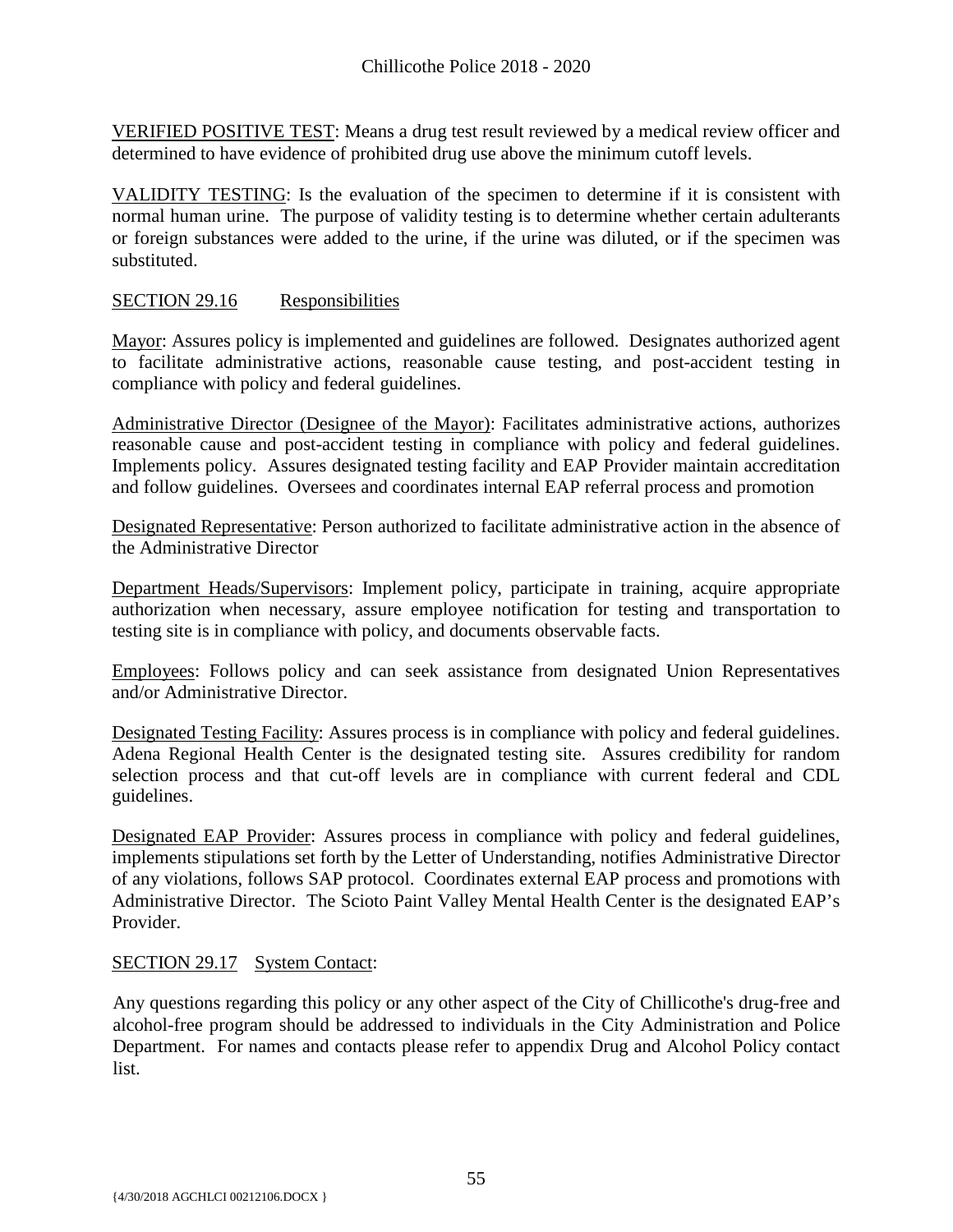#### **ARTICLE 30 ACTING SERGEANTS**

<span id="page-57-0"></span>Section 30.1 An Acting Sergeant working a particular shift will not be used to fill a vacancy caused by a Sergeant, if such use would constitute ordering a patrolman to fill the vacancy left by use of the Acting Sergeant

#### **ARTICLE 31 LAYOFF/RECALL**

<span id="page-57-1"></span>Section 31.1 When the City determines that a layoff is necessary because of job abolishment, lack of funds, or lack of work, they shall notify the affected employees as soon as is practicable in advance (but not less than fourteen days in advance) of the effective date of the layoff.

Section 31.2 The City shall determine in which classifications layoffs will occur and layoffs of bargaining unit employees will be by classification. Employees shall be laid off within each classification in the inverse order of seniority, beginning with the least senior and progressing to the most senior up to the number of employees that are to be laid off. Bargaining unit members in Sergeant's rank will have the right to bump out the lower seniority Patrol Officer. A Sergeant must exercise his bumping rights within five (5) days of the notice of layoff if their departmental seniority qualifies. Any sergeant on probationary status at the time of layoff shall have their probationary period suspended and if recalled to the position of sergeant, the employee will be required to resume and fulfill the remainder of the probationary period. The rank of Sergeant seniority will be determined by appointment date, Sergeant's with less rank seniority will be bumped or laid off before a Sergeant with greater rank seniority. Department seniority determines seniority for placement for non-supervisory personnel.

All temporary, intermittent, part-time, and seasonal employees of the Police Division of the Police Department will be laid off before members of the bargaining units.

Section 31.3 The City shall provide written notice of recall to the affected employees to the employee's last known address. It shall be the responsibility of each employee to keep the Chief of Police informed of his/her current residence or mailing address.

Laid off employees shall notify the Chief of Police of any temporary absence from their regular address. The City agrees that an employee's recall rights shall continue until said employee is contacted or until seven (7) days have lapsed. Each laid off employee shall be entitled to one (1) temporary absence under this section.

Section 31.4 Following the layoff, if the employee secures other employment, he/she shall have fourteen (14) calendar days after mailing or dispatching of said notification in which to exercise his rights to recall. After the expiration of his/her time, the next employee in line on the eligibility roster shall be notified in accordance with the above paragraph and be given his/her right to recall.

After proper notice by the Safety Director, if the employee does not have to give notice to the other employer or if proper notice has been given, the employee has three (3) days to report to work after notification or after effective date of proper notice.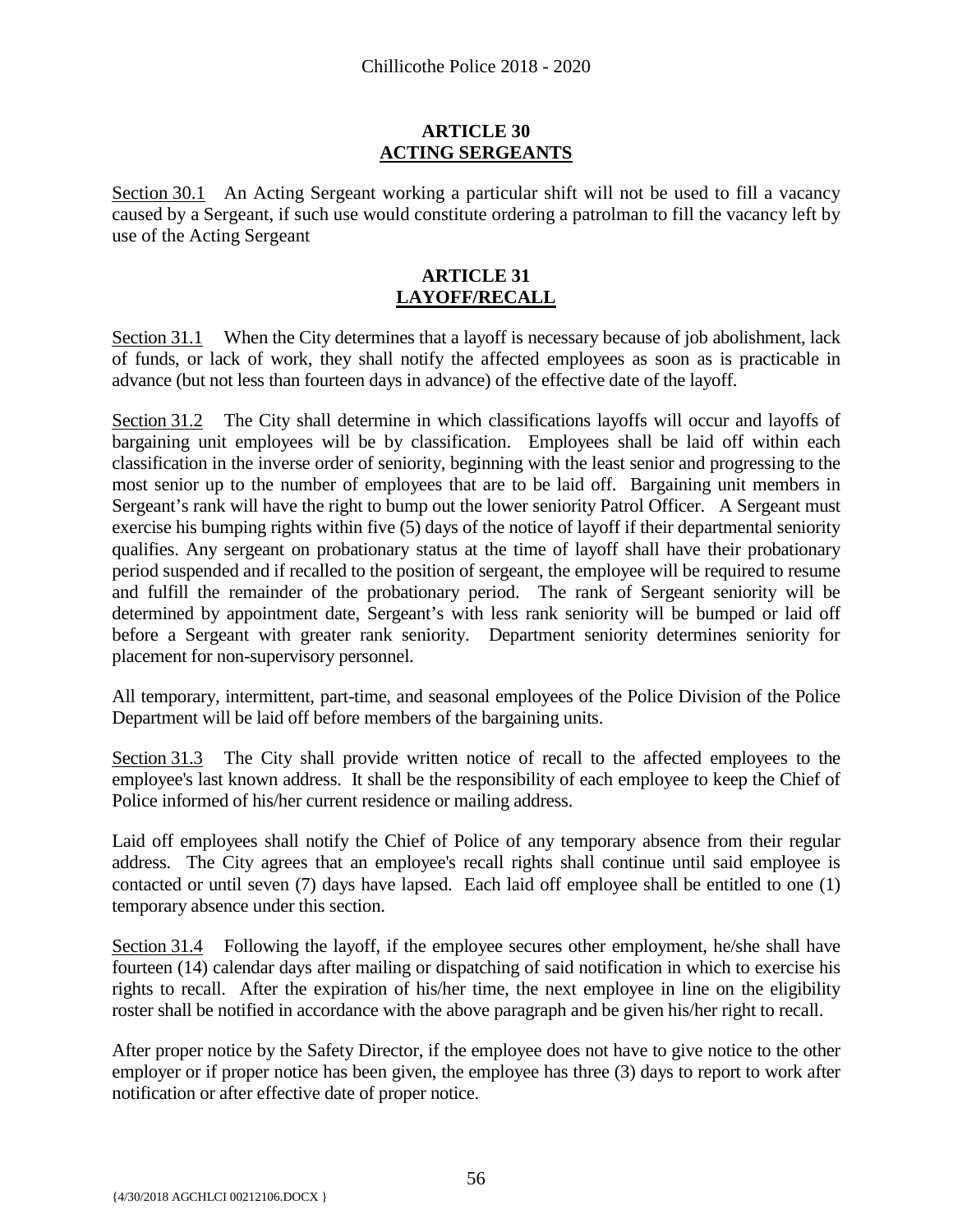Laid off employees shall have recall rights for three (3) calendar years from the effective date of layoff.

<span id="page-58-0"></span>If a bargaining unit member has bumped back from Sergeant to Patrol Officer, he/she shall be reinstated to a vacancy in his prior rank before any member is installed to a position in that rank.

#### **ARTICLE 32 WAIVER IN CASE OF EMERGENCY**

Section 32.1 In cases of emergency, declared by the President of the United States, the Governor of the State of Ohio, the Director of Homeland Security, FEMA, local FEMA, the Sheriff or the Federal or State Legislature, such as acts of God or civil disorder etc., the following conditions of this agreement may be temporarily suspended by the employer:

- 1. Time limits for the processing of grievances; and/or
- 2. Work rules and/or agreements and practices relating to the assignment of employees.

Section 33.2 Upon the termination of the emergency should valid grievances exist, they shall be processed in accordance with the provisions outlined in the grievance procedure of this agreement and proceed from the point in the grievance procedure to which they, the grievance(s) had properly progressed, prior to the emergency.

# **ARTICLE 33 SPECIAL ASSIGNMENTS**

<span id="page-58-1"></span>Section 33.1 Employees assigned to special units shall remain in such unit for at least three (3) years, and shall not be eligible for reassignment to a different unit during such time unless the Chief, in his sole discretion, approves the reassignment. Furthermore, the employee shall not be reassigned by the City during this time unless mutually agreed.

Section 33.2 Special Units include the following:

- 1. Special Weapons and Tactics
- 2. Detective
- 3. Drug and Alcohol Resistance Education (DARE) Officer
- 4. School Resource Officer
- 5. Community Relations Officer
- 6. K-9 Officer

<span id="page-58-2"></span>Section 33.3 Section 17.4 of the agreement shall not apply to employees assigned to special units.

#### **ARTICLE 34 PROBATIONARY PERIOD**

Section 34.1 Every newly hired employee shall be required to successfully complete a probationary period. The probationary period shall begin on the first day the employee receives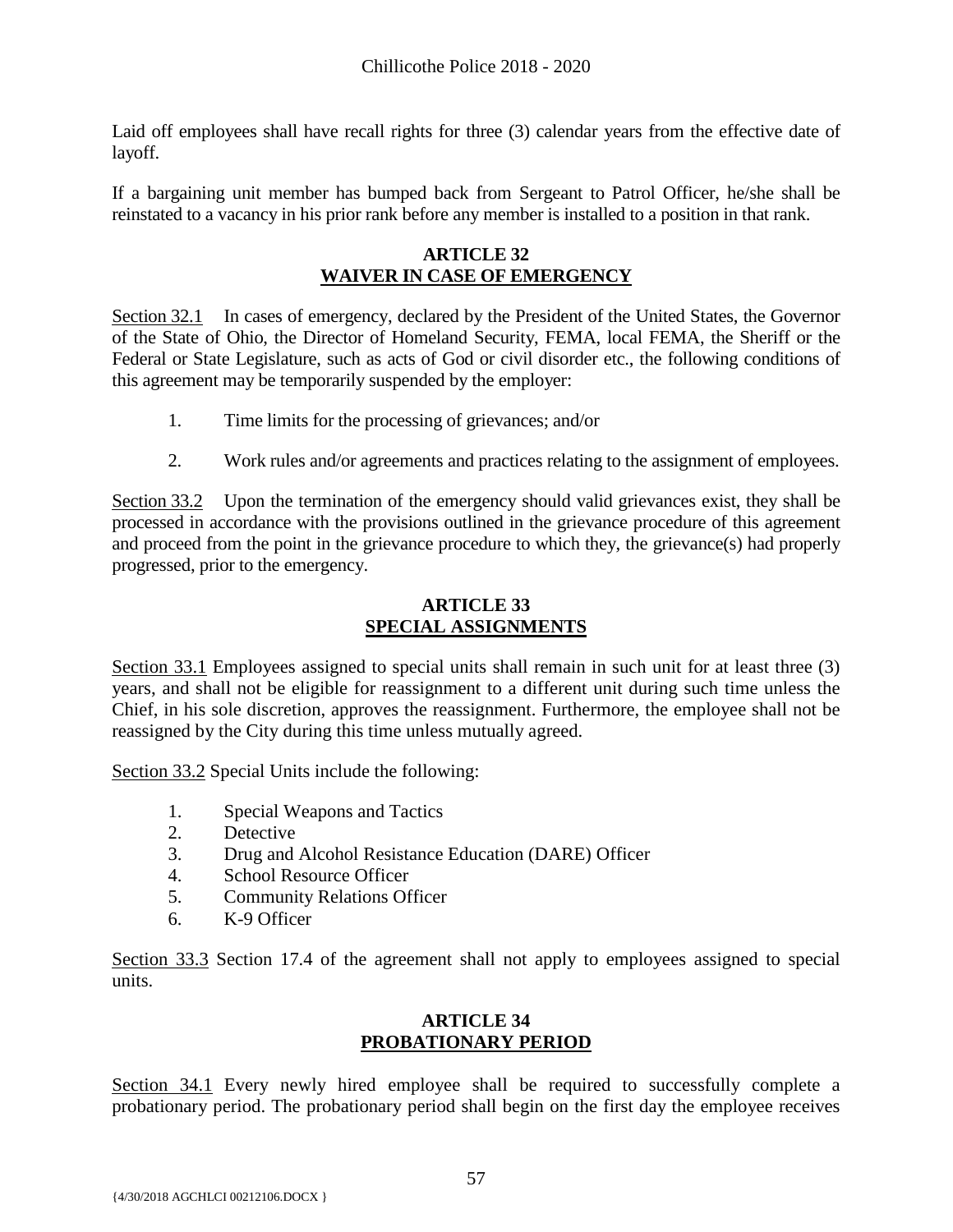compensation from the employer and shall continue for a period of one (1) calendar year. An employee serving an initial probationary period may be terminated at any time and shall have no right to appeal the termination.

Section 34.2 Any employee promoted into a higher level position shall be required to successfully complete a probationary period of six (6) months. An employee serving a promotional probationary period whose performance is judged unsatisfactory or voluntarily requests shall be returned to his/her former classification. An employee serving a promotional probationary period who is reduced to his/her former classification shall be given a letter stating the reason for the reduction. The reduced employee may grieve the reduction up to Step 2 of the Grievance Procedure outlined in Article 13 of this Agreement.

# **ARTICLE 35 DURATION**

<span id="page-59-0"></span>Section 35.1 This Agreement shall become effective at 7:00 AM, on January 1, 2018 where practically possible and as provided by law and otherwise shall continue to be in full force and effect until 11:59 PM December 31, 2020. Both parties agree that 120 days prior to the expiration of this agreement, the parties shall meet and begin negotiations for successor agreement. Both parties agree that while the successor agreement is being negotiated the terms and conditions of this agreement will continue until the successor agreement is ratified.

Section 35.2 If future negotiations proceed to fact-finding and/or conciliation, the parties agree that notwithstanding any contrary provisions in R.C.  $4117.14(G)(11)$ , the fact-finder and/or conciliator shall have the option to determine that rates of compensation and other matters with cost implications are retroactive to January 1, 2021.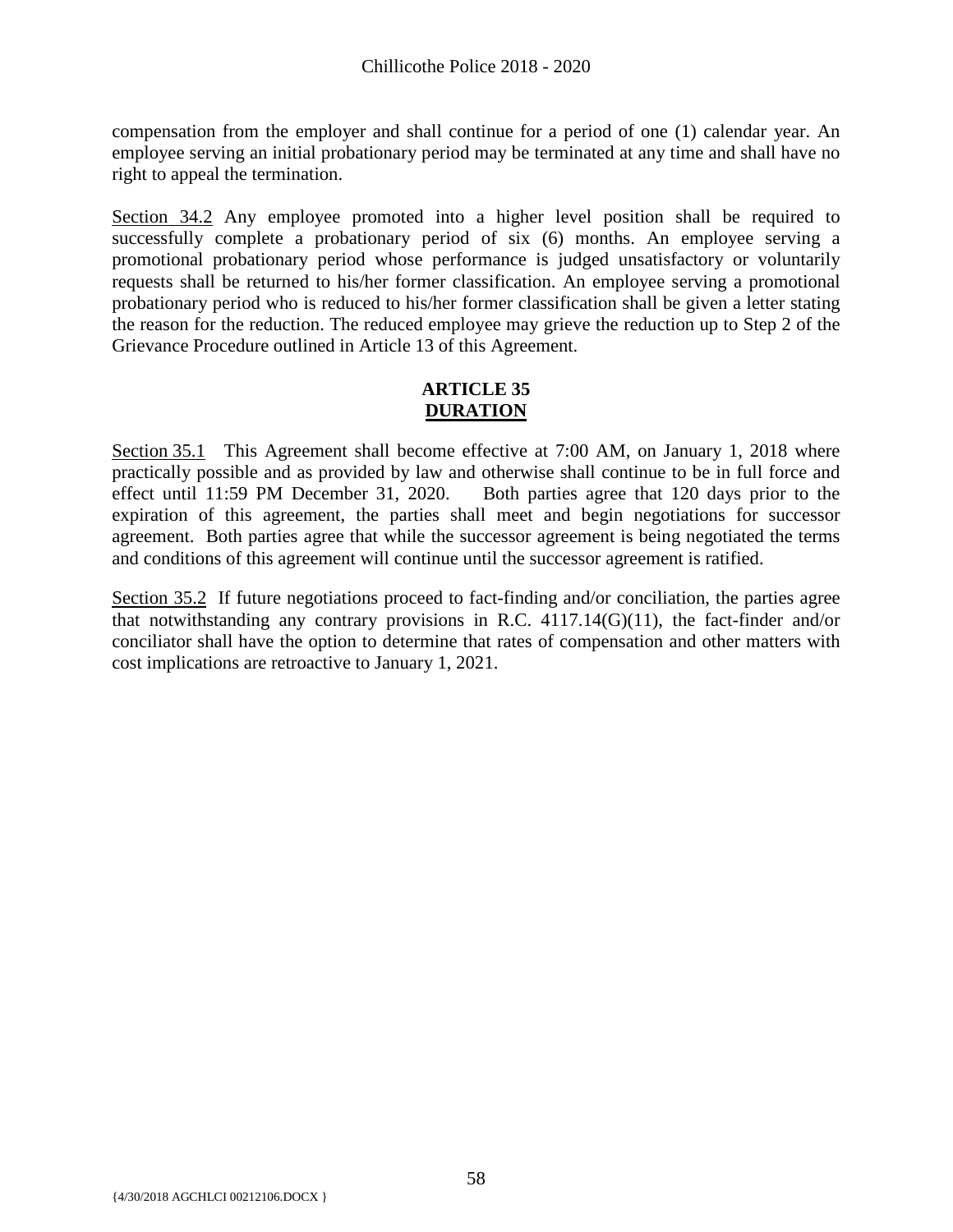#### **ADDENDUM MEMORANDUM OF UNDERSTANDING #1**

<span id="page-60-0"></span>A situation often develops where we have individuals on a certified Civil Service List who are required to take a temporary position, but not a permanent position due to emergency situations.

The first example would be that we would have a police sergeant's civil service list of three individuals. The appointing authority would certify these individuals on the police sergeant's list who are not permanently classified in the position as part-time police sergeant on the DF-18. This should be done in advance. Then when the emergency exists, they can automatically be paid for the different classification of police sergeant and we would be following the Association Agreement.

The other situation is that if all of the individuals on the police sergeant's list are being used as part-time police sergeant and there is no one on the list, then the appointing authority should list a police sergeant for instance, as a temporary police sergeant on the DF-18 and then the Civil Service Commission will approve the payroll.

In this situation, since it has been brought to the appointing authority's attention that there aren't enough people on the police sergeant's list, the appointing authorities should make a request for another examination and make a request for the filling of the position.

Since the police department has shift work, the appointing authority shall limit their part-time and temporary appointments from those who are eligible on the shift involved.

This memorandum procedure is being prepared so that the Auditor and the Civil Service Commission and the OLC and Mayor's office and police chief will understand the procedures required to the Civil Service Laws of non-temporary appointments for more than thirty (30) days and that appointments cannot be successive.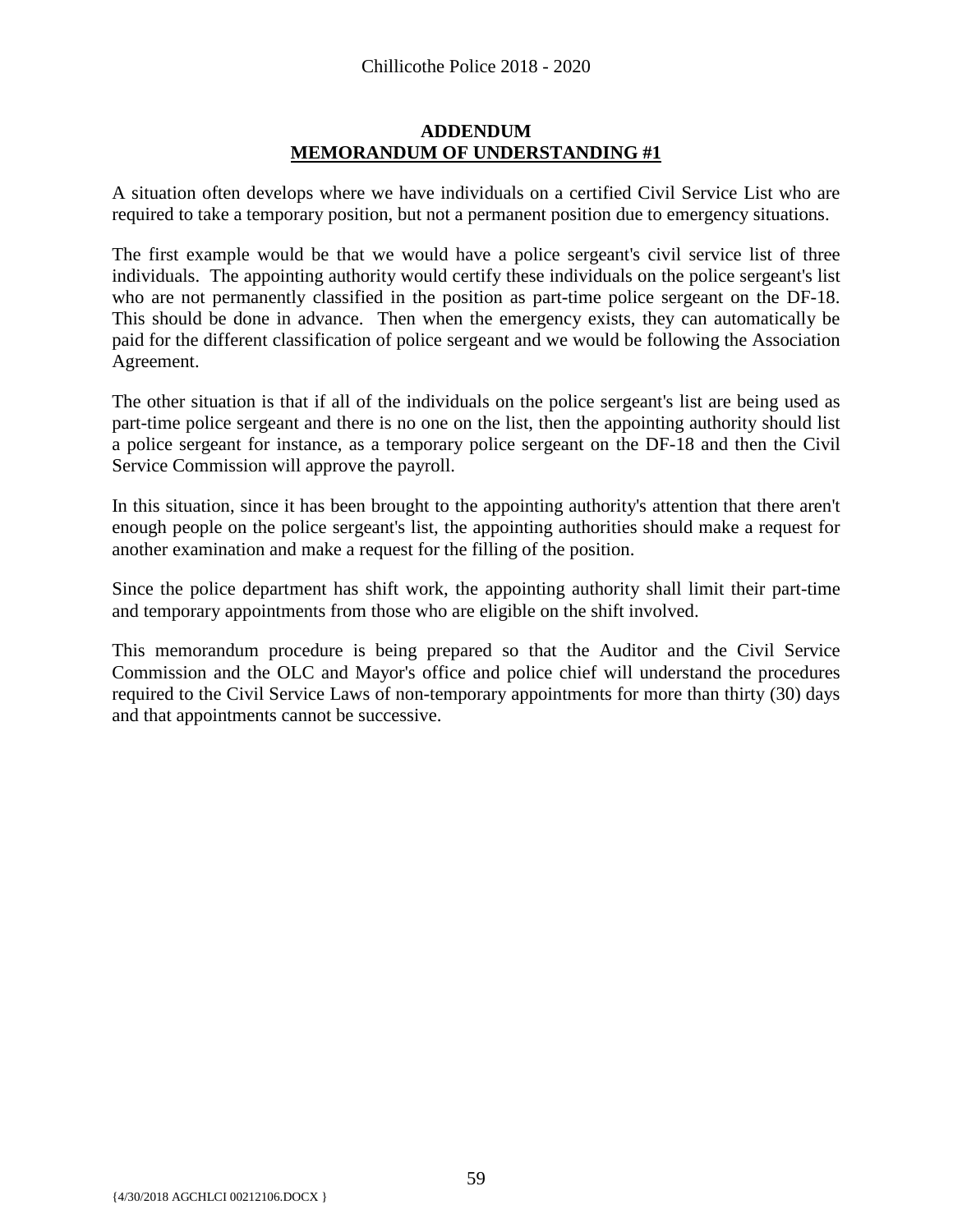# **MEMORANDUM OF UNDERSTANDING #2**

<span id="page-61-0"></span>The City of Chillicothe (City) and the FOP Lodge #59 (Lodge) agree that for the term of this Agreement and pursuant to a Representation Agreement between FOP Lodge #59 and the Fraternal Order of Police, Ohio Labor Council, Inc. (FOP/OLC), that the FOP/OLC will service the collective bargaining agreement and represent bargaining unit employees as determined by the Lodge and FOP/OLC.

For purposes of the collective bargaining agreement and other representational issues that may arise, the parties agree that the FOP/OLC shall be the point of contact and service for the City.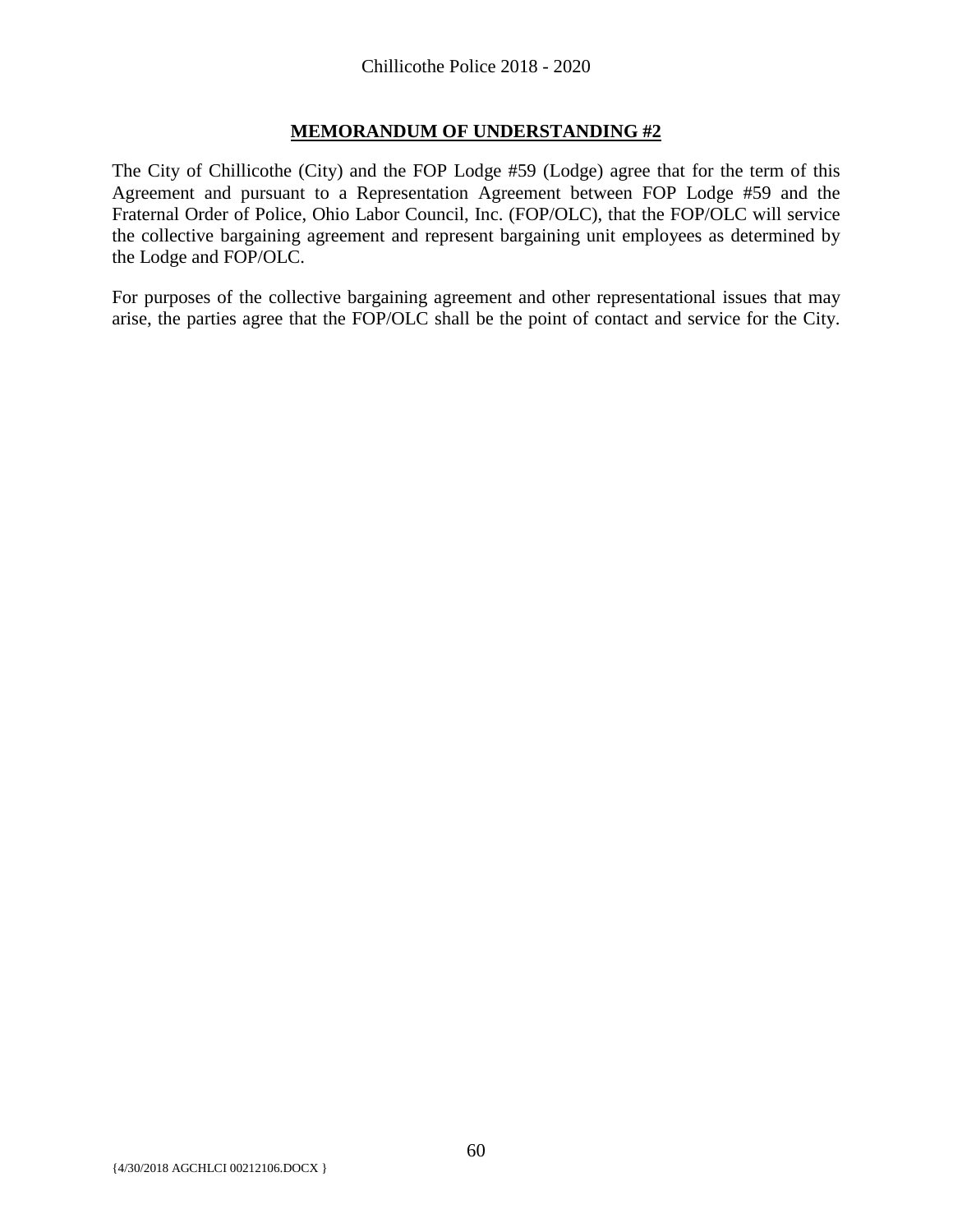# **MEMORANDUM OF UNDERSTANDING #3**

<span id="page-62-0"></span>The following definitions shall be utilized to interpret Appendix A, B, and C (wage table) of the Agreement between the City of Chillicothe and FOP First Capital Lodge #59:

**Cadet** - The actual time the employee spends in academy training. The officer will be placed in FTO status upon successful completion of the OPOTA State Certification Test.

**Field Training Officer (FTO)** – The period when the employee is in a "field training" status. This period will end when all training is completed and approved by the Chief of Police.

**Rookie year** - The period when the employee is released from FTO status and begins working alone as a police officer.

Nothing in this MOU prevents the Chief of Police from placing an employee with prior service from a law enforcement agency into a higher pay step.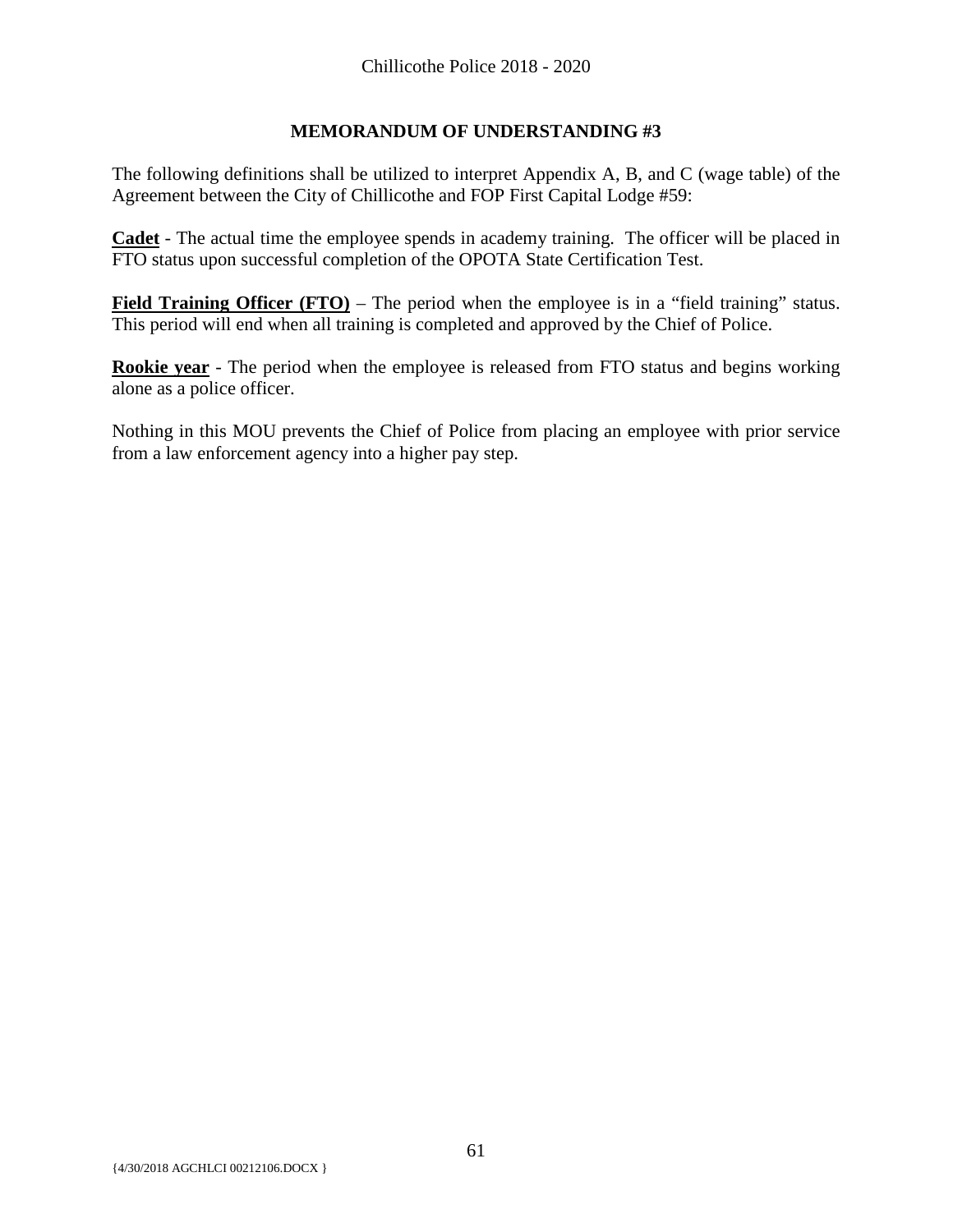# **MEMORANDUM OF UNDERSTANDING #4**

<span id="page-63-0"></span>With regard to insurance opt-out payments as provided for in Article 25 of this Agreement, the parties agree to the following terms:

- 1. If employee B is currently covered as a child, step-child, or adopted child under the City health insurance taken by employee A, and employee B elects to "optout" of the City's insurance that is offered to employee B, then employee B shall be eligible to receive the opt-out payment, despite being covered by City health insurance through employee A.
- 2. Employee B shall only be eligible to receive this opt-out payment as long as employee B remains eligible—under applicable state law, federal law, and the rules, policies, or requirements of the City's health insurance plan(s)—to be covered as a child, step-child, or adopted child by employee A's insurance.
- 3. This special exception shall only apply to those employees that were in this situation during the 2017 plan year.
- 4. This special exception shall not apply to any new hire employees or any new participants in the City's health insurance plan(s).
- 5. Notwithstanding term 2 above, this special exception will terminate at the expiration of this Agreement.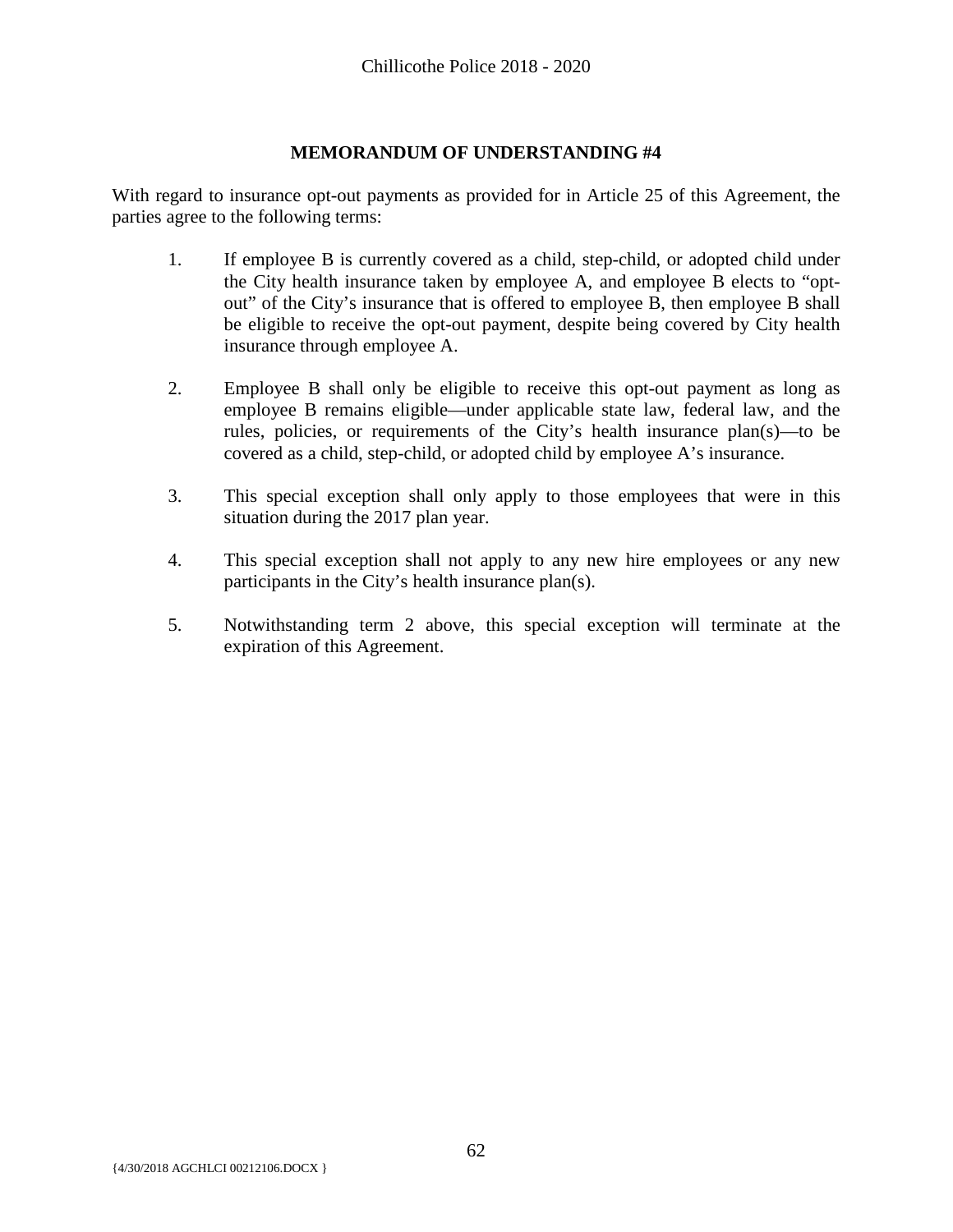$\bar{\epsilon}$ 

# **SIGNATURE PAGE**

| Signed and dated at Chillicothe, Ohio on the St L day of $\int v \wedge \varepsilon$ | , 2018.                     |
|--------------------------------------------------------------------------------------|-----------------------------|
| FOR THE CITY OF CHILLICOTHE:                                                         | FOR THE FOP/OL¢:            |
|                                                                                      |                             |
| Mayor                                                                                | Bargaining Chairma          |
| Chief of Police                                                                      | Bargaining Committee        |
| Safety Service Director                                                              | Bargaining Committee        |
|                                                                                      |                             |
| Auditor                                                                              |                             |
|                                                                                      | <b>Bargaining Committee</b> |
|                                                                                      |                             |
| Human Resources Director                                                             | <b>Bargaining Committee</b> |
|                                                                                      |                             |
| Labor Consultant                                                                     | Staff Representative FOP/O  |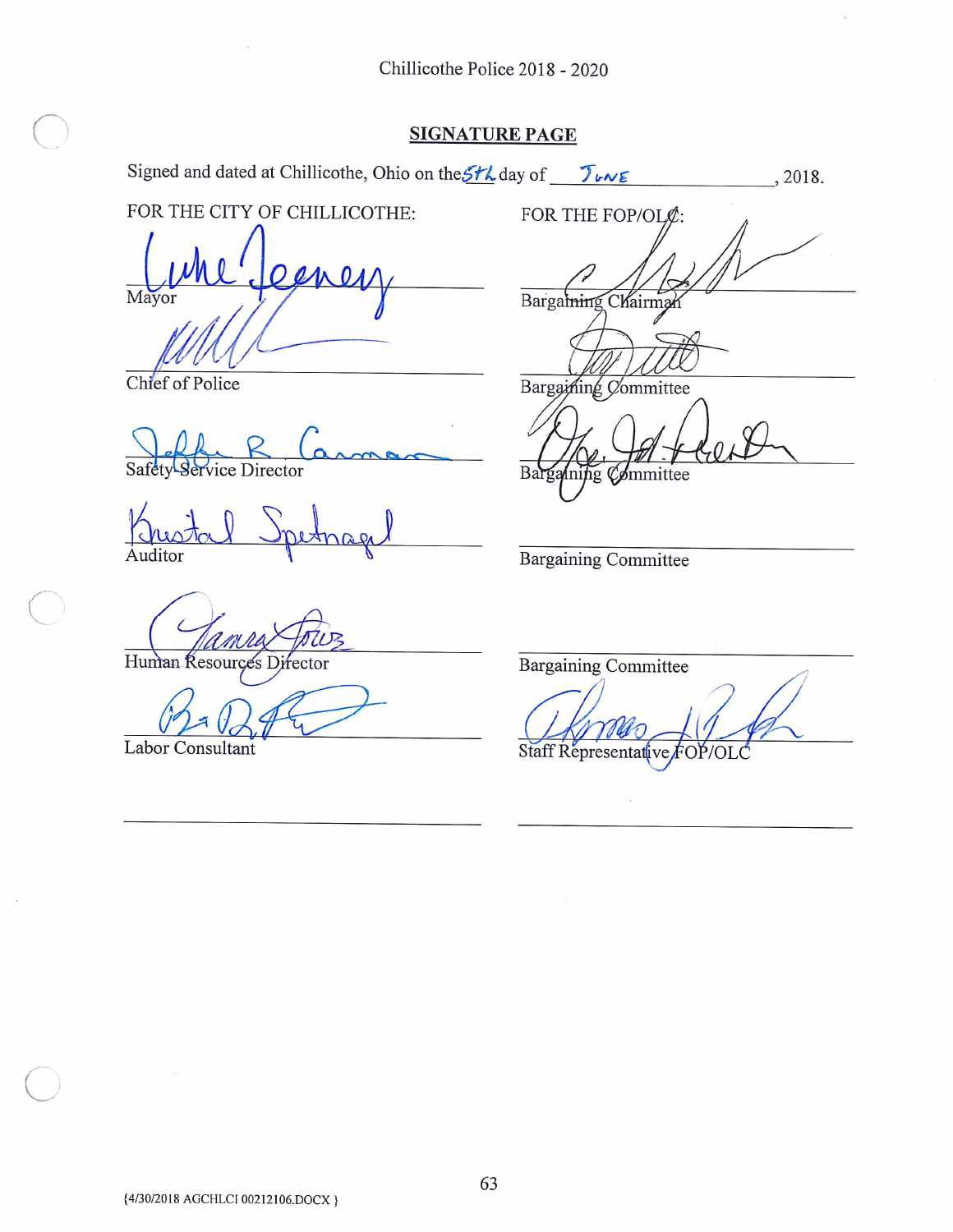Chillicothe Police 2018 - 2020

#### **Appendix A**

**Officer** Cadet FTO Rookie 2nd Yr 3rd Yr 4th Yr 5th Yr 10th Yr 15th Yr 2018 (2%) \$16.65 \$18.73 \$22.89 \$25.77 \$26.93 \$27.68 \$28.34 \$29.01 \$29.66

**Sergeant** 1st Yr 2nd Yr 5th Yr 10th Yr 15th Yr 2018 (2%) \$31.45 \$32.24 \$32.97 \$33.71 \$34.43

<span id="page-65-0"></span>

| Clerk                                                                                     | Entry 1 Yr 2 <sup>nd</sup> Yr 3 <sup>rd</sup> Yr 4 <sup>th</sup> Yr 5 <sup>th</sup> Yr 6 <sup>th</sup> Yr 7 <sup>th</sup> Yr 10 Yrs 15 Yrs |  |  |  |  |  |
|-------------------------------------------------------------------------------------------|--------------------------------------------------------------------------------------------------------------------------------------------|--|--|--|--|--|
| 2018 (2%) \$16.97 \$18.35 \$19.10 \$19.62 \$20.12 \$20.63 \$21.14 \$22.75 \$23.32 \$23.90 |                                                                                                                                            |  |  |  |  |  |

| Comm.                                                                                     | Entry 1 Yr |  | $2^{nd}$ Yr $3^{rd}$ Yr $4^{th}$ Yr $5^{th}$ Yr $6^{th}$ Yr $7^{th}$ Yr 10 Yrs 15 Yrs |  |  |  |
|-------------------------------------------------------------------------------------------|------------|--|---------------------------------------------------------------------------------------|--|--|--|
| <b>Operator</b>                                                                           |            |  |                                                                                       |  |  |  |
| 2018 (2%) \$17.22 \$18.63 \$19.37 \$19.94 \$20.38 \$20.91 \$21.41 \$23.05 \$23.62 \$24.23 |            |  |                                                                                       |  |  |  |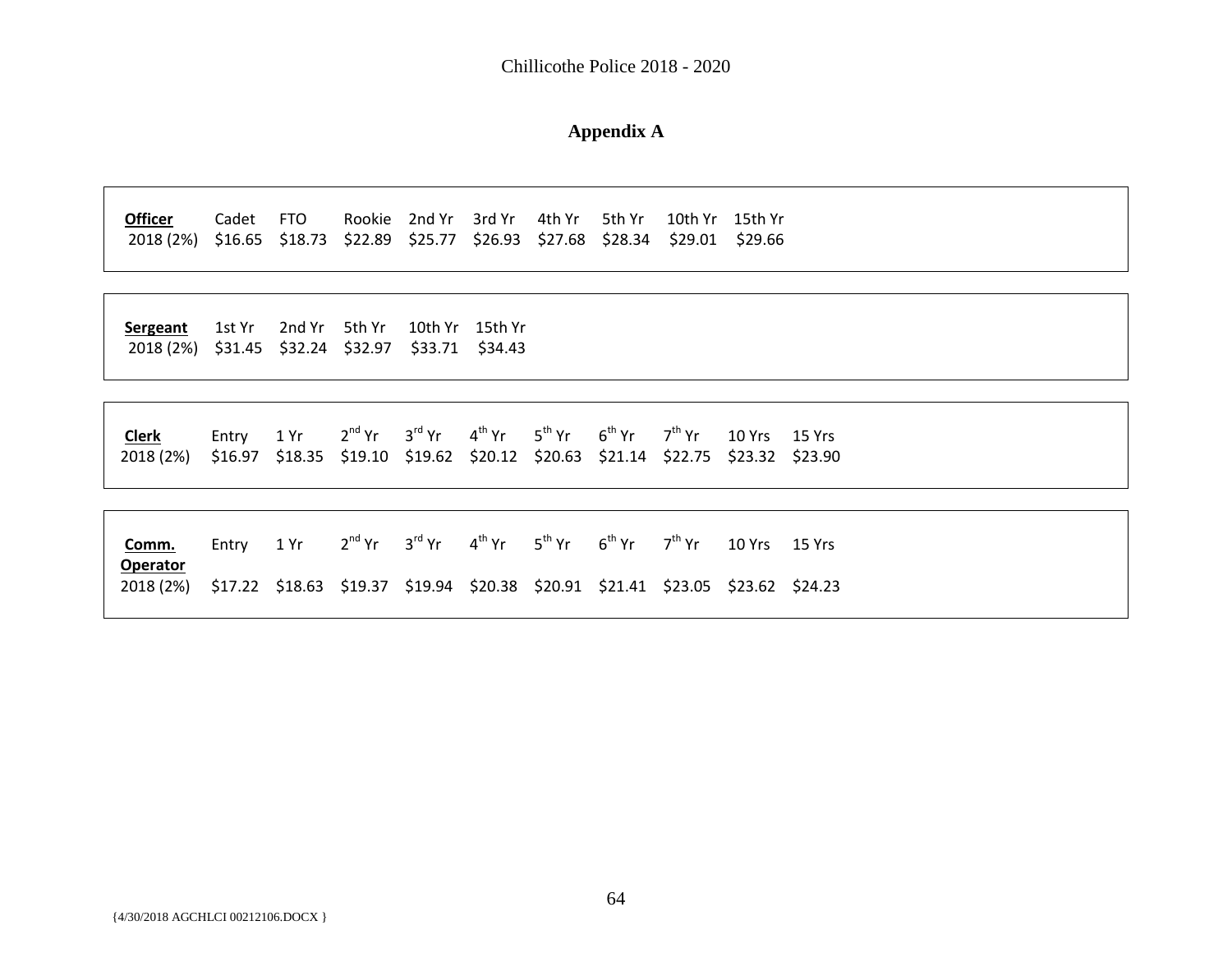Chillicothe Police 2018 - 2020

#### **Appendix B**

**Officer** Cadet FTO Rookie 2nd Yr 3rd Yr 4th Yr 5th Yr 10th Yr 15th Yr 2019 (2%) \$16.98 \$19.10 \$23.35 \$26.29 \$27.47 \$28.23 \$28.91 \$29.59 \$30.25

**Sergeant** 1st Yr 2nd Yr 5th Yr 10th Yr 15th Yr 2019 (2%) \$32.08 \$32.88 \$33.63 \$34.38 \$35.12

| <b>Clerk</b>                                                                              | Entry 1 Yr 2 <sup>nd</sup> Yr 3 <sup>rd</sup> Yr 4 <sup>th</sup> Yr 5 <sup>th</sup> Yr 6 <sup>th</sup> Yr 7 <sup>th</sup> Yr 10 Yrs 15 Yrs |  |  |  |  |
|-------------------------------------------------------------------------------------------|--------------------------------------------------------------------------------------------------------------------------------------------|--|--|--|--|
| 2019 (2%) \$17.31 \$18.72 \$19.48 \$20.01 \$20.52 \$21.04 \$21.56 \$23.21 \$23.79 \$24.38 |                                                                                                                                            |  |  |  |  |

| Comm.                                                                                                        | Entry |  | $1$ Yr $2^{nd}$ Yr $3^{rd}$ Yr $4^{th}$ Yr $5^{th}$ Yr $6^{th}$ Yr $7^{th}$ Yr $10$ Yrs $15$ Yrs |  |  |  |
|--------------------------------------------------------------------------------------------------------------|-------|--|--------------------------------------------------------------------------------------------------|--|--|--|
| <b>Operator</b><br>2019 (2%) \$17.56 \$19.00 \$19.76 \$20.34 \$20.79 \$21.33 \$21.84 \$23.51 \$24.09 \$24.71 |       |  |                                                                                                  |  |  |  |